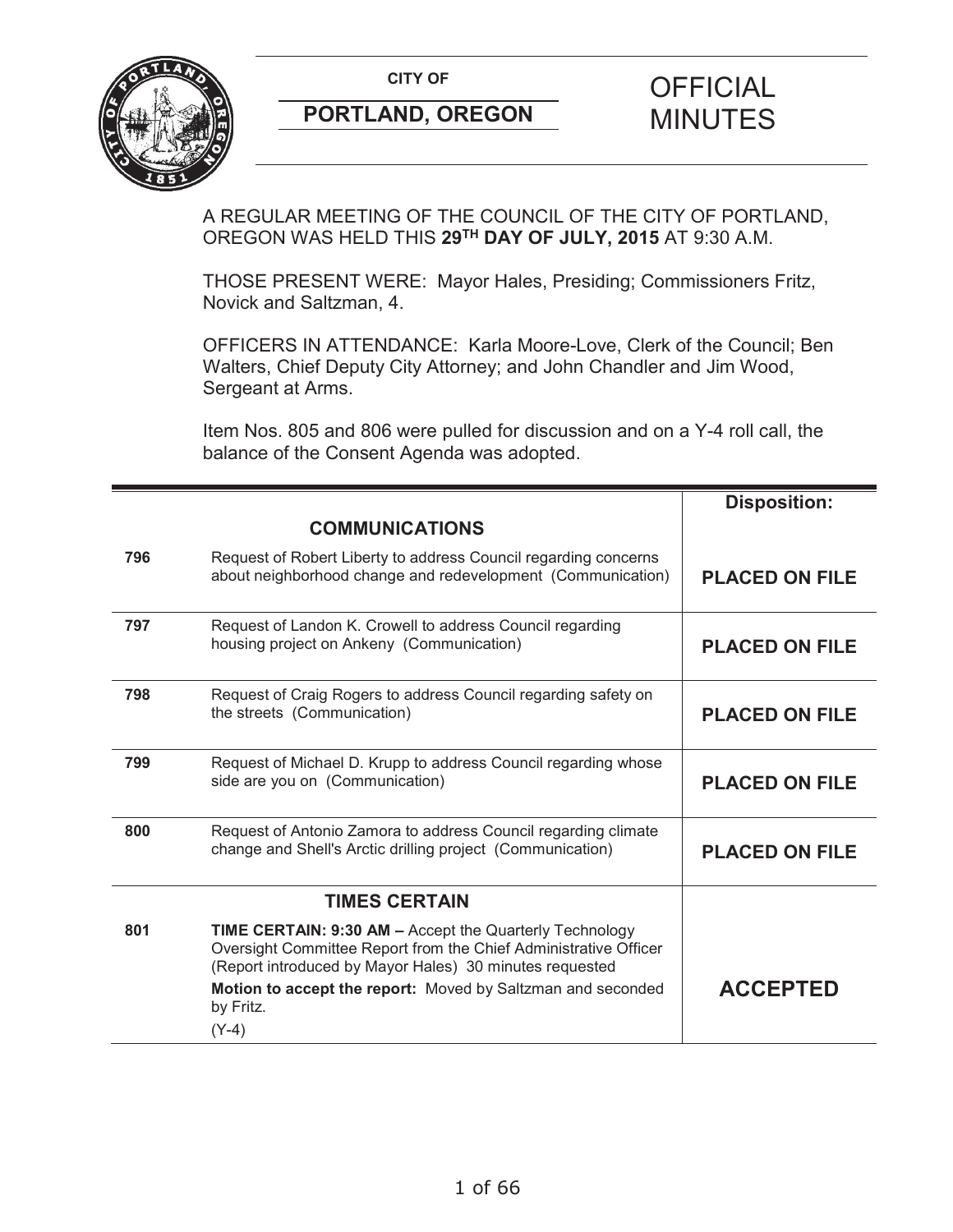| July 29, 2015                                                                                                                                                                                                                                                                                                          |                                                                                                                                                                                                                                                                                                                    |
|------------------------------------------------------------------------------------------------------------------------------------------------------------------------------------------------------------------------------------------------------------------------------------------------------------------------|--------------------------------------------------------------------------------------------------------------------------------------------------------------------------------------------------------------------------------------------------------------------------------------------------------------------|
| TIME CERTAIN: 10:15 AM - Approve Innovation Funding for 12<br>micro-grant proposals for FY 2015-16 (Ordinance introduced by<br>Mayor Hales) 30 minutes requested                                                                                                                                                       | 187271                                                                                                                                                                                                                                                                                                             |
|                                                                                                                                                                                                                                                                                                                        |                                                                                                                                                                                                                                                                                                                    |
| S-*803 TIME CERTAIN: 10:45 AM - Revise Noise Regulations for pile driving<br>(Ordinance introduced by Commissioner Fritz; Previous Agenda<br>755; amend Code Title 18.10.060) 20 minutes requested                                                                                                                     | <b>SUBSTITUTE</b>                                                                                                                                                                                                                                                                                                  |
| Motion to accept the substitute ordinance: Moved by Fritz and<br>seconded by Saltzman. (Y-4)                                                                                                                                                                                                                           | 187272                                                                                                                                                                                                                                                                                                             |
| Motion to add emergency clause: Moved by Fritz and seconded<br>by Saltzman. (Y-4)                                                                                                                                                                                                                                      | <b>AS AMENDED</b>                                                                                                                                                                                                                                                                                                  |
| <b>CONSENT AGENDA - NO DISCUSSION</b>                                                                                                                                                                                                                                                                                  |                                                                                                                                                                                                                                                                                                                    |
|                                                                                                                                                                                                                                                                                                                        |                                                                                                                                                                                                                                                                                                                    |
| <b>Mayor Charlie Hales</b>                                                                                                                                                                                                                                                                                             |                                                                                                                                                                                                                                                                                                                    |
| Reappoint Christopher Abbruzzese to the Investment Advisory<br>Committee for term to expire July 24, 2017 (Report)                                                                                                                                                                                                     | <b>CONFIRMED</b>                                                                                                                                                                                                                                                                                                   |
|                                                                                                                                                                                                                                                                                                                        |                                                                                                                                                                                                                                                                                                                    |
|                                                                                                                                                                                                                                                                                                                        |                                                                                                                                                                                                                                                                                                                    |
| Portland Police (Ordinance)                                                                                                                                                                                                                                                                                            | 187273                                                                                                                                                                                                                                                                                                             |
|                                                                                                                                                                                                                                                                                                                        |                                                                                                                                                                                                                                                                                                                    |
| behalf of Portland Parks & Recreation and Laborers' Local 483,<br>Laborers' International Union of North America that partially<br>implements Arbitrator David Stiteler's Opinion and Award<br>concerning the Bargaining Unit Work Grievance filed under the<br>Recreation collective bargaining agreement (Ordinance) | <b>PASSED TO</b><br><b>SECOND READING</b><br><b>AS AMENDED</b><br><b>AUGUST 5, 2015</b><br>AT 9:30 AM                                                                                                                                                                                                              |
| seconded by Hales. (Y-3; N-1 Saltzman)                                                                                                                                                                                                                                                                                 |                                                                                                                                                                                                                                                                                                                    |
| <b>Commissioner Dan Saltzman</b>                                                                                                                                                                                                                                                                                       |                                                                                                                                                                                                                                                                                                                    |
| <b>Position No. 3</b>                                                                                                                                                                                                                                                                                                  |                                                                                                                                                                                                                                                                                                                    |
| <b>Bureau of Development Services</b>                                                                                                                                                                                                                                                                                  |                                                                                                                                                                                                                                                                                                                    |
| Authorize an Intergovernmental Agreement with the State of<br>Oregon on behalf of Portland State University for the use of<br>parking permits and access cards at the 4th Avenue Garage and<br>provide for payment (Ordinance)<br>$(Y-4)$                                                                              | 187269                                                                                                                                                                                                                                                                                                             |
|                                                                                                                                                                                                                                                                                                                        |                                                                                                                                                                                                                                                                                                                    |
| <b>Position No. 4</b>                                                                                                                                                                                                                                                                                                  |                                                                                                                                                                                                                                                                                                                    |
| <b>Bureau of Transportation</b>                                                                                                                                                                                                                                                                                        |                                                                                                                                                                                                                                                                                                                    |
| Authorize a contract with the lowest responsible bidder for the SE                                                                                                                                                                                                                                                     |                                                                                                                                                                                                                                                                                                                    |
|                                                                                                                                                                                                                                                                                                                        | $(Y-4)$<br>$(Y-4)$<br>$(Y-4)$<br><b>Office of Management and Finance</b><br>Pay claim of Jimmy Duffey in the sum of \$45,000 involving<br>$(Y-4)$<br>Authorize a Partial Compliance Agreement between the City on<br>Motion to remove the emergency clause: Moved by Fritz and<br><b>Commissioner Steve Novick</b> |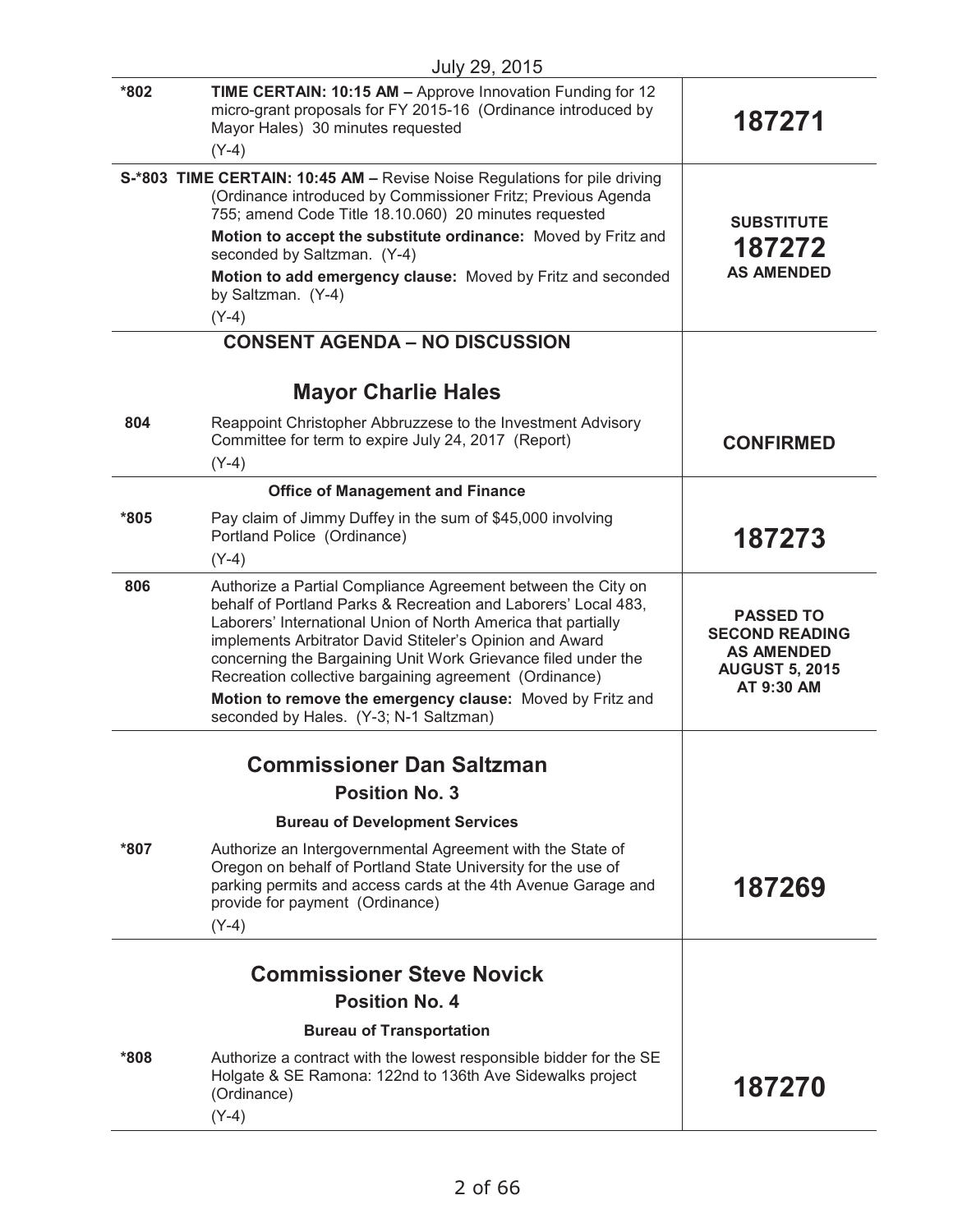|        | July 29, 2015                                                                                                                                                                                                                                                                                                                                                                                                                                                                                                                        |                                                                                  |
|--------|--------------------------------------------------------------------------------------------------------------------------------------------------------------------------------------------------------------------------------------------------------------------------------------------------------------------------------------------------------------------------------------------------------------------------------------------------------------------------------------------------------------------------------------|----------------------------------------------------------------------------------|
| 809    | <b>Commissioner Nick Fish</b><br><b>Position No. 2</b><br><b>Bureau of Environmental Services</b><br>Amend contract with Burlington Northern Santa Fe Railway in the<br>amount of \$5,485 for cost increases for track removal and<br>reconstruction, and provide for further amended amounts for<br>Project No. E09017 (Ordinance; amend Contract)                                                                                                                                                                                  | <b>PASSED TO</b><br><b>SECOND READING</b><br><b>AUGUST 5, 2015</b><br>AT 9:30 AM |
|        | <b>REGULAR AGENDA</b><br><b>Mayor Charlie Hales</b><br><b>Office of Management and Finance</b>                                                                                                                                                                                                                                                                                                                                                                                                                                       |                                                                                  |
| *810   | Ratify a successor collective bargaining agreement between the<br>City and Oregon AFSCME Council 75 Local 189-3 relating to the<br>terms and conditions of employment of represented employees at<br>the Portland Housing Bureau for 2015-2019 (Ordinance) 15<br>minutes requested<br>$(Y-4)$<br>Motion to reconsider Item 810: Moved by Novick and seconded<br>by Fritz. (Y-4)<br>Motion to amend directive d to add "and other City funds as<br>may be available": Moved by Saltzman and seconded by Novick.<br>$(Y-4)$<br>$(Y-4)$ | 187277<br><b>AS AMENDED</b>                                                      |
|        | <b>Commissioner Dan Saltzman</b>                                                                                                                                                                                                                                                                                                                                                                                                                                                                                                     |                                                                                  |
| $*811$ | <b>Position No. 3</b><br>Approve recommendations made by Children's Levy Allocation<br>Committee for grant funding July 1, 2015 - June 30, 2017<br>(Ordinance) 15 minutes requested<br>$(Y-4)$                                                                                                                                                                                                                                                                                                                                       | 187274                                                                           |
|        | <b>Commissioner Steve Novick</b>                                                                                                                                                                                                                                                                                                                                                                                                                                                                                                     |                                                                                  |
|        | <b>Position No. 4</b>                                                                                                                                                                                                                                                                                                                                                                                                                                                                                                                |                                                                                  |
|        | <b>Bureau of Transportation</b>                                                                                                                                                                                                                                                                                                                                                                                                                                                                                                      |                                                                                  |
| $*812$ | Amend Intergovernmental Agreement with TriMet for the Eastside<br>Streetcar Close the Loop Betterment Project and increase<br>authorization by \$100,000 for safety improvements and settlement<br>repair (Ordinance; amend Contract No. 30003242) 10 minutes<br>requested<br>$(Y-4)$                                                                                                                                                                                                                                                | 187275                                                                           |
|        |                                                                                                                                                                                                                                                                                                                                                                                                                                                                                                                                      |                                                                                  |
|        | <b>Commissioner Amanda Fritz</b><br><b>Position No. 1</b>                                                                                                                                                                                                                                                                                                                                                                                                                                                                            |                                                                                  |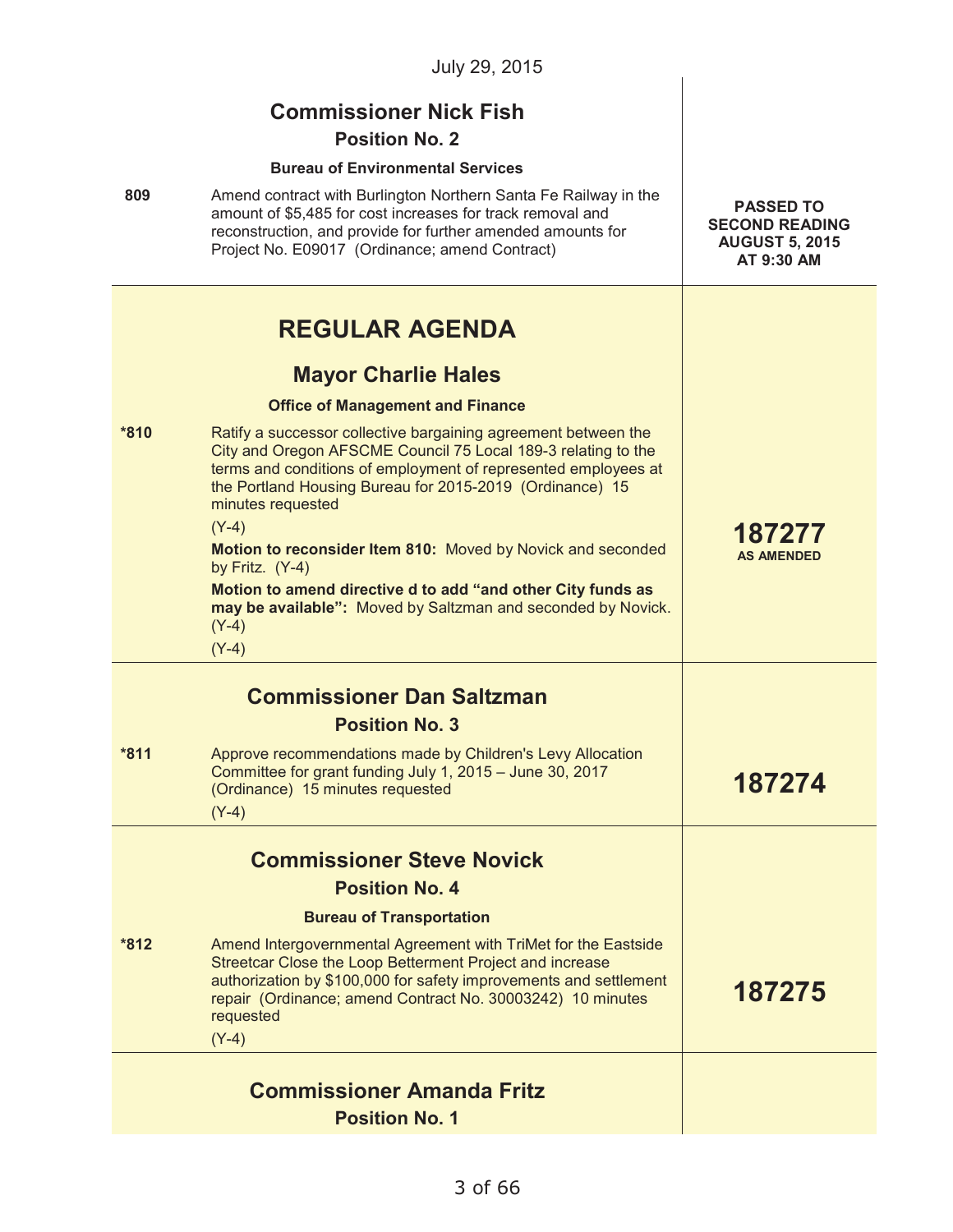#### **Portland Parks & Recreation**

**\*813** Amend contract with GreenWorks, PC to \$343,750 to complete design and construction documentation for Couch Park as part of the Parks Replacement Bond program (Ordinance; amend Contract No. 30004548) 10 minutes requested (Y-4)

**187276**

At 12:45 p.m., Council recessed.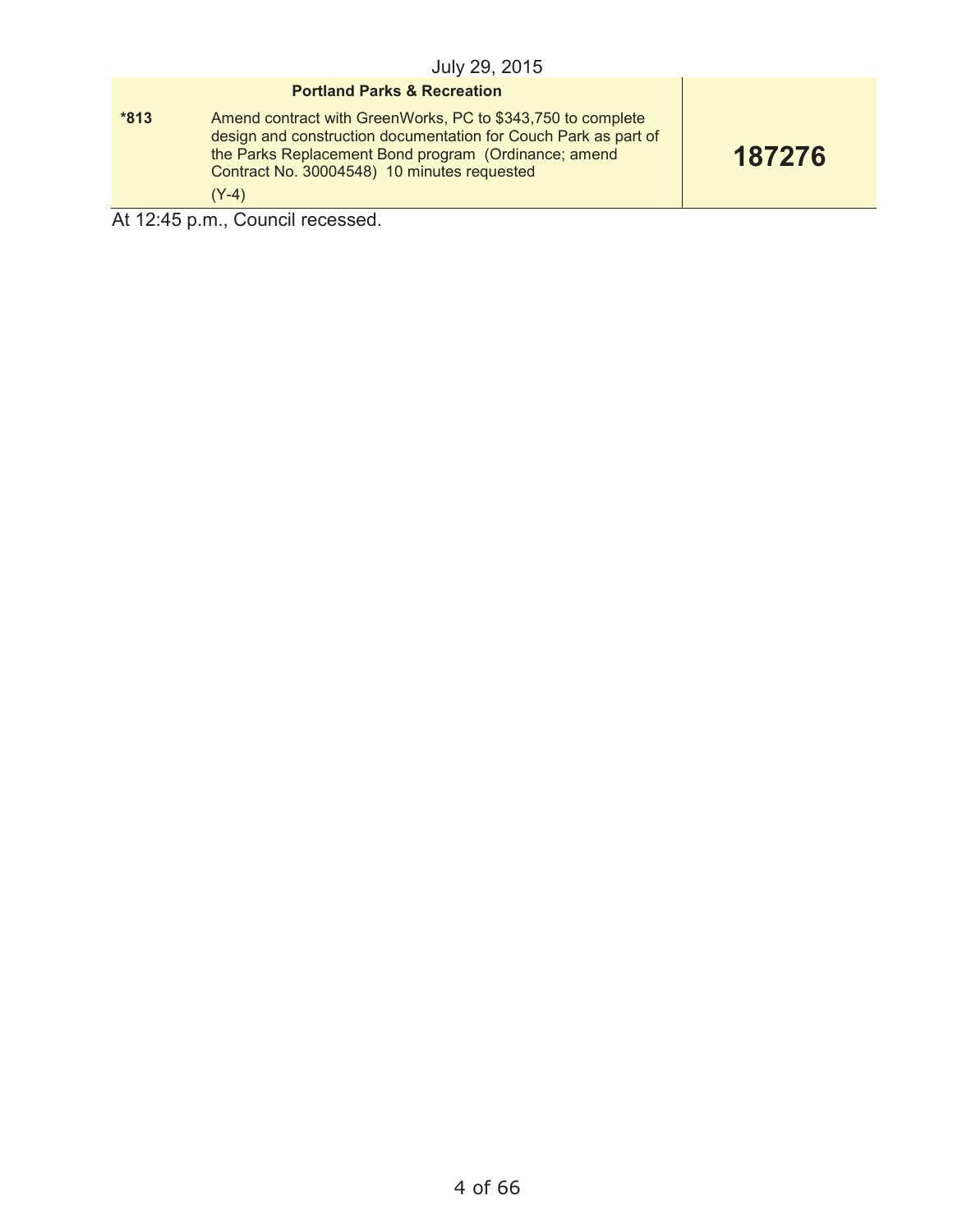A RECESSED MEETING OF THE COUNCIL OF THE CITY OF PORTLAND, OREGON WAS HELD THIS **29TH DAY OF JUNE, 2015** AT 2:00 P.M.

THOSE PRESENT WERE: Mayor Hales, Presiding; Commissioners Fritz, Novick and Saltzman, 4.

OFFICERS IN ATTENDANCE: Karla Moore-Love, Clerk of the Council; Kathryn Beaumont, Chief Deputy City Attorney; and John Paolazzi, Sergeant at Arms.

|     |                                                                                                                                                                                                      | <b>Disposition:</b> |
|-----|------------------------------------------------------------------------------------------------------------------------------------------------------------------------------------------------------|---------------------|
| 814 | <b>TIME CERTAIN: 2:00 PM - Adopt the Southeast Quadrant Plan as</b><br>direction for updating the Central City Plan (Resolution introduced<br>by Mayor Hales; Previous Agenda 753) 3 hours requested | 37147               |
|     | Motion to accept amendments dated July 27, 2015: Moved by<br>Novick and seconded by Fritz. (Y-4)<br>(Y-4)                                                                                            | <b>AS AMENDED</b>   |

At 3:43 p.m., Council adjourned.

## **MARY HULL CABALLERO**

Auditor of the City of Portland

By Karla Moore-Love Clerk of the Council

For a discussion of agenda items, please consult the following Closed Caption File.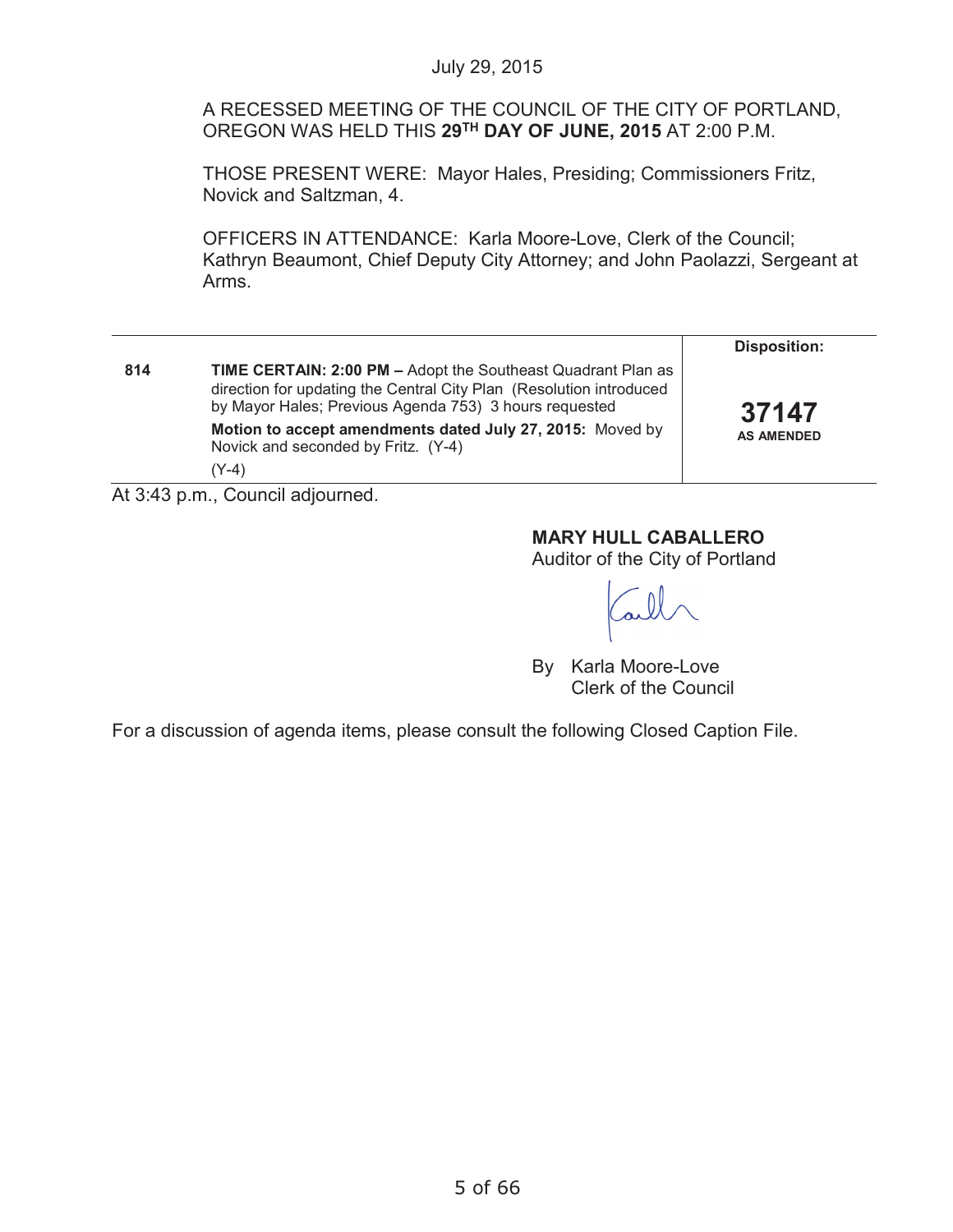### July 29, 2015 **Closed Caption File of Portland City Council Meeting**

This file was produced through the closed captioning process for the televised City Council broadcast and should not be considered a verbatim transcript. Key: **\*\*\*\*\*** means unidentified speaker.

### **JULY 29, 2015 9:30 AM**

**Hales:** Good Morning everyone welcome to the July 29<sup>th</sup> meeting of the Portland City council, would you please call the roll Karla?

**Saltzman:** Here **Novick:** Here **fritz:** Here **Fish: Hales:** Here

**Hales:** The council agenda starts with communications items where citizens sign up and speak on a subject of their choosing. We'll do that first. Then we have a regular agenda. If you're here to speak on a regular agenda item, simply let our council clerk know. We typically give people three minutes to speak. If you're here to speak on a council calendar item, we ask that you let us know if you are a registered lobbyist representing an organization, because that's required by city code. We also ask that we observe the rules of decorum in this chamber. If you agree with someone, give them a thumbs-up or a wave of the hand. If you don't agree with them and want to indicate your displeasure, a polite hand gesture is fine. We ask you don't make vocal demonstrations against fellow speakers so everyone can be heard. First communications item, no. 796. **Item 796.**

**Moore:** Request of Robert liberty to address council regarding concerns about neighborhood change and redevelopment.

**Hales:** Good morning.

### **Robert Liberty:** Good morning.

Liberty: Mr. Mayor, commissioners, my name is Robert Liberty and I live at SE 35<sup>th</sup> and Tibet St. I was born in Portland and I've lived here for almost 50 years, For four decades thousands of Oregonians and Portlanders have been working to carry out our plans and policies to create a livable city, with choices and housing and transportation, green spaces and clean water, a city within a region stopping sprawl and saving forest lands and farmlands that make us the Eden of the west. After 40 years of work the vision of 1975 is becoming the reality of today. What many of us did not expect was that our values and aspirations would be national values and aspirations by the time our plans came to fruition. As a result our city and region would attract national interest. Oregon, queen bee that she is, is not ready for the swarm. Ready or not, the swarm has arrived. I welcome these newcomers because of the talents and enterprise they bring, the way they have embraced many of our values and the way they mitigate our Oregonian provincialism. The affordability of housing and income diversity and social integration that allows, yes, the market is now responding to high rents and high home prices with an unprecedented wave of construction. In time, the new homes and apartments will moderate the rents and soften the shrinking of the rental home market. Our experience shows that the market as currently shaped and structured cannot assure the broad supply of housing available to families of modest means and even middle incomes that we need. Of course we should do what we can to build new affordable housing. We can expect national and international contributions to this contribution or think tank. I would expect that neighborhood associations and neighborhood preservationists who have opposed some infill and redevelopment projects to participate in this effort because it might offer an alternative to forms of development they oppose when. Asked to do it as part of their responsibilities as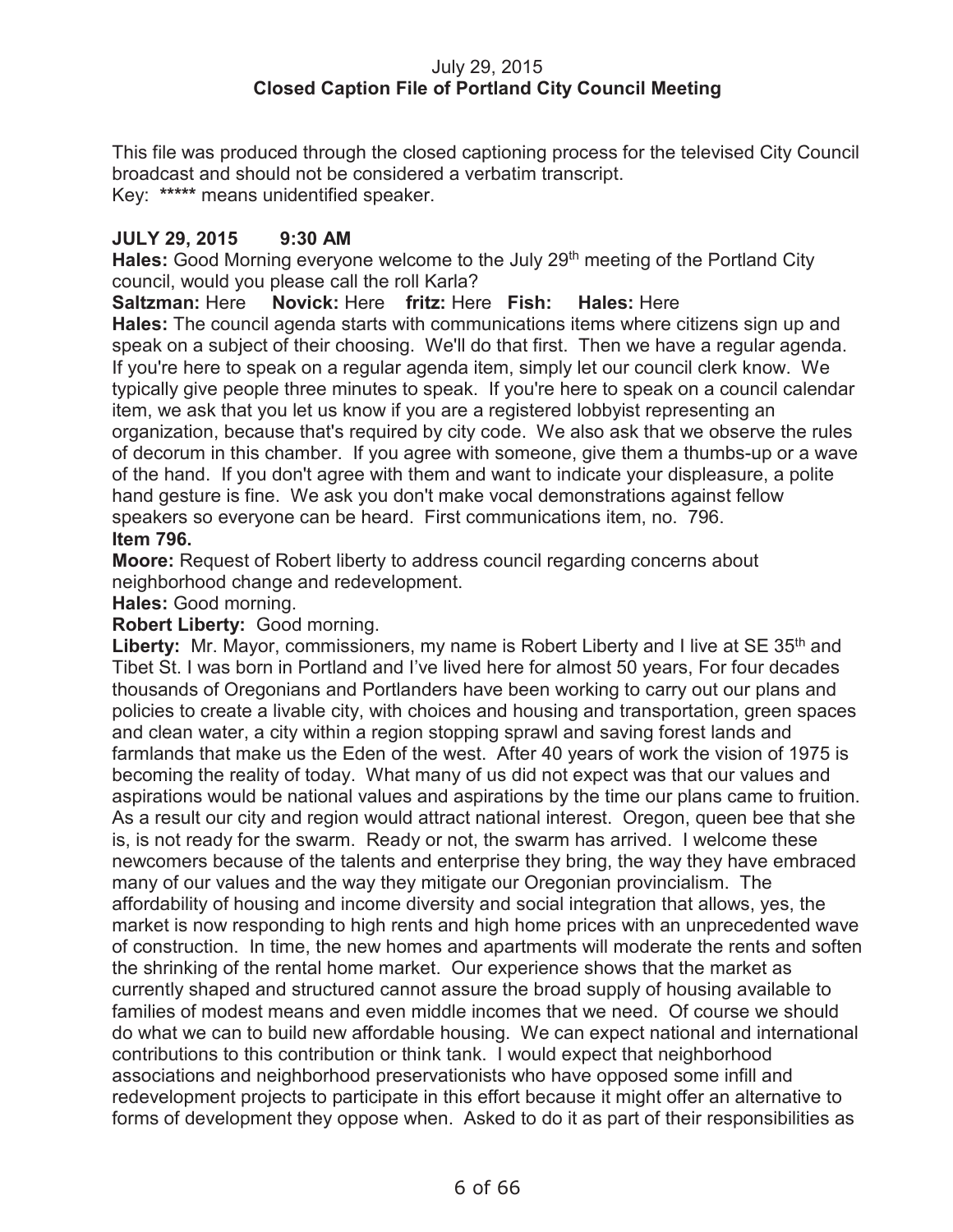Portlanders. Thank you for your effort to create a livable and lovable city for all of us. Please invite us to contribute to that sensible work.

**Hales:** If you wouldn't mind making a copy of that available to us, we'd love to have it. Thank you and appreciate all the years of thought you've put into these really important issues. Thank you. All right. Let's take the next person, please, 797.

# **Item 797.**

**Moore:** Request of Landon k. Crowell to address council regarding housing project on Ankeny.

**Hales:** Good morning.

**Landon crowell:** Good morning. My name is Landon k. Crowell and I would like to address you about my housing project on north Ankeny. I have been self-employed in Portland for over 20 years. I would like to build a housing project that is 26 units. The idea is to have six flats, 16 townhouse units that are two and three bedrooms and four suites on the top. It has 2700 square feet of retail space involved in it, there is 3,000 square feet of ground floor green space to work with also. The plan is to have 40% minority, women and small business participation as the workforce. I currently own 5300 square feet of this property, 10,000 square feet, and I am requesting assistance from the city to purchase the other two parcels of land, which would be about \$1.5 million. Now, I have made application to Portland development commission or attempted to make application to the Portland development commission and Portland housing. Unfortunately, I was denied an application, the chance to make an application. My request is, what can the city do to help me with this project.

**Hales:** Well, I appreciate you calling this to our attention. You have the housing commissioner here and the commissioner with the direct liaison responsibility of pdc. You've gotten it in front of us, give us a chance to take a look and see what's possible.

**Crowell:** I should wait to hear back from you?

**Hales:** You will.

**Crowell:** Thank you very much.

**Hales:** Thank you.

**Hales:** Next one, please.

**Item 798.**

**Moore-Love:** Item 798, request of craig rogers to address council regarding safety on the streets.

**Hales:** Good morning.

**Craig Rogers:** Good morning. My name is Craig Rogers, my address is 110 southeast Yamhill Street, Portland, Oregon, 97216. The streets are as much about safety as they are about transportation. And the street fee is no small item. It involves a large sum of money and if you're -- you don't remember history you're bound to repeat it. So from the very beginning with the street fee, my opinion was that the cornerstone was Styrofoam because it had no vote, no oversight, no sunset. And as it went rolling along there were committees formed and at those committees I had a gentleman named dr. Eric freucht sitting next to me. If he said it once, he said it 10 times: They are just making the numbers up. A lot of people understood what was going on there. You know, voodoo doughnut came out with the pothole doughnut. Trimet, Halloween is scarier than the street tax. Let's not forget the naked bike ride. Well, southeast uplift requested the basis numbers for the amount of employees of businesses, which would be part of the formula. And they were -- southeast was refused that information. It went to court. A kabuki dance ensued. And finally when it came out of court it showed that the largest employer in the city of Portland was an outfit with 32,000 employees. Well, in my opinion the doctor was correct all along when he said they were just making the numbers up. In my opinion, to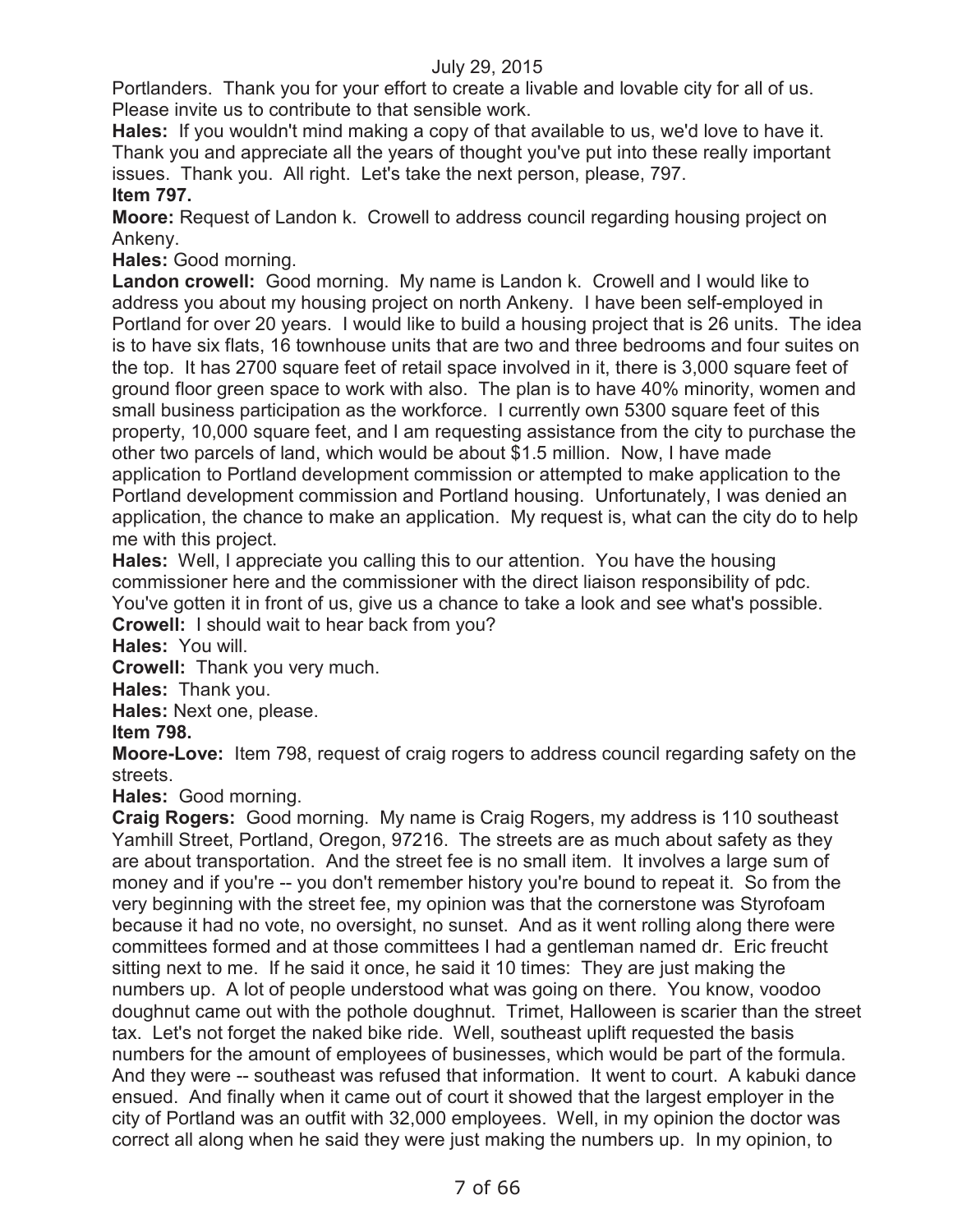believe the numbers that come out of city hall, the reason why i'm sitting here before you today is that I want to see the chief deputy auditor is included in the once a week chief of staff meetings at city hall. Because when you're experienced, you've got a nose for these things. I worked 37 years at one company, and somebody could come on the first day and i'd tell them, if you see me doing something wrong, I want you to tell me. Now and again they would. Two heads are better than one and it would prevent making a mistake. And I think that's why we need the chief deputy auditor in these chief of staff meetings from this day forward. Because you want to do things correctly. You want to be transparent and accountable. We need to believe the numbers that come out of city hall. Thank you. **Hales:** Thank you, thanks very much.

**Hales:** Item 799.

### **Item 799.**

**Moore-Love:** Request of michael d. Krupp to address council regarding whose side are you on. He indicated he would not be coming.

**Hales:** Let's move on to 800.

**Moore-Love:** Request of Antonio Zamora to address council regarding shell arctic drilling project.

**Antonio Zamora:** I don't come here much, I don't have a lot of faith in these types of structures of society. I have been involved with the anti-arctic drilling project since May 16th. I was in Seattle, Portland, Oregon, is my home city. Now we have them in our backyard at the shipyard. Now the ship is not associated with shell directly but it's assisting an icebreaker ship. My really huge concern in my generation is that we don't have a generation to tell others after us. And we have these people, part of our home city, preparing a ship to destroy the arctic. Now, is climate change something to joke around about? I don't want to take that risk. It's going to be embarrassing to look at my generation because we have to look at the ones after us and say, this is what we have to give you. It is really disturbing, I am very scared. Back to where I was talking about what is happening down there. There's a lot of peaceful nonviolence happening and it's really beautiful. And we haven't had something like that so unique, and it's making history right now. We cannot allow that ship to leave, and according to some sources I hear that viggers shipyard is some of your biggest donors in these halls. They are in business with arctic shell and that's impacting climate change of the future. I don't know, i'm concerned, whose side are we really on? We only have 15 years to turn this climate change thing around. Is it realistic that we're doing enough? If we're really doing things professional about those Greenpeace activists, hanging with their lives on that bridge, I really recommend not to leave doing that job, about you to real professionals who know how you to work with climate and materials and stuff like that. Where are we with this world? Are we really doing something that matters? Our legacy will matter to generations after us. It's going to be me, i'm almost 30 years old. I don't know what else i'm going to have to do with my future, i'm going to have to do what I can in the streets and do what I have to do. I almost have no faith in the system anymore. Just asking what side you're on. Those people are doing good things out there, those Greenpeace activists and police are trying to take them down. This is their last fight to stop this. Excuse me, just one more thing: When the arctic is gone it is one violent future, 75% chance of major oil spill and no way to clean it according to coast guard command.

**Hales:** Thank you, thanks very much.

**Zamora:** For real, please.

**Hales:** Thanks very much.

**Zamora:** Stop those cops.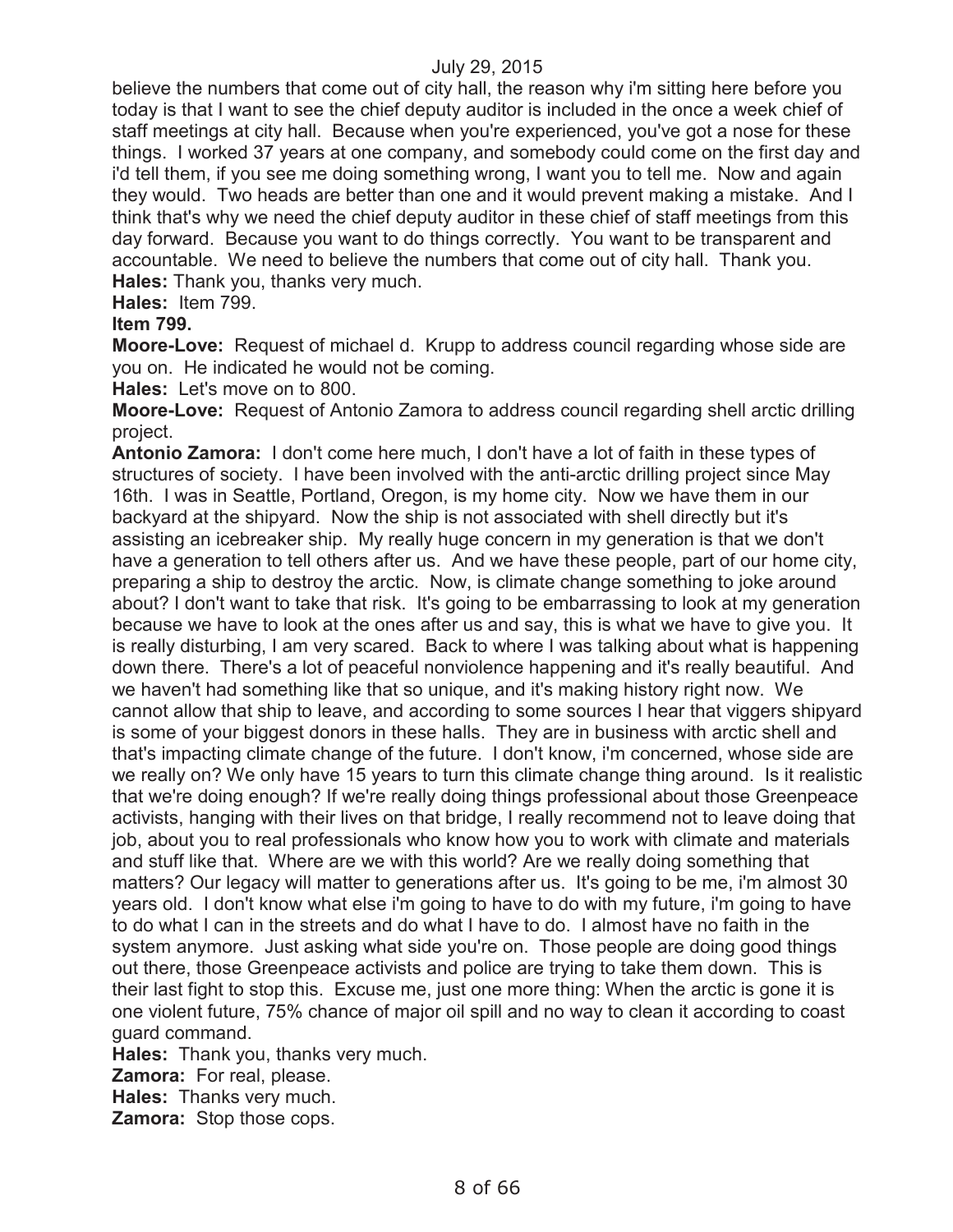**Hales:** Thank you. All right. I think we're ready to move into our consent calendar. We've had a number of people ask for things to be moved from the consent calendar to the regular calendar. The ones I have are no. 805, no. 806, right? Any others? So then let's take a vote please on the balance of the consent calendar.

**Saltzman:** Aye. **Novick:** Aye. **Fritz:** Aye. **Hales:** Aye. [gavel pounded] **Hales:** Item 801.

**Item 801.**

**Moore-Love:** Accept the quarterly technology oversight committee report from the chief administrative officer.

**Hales:** Good morning and welcome.

**Jen Clodius, Office of Management and Finance:** Good morning mayor and commissioners I'm Jen clodius a sr. management analyst with the office of management and finance. We're here to present information from the toc for the quarterly report from April through June 2015. As you know, the toc is made up of five community members, each appointed by one of you. The toc members are ken neubauer, wilfred pinfold, Joshua Mitchell, Dyanna garcia and colleen gadbois. Dyanna will present from April to June and we have some dashboards to show you where we are in the process.

**Dyanna Garcia:** Good morning. I think we have four projects to go over this morning. So the first is we're going to start with ITAP, this project develops paperless permits and case management process. Complete online access to permitting and case review services. Project deliverables include digitizing and online access of historical permits and property information, implementation and updated permits mobile online access for field staff and implementation of an automated queuing system. Toc continues to have concerns around this project, schedule and volume of the remaining work. I think that's been for the last several report-outs we've had similar concerns. The major accomplishments for this quarter are the project manager continues to deliver monthly reports to sierra-cedar, and continuing to rebase line the project. Upcoming milestones within the next quarter are we baselining the project, addressing development environment support and making adjustments for interfaces moved in and out of scope, addressing gaps resulting from phase 1 gap analysis, that's coming up. And then again our biggest risk or concern is just the project schedule and volume of remaining work with this project.

**Jeff Baer, Director, Bureau of Technology:** Good morning, mayor hales, members of the council, Jeff Baer director of technology services. Just wanted to provide a couple of updates since the report period ended in June. We have had some discussions with Paul scarlet of bds. Prior to taking on bts and pssrp, jerry schlessinger has a wealth of experience and background in very complex systems. He's been working in more of an advisory role with the project manager on the itap project, and has offered some insight and suggestions on how to keep moving forward in progress on that. It appears that things are moving forward, although I think as indicated incident report, all scope, schedule and budget are indicated as read and need some attention. I'm not expecting any substantial progress out of that area in the near future but I would be looking for what meaningful progress and activities are taking place over the next several months in looking for those small wins to look for that momentum that should be taken out of that red territory and moved into obviously yellow. But looking for those indicators that are upward that will eventually show a trend towards those -- and towards the more stable territory. I don't have any other additional comments. I've just recently taken on this role so i'm trying to get deeply involved and understand the complexities of the system.

**Hales:** Congratulations, I think this is your first council meeting since your appointment, congratulations.

**Baer:** That's right.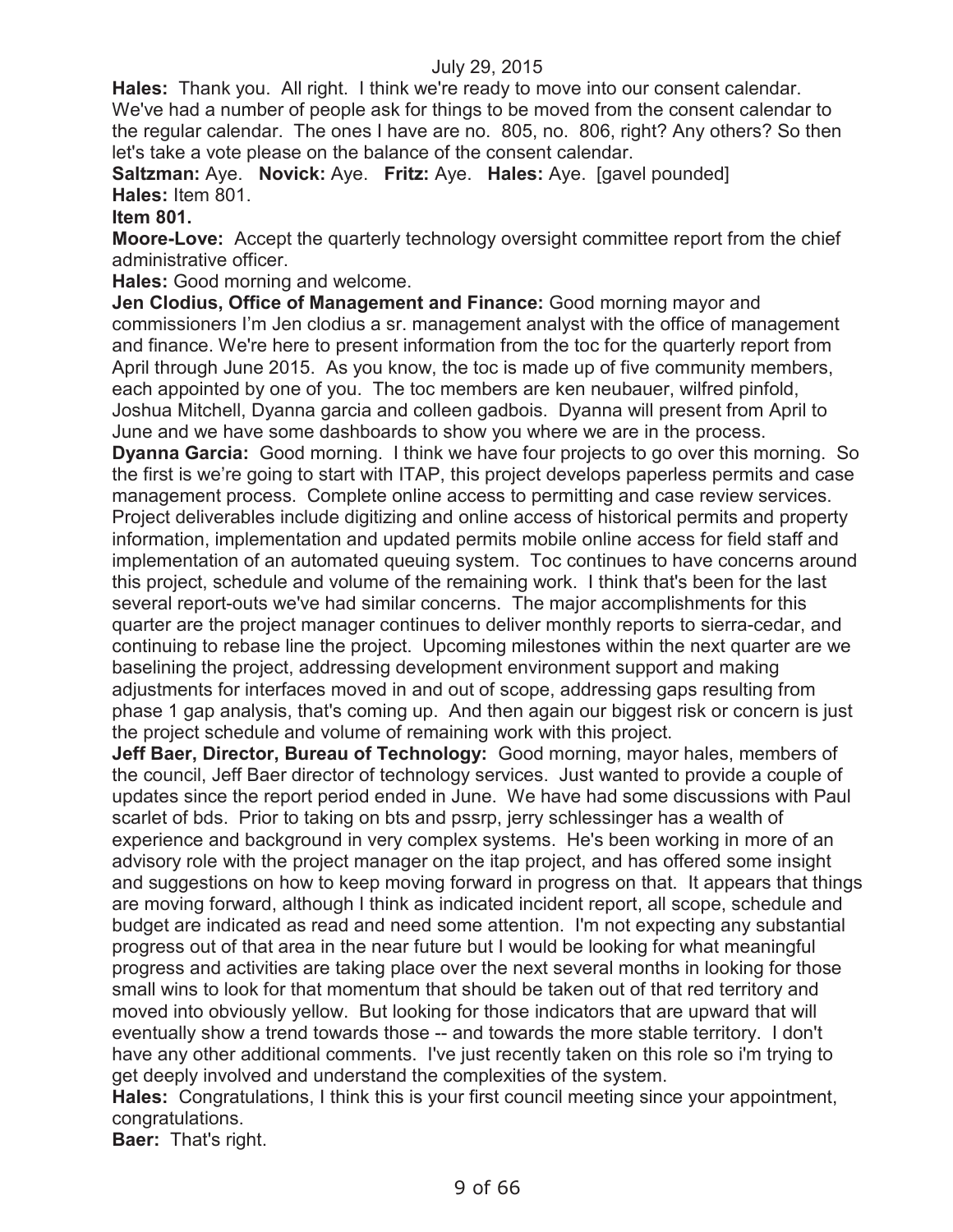**Hales:** Questions about the projects, do you want to take them one at a time or run through all four?

**Hales:** Any particular questions about this one?

**Hales:** Then let's proceed. Thank you.

**Garcia:** The next is procurement solicitation system for the bureau of revenue and financial services. The description was procurement services is outgrowing their current solicitation system which doesn't offer cost-effective solution or the functionality required for the city. Procurement is planning to replace and integrate three systems into one and add functionality that will allow electronic rfp positions, this project is actually complete. The upcoming milestones, they will give their 90-day report expect expected in august. Because it's complete we have no risks, concerns or comments. I did want to say this project was fairly straightforward and was green I think the entire way, as least as I was involved. That was a positive thing to see for us.

**Baer:** I don't have any additional comments to add on that.

**Hales:** Questions? Thanks.

**Garcia:** Okay. The next is the accounting system rewrite. The system is used to record and manage assessments and liens for the city as required by the city charter and Oregon state law. The application was written in an old programming language and is one of two remaining applications on the mainframe server scheduled to be decommissioned July 1st, 2015. The decision was made to rewrite it using a more modern language and transfer it into a windows environment. The status of this project is that the project is meeting expectations. Major accomplishments, they completed the development work for most of the go live requirements for all of their modules. They are working on report development. These are testing and regression testing, continue to be in progress. The production environment is right and parallel testing is he occurring for certain modules. Upcoming milestones for the next quarter to resolve any issues found in regression testing. Complete parallel testing, complete user training and update documents and complete cutover. The toc has three main concerns about this project. The project extended schedule, extended into July. And for parallel implementation and production phases. But the mainframe, moving the mainframe decommission to July 31st. That was a concern that we had. And then security module included role--based access may not be fully implemented before go live but all other critical functions will be available. The project is currently meeting expectations.

**Baer:** And just some quick updates on the lien accounting. The application is substantially complete at this point in time. The reason for the delay, we've extended the project schedule out to the end of august to allow for more testing and validation of the new system. We want to make sure the cut-over is smooth and the auditor's office has gone through their substantial user acceptance testing. That's why it's going on into august.

**Saltzman:** The mainframe decommissioning is postponed? **Baer:** Yes.

**Saltzman:** Until august?

**Baer:** That's correct.

**Garcia:** Okay. Any other questions?

**Baer:** Let's hope it lasts that long, right? Go ahead, please.

**Garcia:** The next is the pci and payment data website project. The city is required to meet the payment industries and data security standards as part of their merchant services contract as required by the card network. Visa, MasterCard, American Express, discovery, all those folks. The city does not meet the psidss3.0. The standards require us to mediate or adopt other means to process card payments to enable the city to be compliant by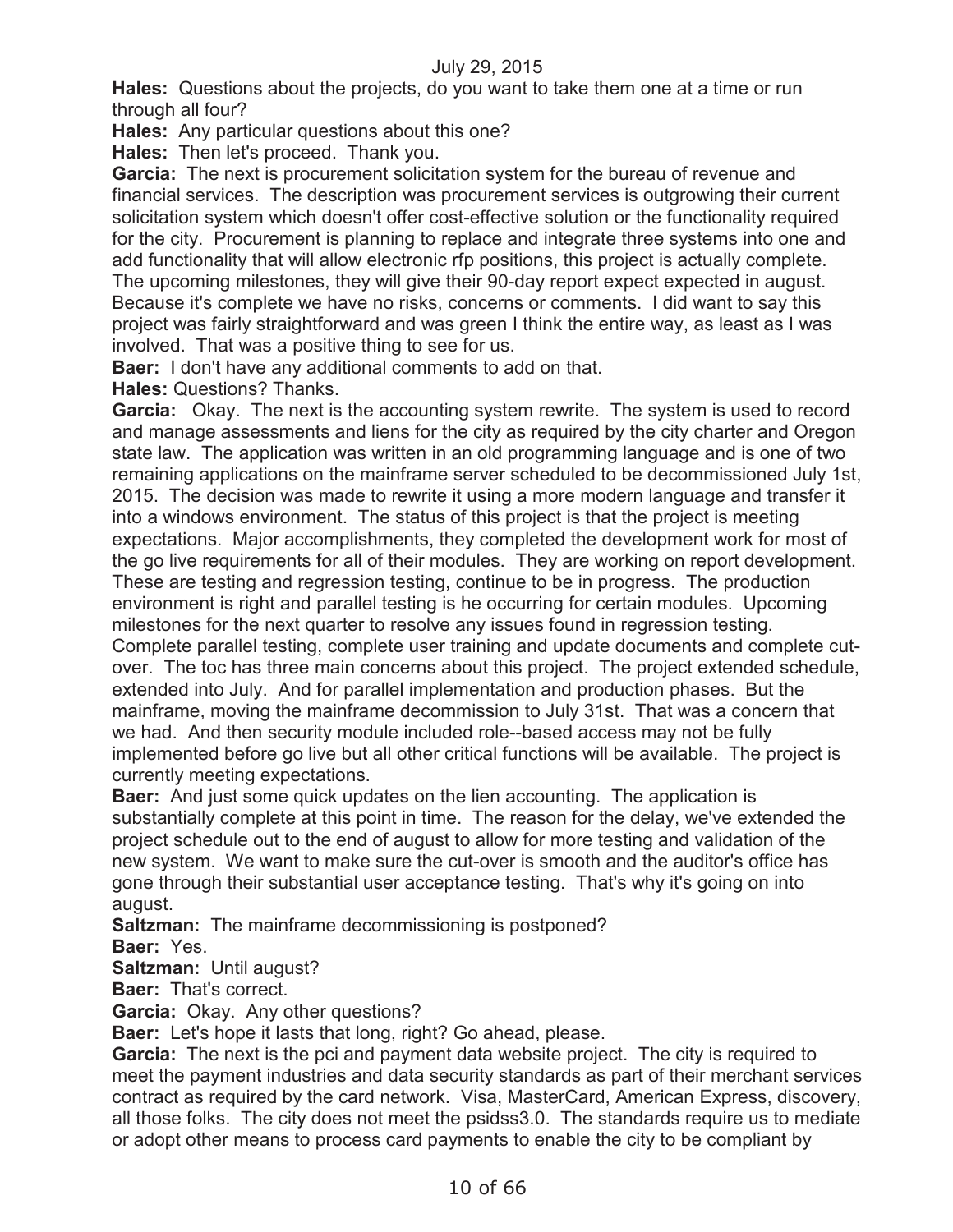December 31st of this year. The major accomplishment for this quarter, the project chose to outsource the payment gateway to reduce support costs and meet pci requirements. They are right to implement the gateway, confirm payment mapping and executing the paperwork to on board the merchant i.d.s. Good progress there on the gateway. We have upcoming milestones to develop application integration with the parking meter vendors. Integrate test and migrate payment pages and sales groups to the order pages. Determine if the enterprise -- if enterprise from one stream mediation is viable. And integrate training into city learner. The current risk is the timeline is really short to get those pci implementations completed. There still needs to be confirmed -- a confirmed enterprise solution for the pci remediation.

**Baer:** And a few comments on some of the activities, we've got a team in BTS and others actively engaged in working on obtaining the pci compliance. A couple of things that occurred as of yesterday, the Portland fire and rescue recruit fee is now pci compliant and up and running, as the parkway donations are also done. We are also actively pursuing the parking meter, as well. I believe I heard this morning, we're going to be running the payments through parkion. Numerous activities are taking place and a lot of people are actively pursuing the compliance.

**Garcia:** Okay.

**Hales:** Questions?

**Saltzman:** It says budget to be determined? I thought we had some budget number, big number for this pci?

**Hales:** We had a budget number, i'm not sure if we had a project budget number.

**Garcia:** We don't have the project budget.

Hales: But we allocated a certain amount -- I don't remember the sum, either, or maybe you do. But you're still under what's been -- I think you are still under what the council has allocated to the project, right?

**Baer:** That's correct, yes.

**Garcia:** And it's my understanding, as well.

**Hales:** Questions overall from the council? Obviously there are a couple of these projects that have big question marks. In each of these quarterly reports council has paid close attention as has the toc itself. I think this process is doing a good job of highlighting where things are working well and where there are concerns and issues to monitor and make sure that we succeed in these big technology projects. Obviously the biggest of all is the itap project. Paul has been working with his team to get things done but we're still at some risk. Appreciate your highlighting that and making that clear to the council and the public. Any further questions and comments that we have here? I'll turn it over to anyone else that wants to speak. Paul, do you have anything you want to add on this. Director scarlet will have a chance to come up and talk about the project and we'll see if there's public testimony, as well.

**Paul Scarlett, Director, Bureau of Development Services:** Good morning. Good morning. Paul Scarlett, thanks for inviting me up to say a few words about the itap project. We acknowledge the project is in red and will remain in red for some time. We are intentionally focused on managing the project and deploying necessary resources to keep on pace and to even try to make up time. As Jeff indicated, someone from BTS has joined the team to assist Rebecca in managing the project and work with the vendors. Over the last several weeks and months we've spent a considerable amount of time working with the vendors to recalibrate the timeline as identified by toc members, we appreciate their help in their oversight duties, to look at the schedule and the volume of work. One of the areas that we feel could gain some momentum and some changes, looking at what can be delivered sooner than later. We've reviewed a number of scenarios recently, and two rise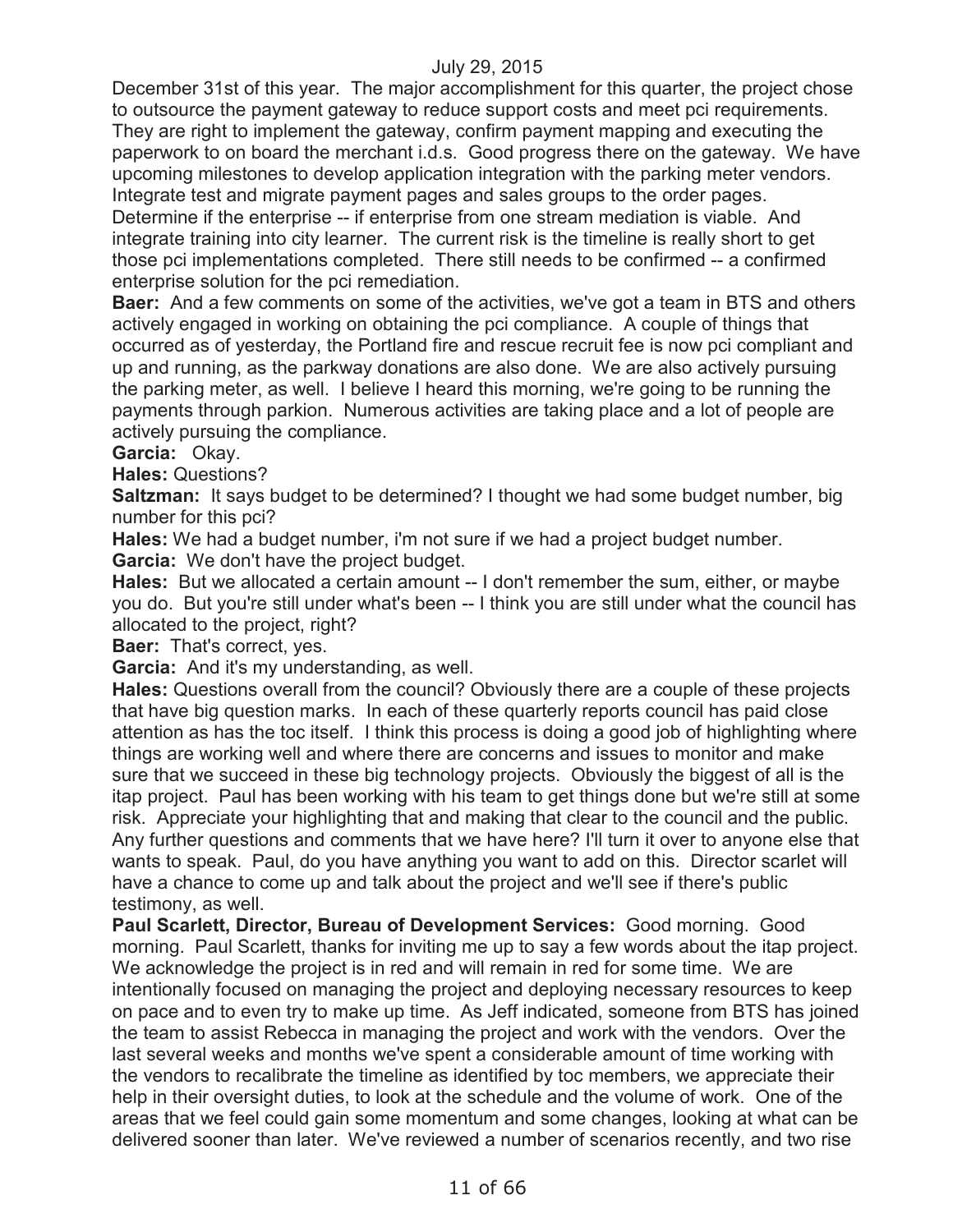to the top. One would be can we provide some functionality soon. And one of the areas we feel could benefit the customers in the city would be to implement project docs, the electronic plan review and submittal. That would be a huge benefit. Currently we have 800 to a thousand people through the door each week at the permit center. We certainly - that would be a reduction in the number of people needed to bring in big heavy plans to the permit center. Certainly there are costs associated with print and paper. This would be a huge benefit to our customers and some of the sort of examples we've received, big projects could save up to -- close to half a million. We've got some examples, what they have spent in printing costs alone. It wouldn't impact the other part of the project. That's one of the scenarios we're looking at. The other scenario that seems most feasible would be to continue on with the project, and part would be a rebase line using current practices and experiences to kind of project out what's a realistic implementation timeline. So the plan review stuff could come next year, 2016. The long-term plan to implement the full package is looking more like 2018. We still have to look at those timelines a little more closely, that's early preliminary indications, to see if we can find some efficiencies. Since joining commissioner Saltzman has certainly made it clear that Itap is top priority similar to what commissioner Fritz had done over the last couple of years, we really are working closely with the vendors and project consultants as part of the team, and part of the process in helping us to get there. So i'm excited and motivated with some of the late development, in terms of really honing in and finding new timelines and some new possibilities for early functionality employment that could benefit our customers and employees. Certainly there's more work to be done. I'll turn it over to rebecca the project manager to expand a little bit more. But that's where things are at from my end. We acknowledge that we're behind and do feel we can provide the council -- which is what we committed to last time -- with some more realistic timelines. Each time we come there's a new timeline, what is it. We've taken a good amount of time to really dive into which will this thing be delivered.

**fritz:** Thanks, Paul. I know that Rebecca's going to go into this. But I think it's worth reiterating that it's the vendor who is the sticky point in terms of recalibrating the project, that the bureau has been doing a lot of good work and has had a lot of oversight. We are dependent on the vendor doing their job, so I know that's something that you're aware of. I just want to make sure the public are.

**Scarlett:** Appreciate that. I will also acknowledge that dds and the interagency team members have been work we go closely. Everyone's committed to doing a great job in delivering this project and understand the significance of this transformational change that will come to the city whit delivered.

**Rebecca Sponsel, Bureau of development Services:** Good morning, mayor and commissioners. Upon our last visit we talked about the challenges in the project and the complexity that comes with the integrative processes and permitting that we have here at the city. That is also an issue in building the system. To deliver an elegant and easy way to use system for our customers take extraordinary measures to build the system, each component and step of the way. Our vendor has since March been fully aligned with us on this endeavor. We have a methodology followed very closely and carefully and it has led it to the intense scrutiny of the remaining work. And planning that out in a schedule that is achievable. We do believe that we can do this on or during late 2018, though there is intense effort now that will be working to identify areas where we can bring that in some. Out of concern to the increasing activity level in the service center and for all the people working behind the scenes to deliver these permit, we do believe that delivering plan review earlier is viable. We've figured out a way to do that, in a way that will not impact or current project team, which is also very important. We studied the complexity in all of the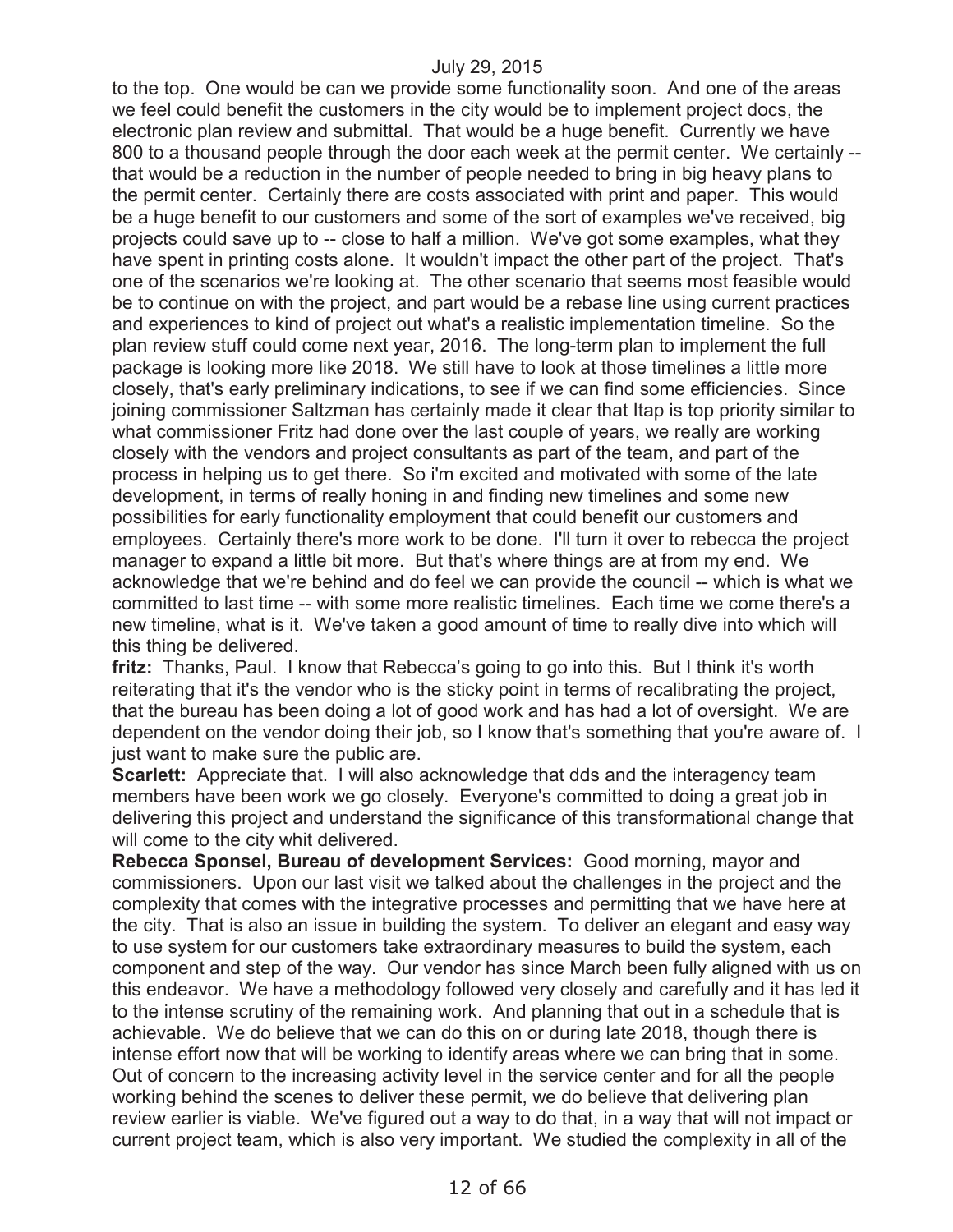permitting practices, as well as what comes from implementing multiple modules from other vendors. We still blear the best course of action is to complete the entire system and roll it out to the city. The mechanism to deliver project docs plan review early would allow the city to get familiar with one of the technologies, and chief some benefits in the activities that the citizens need to do to submit those plans, as well as what it takes for all our plan reviews to study and recommend and decide on final resolutions for these plans. The options that we have studied have caused us to recommend a particular course of action, which is stay the course, deliver all the functionality but make sure we deliver some success initially. You will be hearing what our timeline is for that, upon our next visit. We are for sure we can do it in 2016, we think we can do it early but we would rather be very sure. We must continue our discussions with all our stakeholder groups. We are making recommendations to those groups, the decision is not final. We are taking council from commissioner Saltzman's office as well on the viability of these plan and achieving the objectives that the project is supposed to achieve. In the next several months we are finalizing the plan, we are in discussions with our vendors on what contractual issues need to be adjusted to align to this new timeline. We have financials to build and support that plan. We do also have the potential to adjust the some resources to that we can focus more time on delivery, which has the potential to bring the timeline in. But we for sure at this point need to say 2018 would be the date. For all functionality being completed. In the next month we are conducting a full stakeholder review and discussion about the merits of this plan. And we are entertaining much discussion and need to accommodate each bureau's needs in this area. An early rollout does involve all parties. The final solution involves all parties. And we need to meet their needs and their constraints. Thank you. And to my right is Clifford smith, our independent quality assurance agent who has been participating in these detailed discussions. I'm wondering if you have any questions at this point.

#### **Hales:** Questions for Mr. Smith?

**Saltzman:** Yeah, I guess I'd like to ask you, Mr. Smith, you were a little more charitable in your color coding rating for the budget, the scope, stability and confidence, you gave it yellow as opposed to the technology oversight committee's red. Could you give us some of your thinking on that?

**Clifford Smith:** Certainly. Partially to give the project and the director and other stakeholders a key focus on the schedule, holding back on changing scope and budget to red, due largely to the fact that I didn't have immediate definitive indication that we would have budget problems and/or scope problems. In recent months and in the last toc report those are in fact red in my reports.

**Saltzaman:** Oh, are they?

**Smith:** Yes.

**Saltzman:** Thank you.

**Hales:** Are there any other actions or strategies that you want to recommend, either to us or to the toc or to the bureau of information technology as your partner in this, that can raise your confidence level and therefore ours?

**Scarlett:** No, go ahead, we've discussed this.

**Smith:** I will say from the scope point of view, the project is proceeding assuming it's going to deliver all of scope still. So that's on the plus side. On the other side, the schedule discussions that the project manager Rebecca had alluded to proceeding, they are still a fair bit away from being finalized. The date itself, late 2018 is a very risky date. In spite of the fact of how far it is, and partially because of how far away it is. There are some metrics and some unknowns still facing the project that make it difficult to estimate with any real confidence. However, that planning process must continue and come up with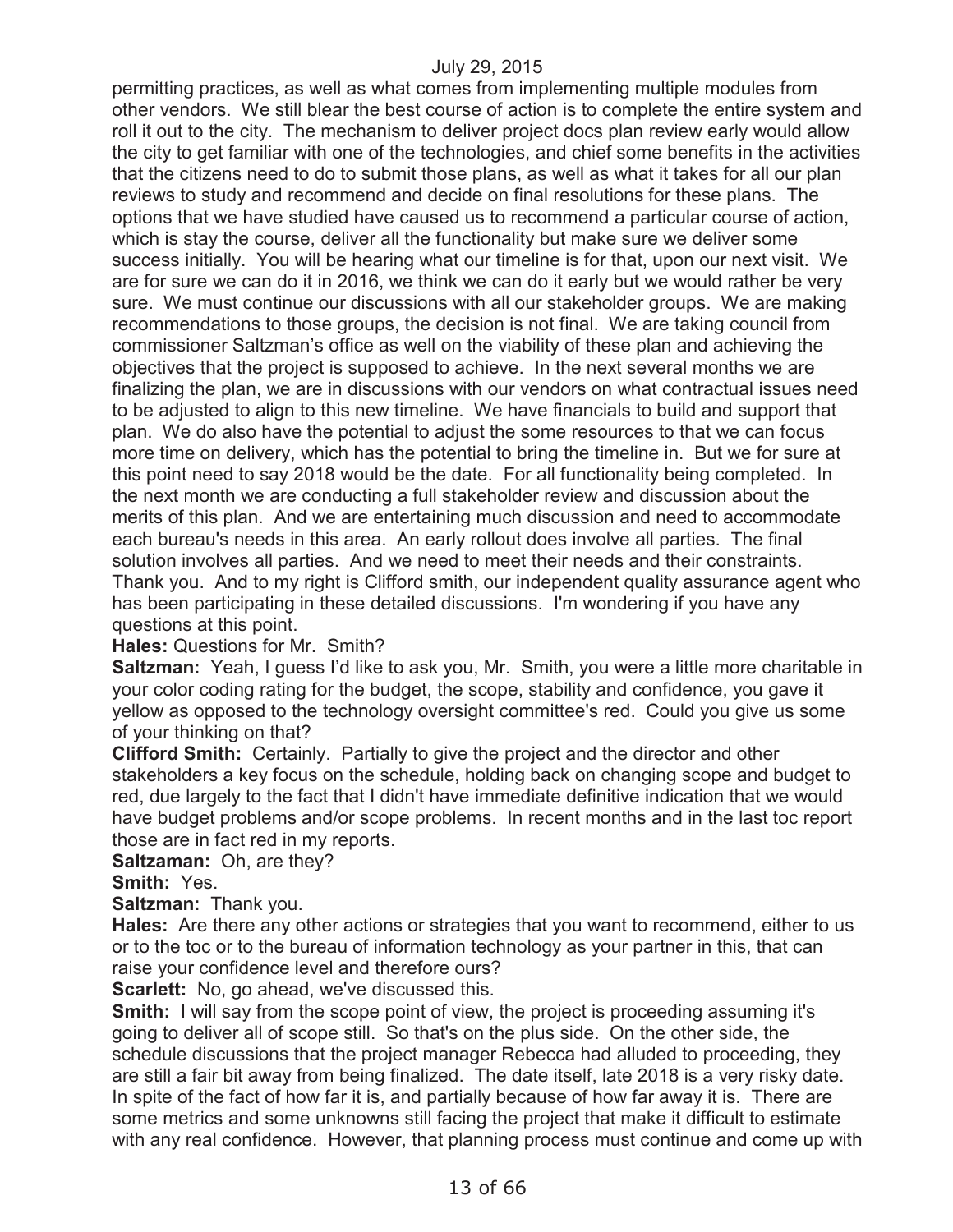a final schedule. When a final schedule is available, now that we've defined what we're going to do and how long it's going to take, we can expect there will be some additional budget requirements for this project. The city staff, as well as additional city staff that will be allocated will have to be funded and paid for. The vendor will ask for additional travel expenses and the vendor will, once the schedule is laid out, present the city with an amount they expect to be paid for the change in plan and the longer timeline. Finally, this project can expect to have to introduce an additional contingency, considering that the project is now due for another two years plus before complete will require contingency of account for unknowns that will be coming. So those are the finished planning and be prepared for additional budget requests.

**Hales:** Let me make sure I understand that. You believe the contractor, vendor will be asking for additional expenses, even though I think it's fair to characterize your report as saying that the most if not all of the delays are the responsibility of the vendor, not of the city?

**Scarlett:** That's -- it's a combination. Certainly we've identified the vendor as being responsible for a number of delays. They have also said we're responsible for some of the delays. We're working through those things. What I can share with you is that we had a pretty focused relook at this back in March. And since that time there has been I guess improved deliverables, operationally and in leadership. You're asking what can we share with you in terms of raising the confidence. What we have seen over the last several months is they have delivering more timely, they are actually achieving the target dates and accomplishing the functionalities laid out as part of what's called a resync plan. In this case, there's going to be some finger crossing but we are now focused on what can actually be delivered when and how. And we're seeing some really good results. **Fritz:** And just to follow up, I know you're working with the city attorney's office and refiguring the contract because it is a fixed price contract, there will be some allocation as to the delays due to the vendor completely turning over for the first year, for example, versus some -- that may be partially due to city staff. As you've said, the scope hasn't changed. We told them up front, those who set up the contract, this was a very complex system. In fact, I think one of my main items is astonishment that our staff in the development bureaus managed to do things manually and make the system work so fast, and how complicated it is to try to complain a computer to do what our wonderful staff in development services and transportation, other bureaus, back in my first term, it's astonishing that we do so well. It's somewhat nice but computers find it more difficult to figure it all out than real people do.

### **Scarlett:** Uh-huh.

**Hales:** Some comfort, I suppose.

**Fritz:** I will note, too, in terms of going to electronic plan submittal, I have discovered in my time in the city emails don't always show up. Sometimes like when I transmitted my memo transferring the commissioner in charge duties to commissioner Saltzman it had maybe 10 attachments to it and I attached some of the wrong things just by mistake. People make errors and in fact computer routing sometimes makes errors. I hope we will have some mechanism -- now you've got the paper and it's either there or it's not. I wanted to make sure there was feedback with yes, we received your application, it's got all of these documents you meant to send us, those kinds of things.

**Scarlett:** That's helpful, thank you.

**Hales:** Other questions or requests of Paul and his team. Okay, thank you very much. **Scarlett:** You're welcome.

**Hales:** Anyone else who wants to speak in this item?

**Moore:** No one's signed up.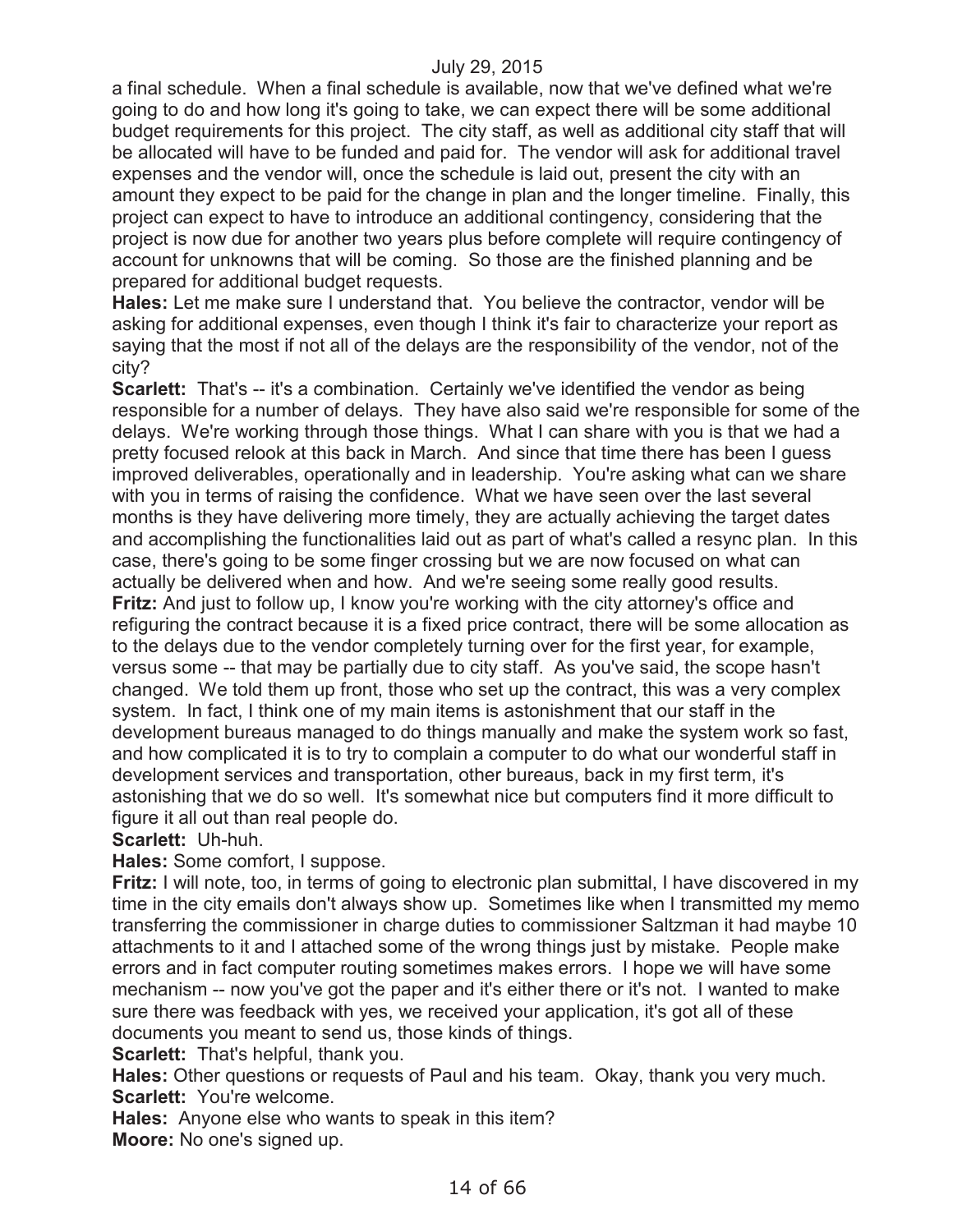**Hales:** Then I believe the motion is in order to dominate the report.

**Saltzman:** So moved.

**Fritz:** Second.

**Hales:** Other discussion? Roll call, please.

**Saltzman:** Once again, thanks to the technology oversight committee and welcome to Ms. Garcia for joining the committee and your first appearance before us. We feel it's important to have at least one member from the toc present at these meetings. Appreciate your making the time to do that. Certainly as Paul indicated and itap is certainly on the top of my agenda as commissioner in charge of bds. We will work through these issues and come up with some solutions that may be sticking to the course, but may also involve some changes. In fact, I have a retreat scheduled on Saturday, august 15th, with the key players on the team to discuss the future of the project. Thank you. Aye. **Novick:** Thanks to toc and thanks to bds for their presentation. Aye.

**Fritz:** Thanks, Ms. Garcia, for being my representative and for your excellent first presentation. I hope to see you again soon. Thank you for the time the citizens put into this process and commissioner Saltzman for setting this up. There's been multiple -- four or five, back to commissioner Saltzman, five different commissioners in charge of this project. Glad to hear the director mention that we've reached a turning point back in march where we started getting things turned around with the new team we insisted on being brought on. I am looking forward to continuing to support the project, and I appreciate all the work of the technology oversight committee. Aye.

**Hales:** Well, I appreciate the discussion and the good oversight being provided by commissioners in charge of the bureau during the time this work's been going on. And Paul to, you and your team for endeavoring to make this -- to get this done well, timely and at a reasonable cost. Those are still the goals. And big, complicated information technology projects are fraught with peril whether in the public or private sector. I can speak to that from both points of view. Ours are done in the light of day and if there's a cost overrun or a delay it's a public issue. We have to be really clear about what's going on and why, and why changes happen and if there are additional costs, are they reasonable and are they fairly apportioned between the city that might have caused some cost increases or delays and a contractor, having again worked on the other side of that ledger. Sometimes contractor make mistakes and they shouldn't expect to us pay for them. That's why we do have to have the city attorney involved when there's a situation like this. We keep working with the vendor and try to make it succeed. In rare cases we have to start over because the vendor is unable to perform. Obviously no one wants to us get to that nightmare scenario in this case but sometimes it happens. This process is good. It's painful and uncomfortable to look at each of these projects in public and examine their status. I think the process is working. We're doing a good job of managing these projects and managing risk. There's a lot of risk here. That's why the rhythm of these presentations with council are very important. It's not an exercise, it's us exercising our responsibility to do oversight of every dollar the city spends, whether for an internal function or a project in the community like a new park or a paving project, where we also have a responsibility to come in on time and on budget every time that's possible. The pressure is still on, Paul, you know that, and so does Jeff and his team. We look forward to hearing your next report. We look forward to improvements in clarity and certainty coming out of this work. Because those are the goals. Thank you. Aye. [gavel pounded] **Hales:** Okay. Let's move on to 802.

### **Item 802.**

**Moore:** Approve innovation funding for 12 micro grant proposals for the school year 2015- 16.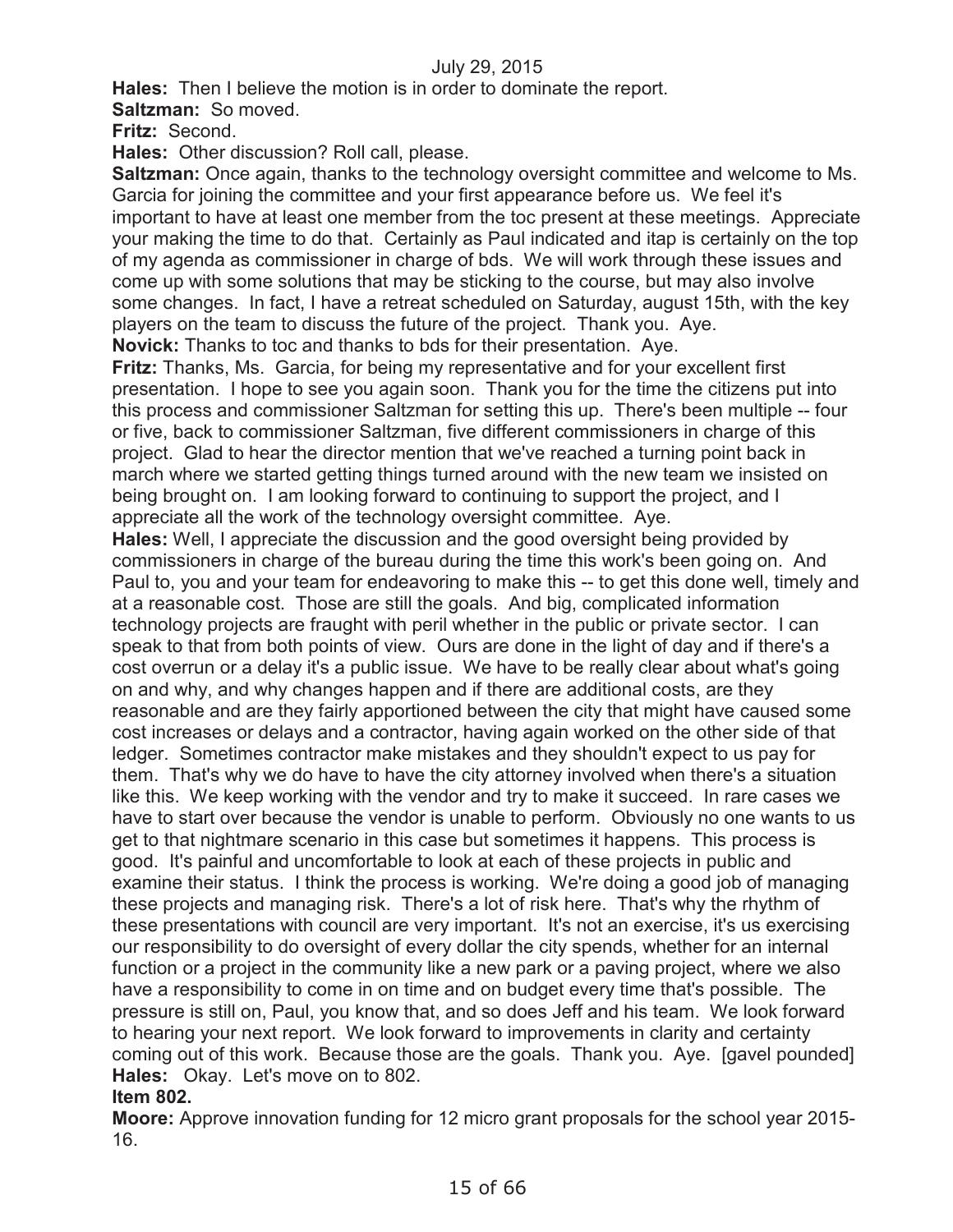**Hales:** Speaking of the public sector doing things a little different, we have director miller here and his team. I've got to relate a conversation. I was at a U.S. Conference of mayors meeting in my first month in office. And the mayor of Louisville, a guy name Greg Fisher who had like me an extensive private sector background before deciding to run for public office. I was asking him, how much time do you spend on this extracurricular stuff, how much time do you spend trying to learn from your colleagues and get new information? Being the sort of person that Greg is, he looked me in the face and said, how many are working for your city? About 5600. How many of them are charged with big picture thinking and research and development? I guess that would be me and a few others, you made your point, thank you. The point is that all of us ought to be thinking about research and development and new ideas and we ought to apportion some of our time and budget to fostering those new ideas. That's really what this project is about. This council decided to start doing this in a budget where we were cutting \$21 million out of city's general fund budget. We have continued it as better times have come back. I'm proud that we've done that, stuck with it and we've now encouraged bureaus to think about new ways of doing things and new ways to serve or citizens, new ideas and again taking a risk with a small amount of money that something might work out or it might not. But people won't be punished for trying new things and failing occasionally. We want them to succeed in most of the instances and they are and that's great. But we're deliberately trying to take Mayor Fisher's advice and have a little bit of effort at big picture thing and new ideas and research and development. I'm pleased at the progress and looking forward to the report.

**Fred Miller, Director, Office of Management and Finance:** Thank you very much. Fred miller, director, I'm here with Jane Braaten and Janet storm who have been doing lots of work about the program. I just wanted to kick it off and say you should feel good about this. It's designed to provide a culture of innovation. We're finding a tremendous amount of interest on the part of employees. You have 12 grants to approve and potential grant recipients, what I think is a very positive and upbeat time. This is our third year and we've provided something like \$1.7 million in grants and now more coming. It's in the budget for next time. There have been 144 ideas generated and in the last two times when the committee that makes the recommendation, we've had 40 to 50 grant submittals each time. Employees are really taking this seriously and come win a variety of ideas I think otherwise wouldn't be tapped. You'll get some sense of the enthusiasm for that as we go. This next year we plan to do two rounds because we want the process to go through so that recommendations are ready for the fall bump and the spring bump. There's one right now outstanding that will get the submittals by august 10. We've tried a couple of new things. Yesterday there was something called a citywide innovation event where people from different bureaus helped people with their ideas. 60 people showed up for that. Its three hours in the morning where they could drop in there's clearly lots of interest and its working. I think we'll continue in these next two sessions and you'll see the results. But we're really happy with the interaction and the help of our outside committee. I don't think I saw anyone here but we've got a selection panel that has been very helpful. This is a little bit of work to go through all of these and give feedback so. Anyway I give it a really good bill of health. I think the program is working and you'll hear more when you hear some presentations from successful submitters.

**Jane Braaten, Office of management and Finance:** Thank you. We are delighted to be back again with another group of proposers. Again, they put in some good thinking in their bureaus, they took a look at the criteria and they got an endorsement from the review panel. We hope to get your endorsement today. We do want to thank the mayor and council for this opportunity. We continue to hear from proposers that they didn't think their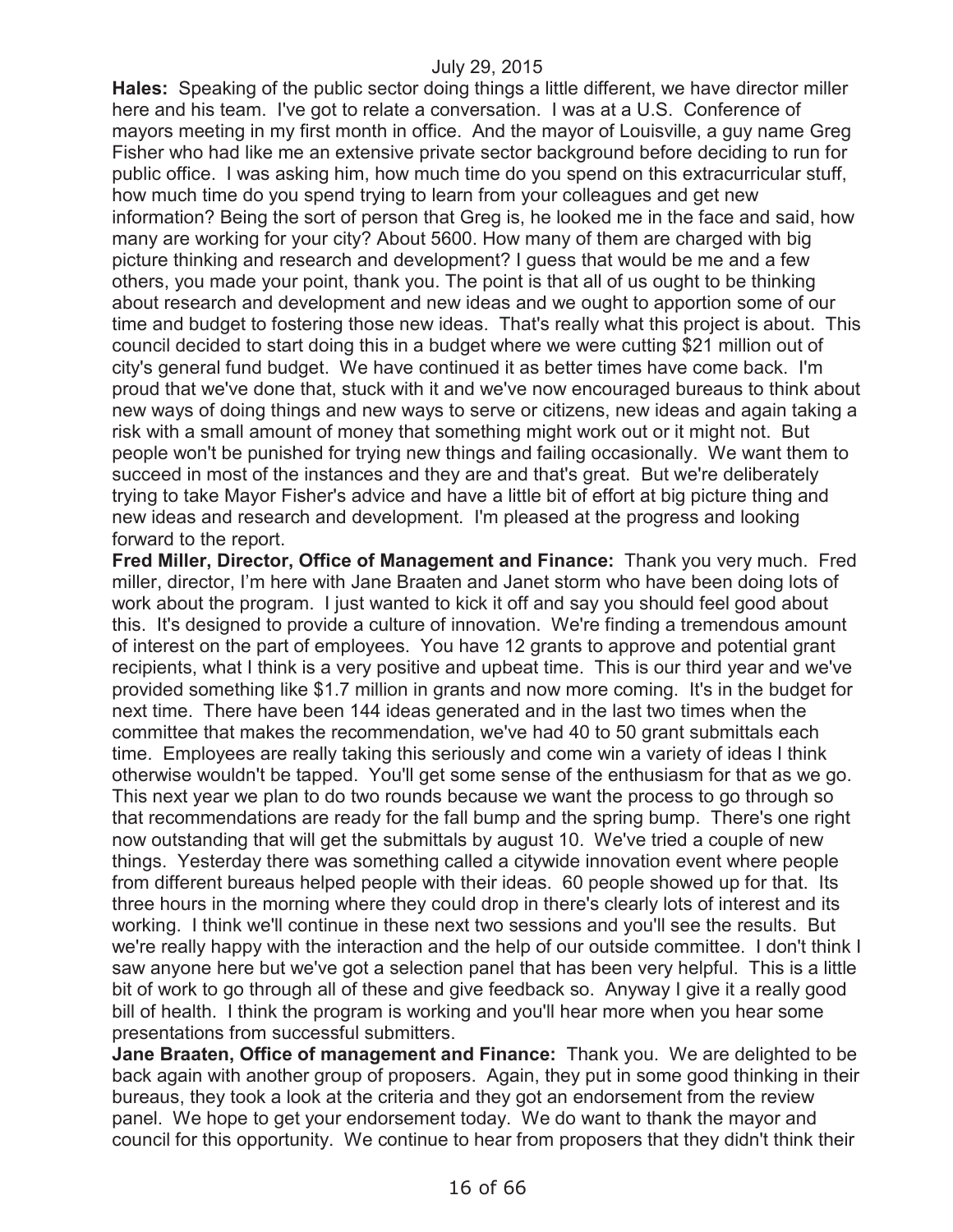project could happen any other way without this funding. Interestingly enough we also hear from proposers who are not recommended for funding and they are thanking you, as well, but thanking you for the opportunity to bring ideas forward and get them seen by people in different parts of their organization. They are coming back and saying, even if something didn't get funded, the idea got some legs and we were able to get it done. That's that momentum that, culture of innovation in the city that Fred was really talking about when omf embraced the program. I'm just going to ask the proposers to wave. **Hales:** Good morning, good work.

**Braaten:** We'll bring up a couple of them to share their good ideas with you. Just for background, this round was strictly micro grants. They were \$10,000 or less although they could go up to \$20,000. We received 43 proposals from 14 bureaus. We're getting a nice broad swath throughout our city partners. We shared these with bureau directors for a period of time so they could take a look, review them and provide input and also identify some cross-bureau partnerships. The review panel had a very tough job looking at these, as you can imagine. They used the criteria that these proposers need to do promote equity and opportunity, they need to do improve service, save time or money for either the city, partners or community members. They need to do improve city services and make things better. We invited all of our proposers in for a facilitated meeting with a panel where they could ask questions and receive feedback. Then we narrowed it to the 12 you see today. We did have our innovation fair yesterday and it had a couple of components. We had the fair with many bureaus participating, both providing resources and getting questions answered. We also had partners in h.r. Doing a specific creativity workshop. I believe one of the items has standing room in that. That may generate even more getting ready for our next couple of campaigns. Or even fit doesn't touch an innovation funding request it may generate good ideas in those proceeds. I'd like to introduce Janet storm from my division. She's served as the primary contact for the proposers and review panel. We will step away but be back for questions.

#### **Hales:** Thank you.

**Janet Storm, Office of management and Finance:** Good morning, my name is Janet storm, I'm a management analyst with the office of Management and finance and business operations. As Jane said, I coordinate the grant process for the innovation fund. I'll give you a little background on this particular process. On April 27th, omg business operations put out a call for micro grant ideas citywide. All city employees were notified the city was looking for proposals that promote equity and opportunity in our community. Improve customer service to the community and/or city customers. Save time or money it for city, its partners or community members. And improve city service he a generally make things better. Interested employees submitted their micro grant proposals. They were sent to all bureau directors for input from their own bureaus as well as to identify cross-bureau partnership opportunities. We forwarded 43 micro grant proposals submitted by 14 bureaus to the innovation review panel. The panel was asked to evaluate the proposals based on the ability to pass the following five filters. Do you think it's innovative? Is it original? Does it show strategic creativity? Number two, the sponsor bureau's operating budget, is the fund the most logical source for this particular proposal. Number three, can the project actually be carried out. Do you believe the proposed project can be achieved within the budget provided? Number four, are all of the key partners confirmed to be on board with this effort. And number five, are there benefits to the proposed project? Does it advance equity, save time or money, provide opportunity? Is there potential for greater benefits with broader applications? On June 9th the review panel met and through a facilitated discussion with proposers agreed on the foundations for the 12 proposals you see before you today. We invited five proposers to come up and share more with you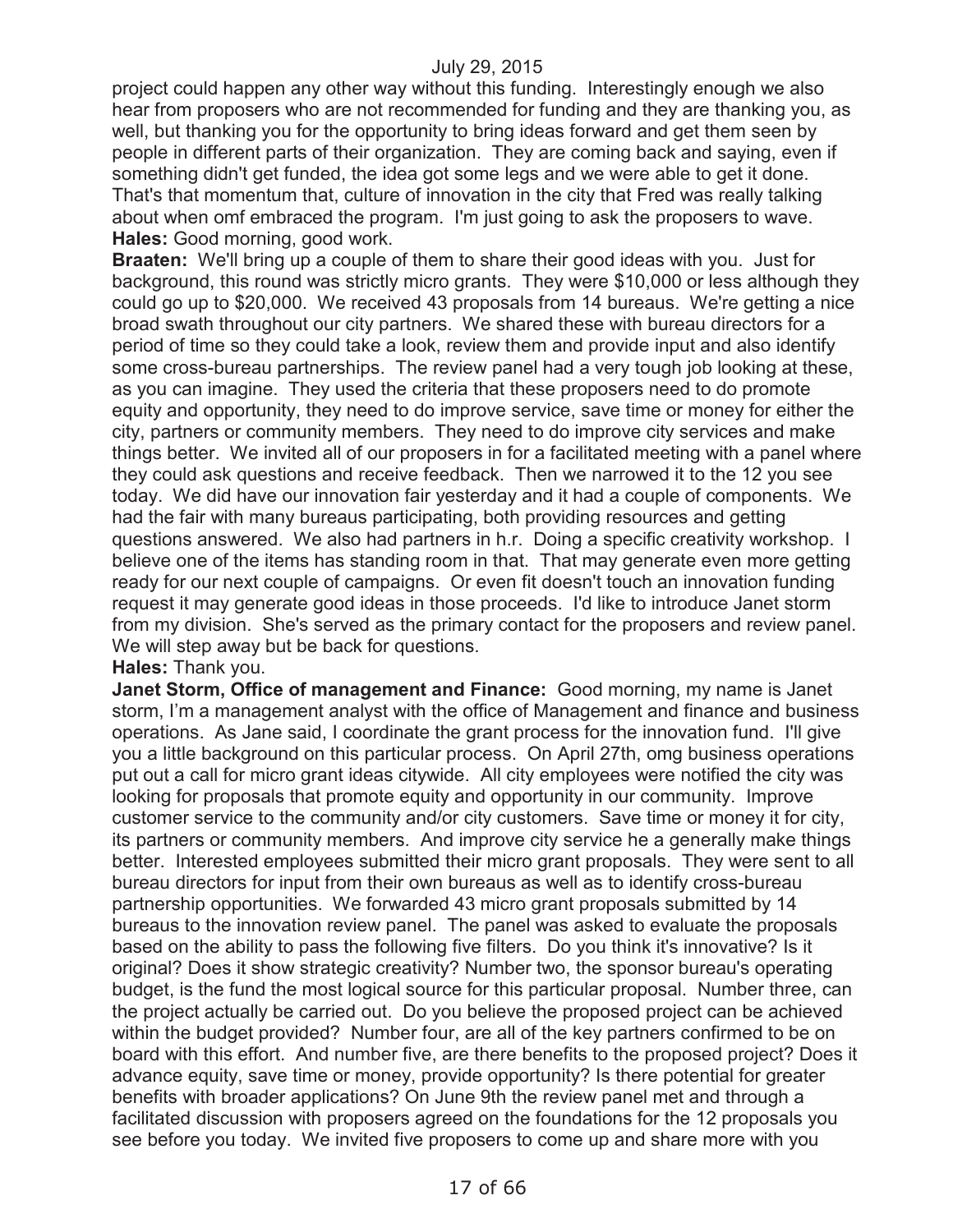about their proposals. I'd like to introduce you to captain Greg in necessary from Portland fire & rescue who will be speak being the solar water heater demonstration project. **Greg Ennis, Captain, Portland fire and Rescue:** I'm Greg Ennis, I work for the Portland fire bureau in the logistics section. A while back in April we had a citizen approach fire station 13 about a solar project. We looked at his ideas and decided that we would like to look at incorporating a solar hot water heating system at station 13, which is in the Lloyd center district. The solar heating system works by increasing the temperature of the water flow that flows into the regular water heater, so it doesn't have to work as hard or use as much natural gas to create the hot water heat for showers, dishwashers and other things. It consists of a solar collector on the roof and a storage tank for the warm water. Station 13 uses approximately about 3100 dollars, around \$3,000 of natural gas each year. We estimated by looking at amounts of bills that we paid out, that approximately about \$1500 of this is every month, is strictly for the hot water here. I did that by looking at winter months versus summer months. Summer months mostly is going to be hot water heater. We are not using the furnaces to heat the fire stations. We had a contractor come out and take a look, give us a bid on the system there so we could get a little harder numbers. We thought it would be around \$12,000. Turns out their initial bid was around \$15,000. They told you they thought they could save to 50 to 75% of the use of the natural gas for the hot water heater through the solar system. I've presented you with handouts you can look at, how it's designed, and hopefully that gives you an idea of what it's going to look like. We think if we do get those kinds of figures, 50 to 75%, we could save approximately between \$750 to \$1125 every year in natural gas usage. And it would pay -- if those numbers are correct it would pay for itself in 13 months. If it's 75% savings and 20 months if it's 50% savings. The savings costs over 17 years, we're looking at 50% b \$13,800. If it's 75% we're looking at \$20,700. We could use that for other things, saving taxpayer moneys or replacing the system in that one. They estimated it would only last about 17 years. I'm happy to take any questions that you might have.

**Hales:** This is one of the a lot of projects, we're not only interested in having you try this but having the information come back to us about how well it worked. Obviously if we get those kinds of performance in terms of reduction of energy costs in a city with an aggressive climate action plan and a council that wants to makes those kinds of projects happen, it would be useful to us to see how many we want to replicate after you get the numbers back from actual gas bills as opposed to the ones you've estimated.

**Ennis:** We're very optimistic about it. We hope it works the way synchro-solar told us. It's a great project.

**Saltzman:** I notice you were originally looking at solar electric and decided after consultation that solar hot water made more sense. We have a fire station I think on southeast 52nd that does have solar electric.

**Ennis:** I'm not sure of that, I didn't know there was one already in existence right now. **Saltzman:** I remember going out there to do a dedication years ago.

**Ennis:** I guarantee I'll find out now, though.

**Saltzman:** I was curious how that's going. Maybe you could send me an email. **Hales:** It might be good to know. We have a climate action plan that says we're serious about this and the price of panels has fallen quite a bit. Solar hot water has been a guide idea, whether it's a community center or a fire station. But now that the cost of photo voltaic panels has fallen so much, there may be more places it's cost-effective to do that, fire stations and otherwise.

**Ennis:** Thank you.

**Hales:** Thank you very much.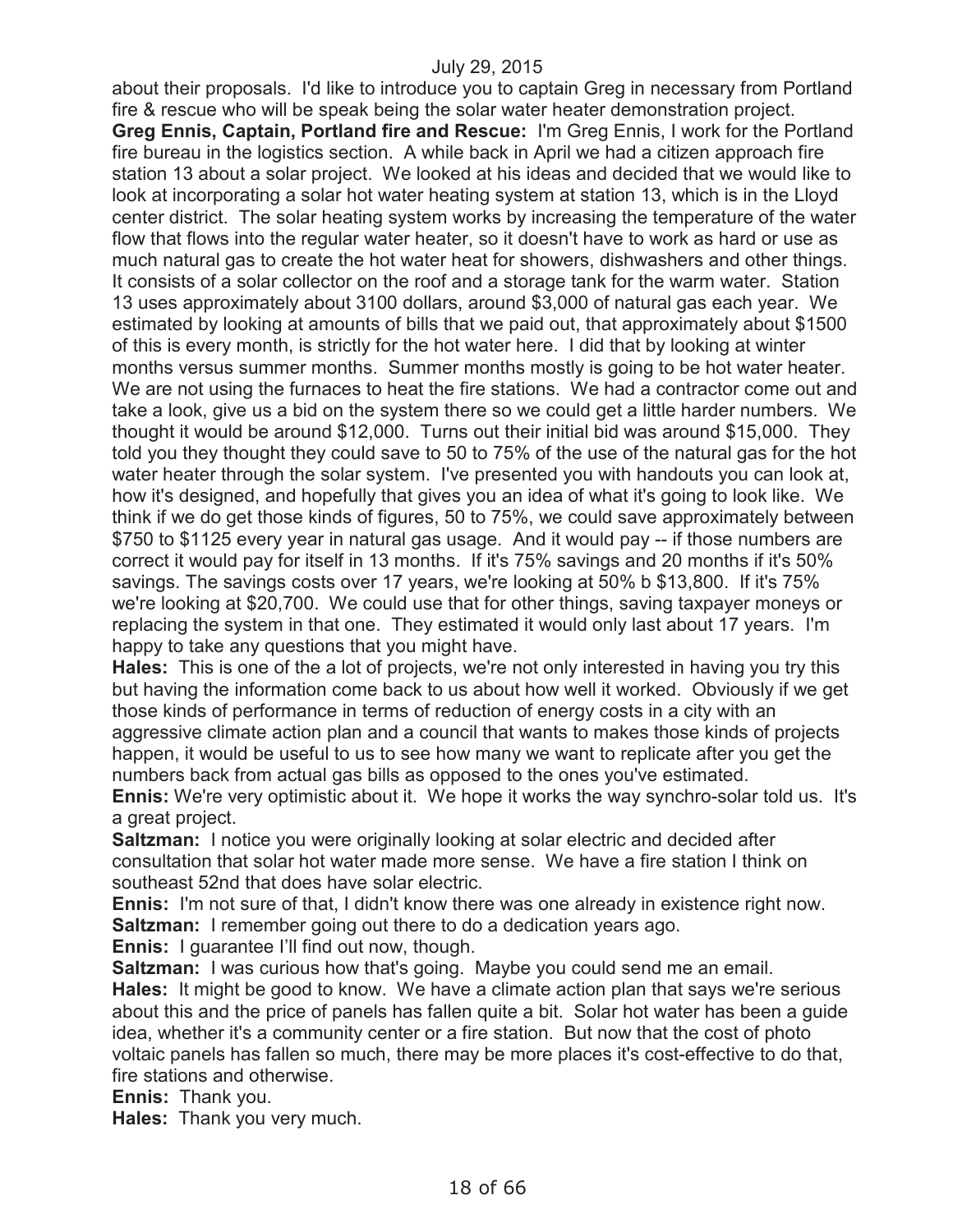**Storm:** Next I'd like to introduce Margaret Evans from Portland parks and recreation who will talk with you about community center kiosks.

**Margaret Evans, Portland Parks and Recreation:** Good morning, mayor and commissioners. It's good to be here this morning. I want to thank you for allowing us the opportunity to talk about the innovation fund grant that we requested. We have been looking at our recruitment and outreach strategies for the last several years and how we can reach the community much more closely and offer resources for them. A big thankyou to actually one of our park rangers, Sam sachs, the individual that brought forward of innovation grant, and seeing an opportunity to put the two together. To be able to take what he's seeing in the community and also partner it with our outreach efforts. The kiosk at the community center will allow community members to come in, have a tool, resource, a computer and information about city of Portland jobs and opportunities. In looking at the innovation fund and also looking at the project, we reviewed our various community centers and also the communities that we assessment we selected east Portland community center to be our pilot project. It has an ideal facility, if you've been out to it. The front area, we will have the ability to have a workstation. Also computer and a resource center. We will utilize our community shutdown as an opportunity to work on the buildout. The staff are ready to go once we have the buildout completed and the ability to install the equipment. One of the great things we've been able to do with this project is look as cross bureau partnerships. We partnered with the bureau of human resources to see how can we partner together in this project. And what they have agreed to is help us with marketing materials. Also we're going to have information there and they are going have staff available during normal working hours that people can call and ask how to maneuver our neogov system. It's sometimes a barrier for individuals. Part of this project is that they will provide staffing in the evenings and weekends when most people are looking for the opportunity for assistance. Maybe they are working during the day and they want to be able to sit with somebody in the evening and walk through it. So that's one of the great things about this is being able to partner with them. Like I said, timing of the project, we're taking advantage of the fall shut down, so we're looking at starting this in September. Our facilities maintenance team is already cueing it up as far as materials. We are also looking at marketing materials so we can reach out to community partners. One of the goals is not just providing the resource but how are we doing our outreach to increase our equity efforts. And reach the community, especially in east Portland where the community center serves a very diverse population. There's the project overall in general and then if you have any questions.

**Saltzman:** So this kiosk is all about applying for jobs the city has?

**Evans:** Correct, the kiosk will be a computer, directed immediately to our job information page. So it's not just Parks and Recreation jobs but, all the city of Portland positions. Also bureau of human resources, once they have their video available and how you to apply with the city will be able to have that continuously running. They can actually go online at the computer and set up their neogov account, be able to apply to jobs online, call for questions and ask for staff assistance.

**Hales:** Great.

**Fritz:** Making sure the vhr video is captioned. And how are we dealing with language translation.

**Evans:** And one of the reasons we selected east Portland community center with as to make sure it was accessible for all. Our first pilot project. The location provides accessibility for wheelchairs, also we're looking at sight and hearing impairment as well as language. So we've already started to translate some of our own materials like our career opportunity brochure into Spanish. And we want to have the language line available and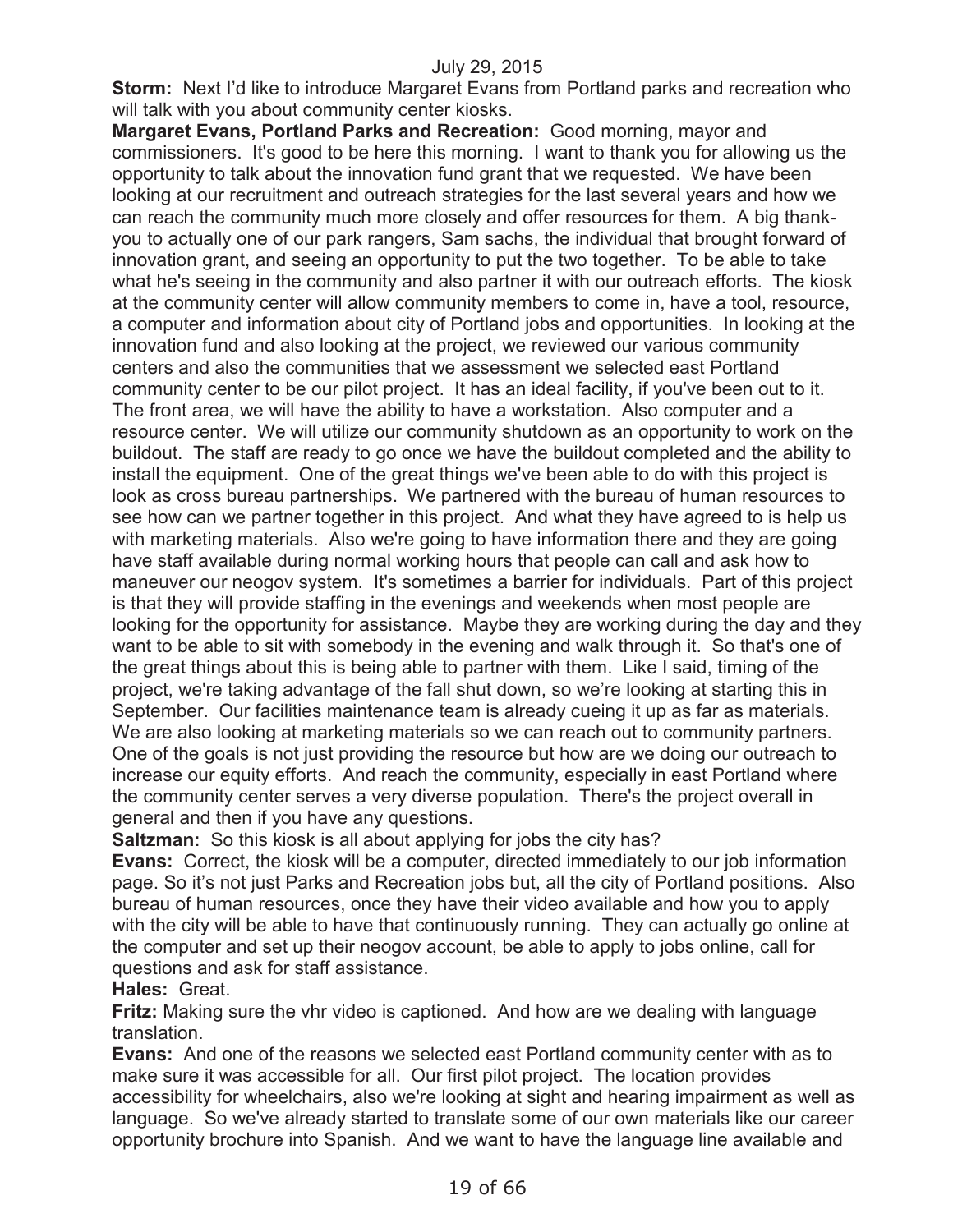have that. In addition to the technical piece of it, be able to have a resource guide their available. If nobody needs particular language we'll be able to connect them with the right person.

**Hales:** Thank you, thank you very much.

**Storm:** Now I'd like to ask mike reed from the bureau of environmental services to come up, and he will speak about permit coordination for a better river.

**Mike Reed, Bureau of environmental Services:** Good morning. My name is mike reed, i'm with the bureau of environmental services. My proposal is titled permit coordination for a better river. This proposal seeks to partner with psu's center for public service, asking them to conduct an assessment of a proposed expansion of the city's streamlining process with federal and state agencies and the bureau of development services. Our team is the entity that coordinates review of projects and has joint public projects such as the new Tillicum Bridge. Streamlining has been successful at reducing the amount of time and money spent during the permitting process but, is not currently available to private applicants. This innovation proposal seeks to create a coordinated permit review process for private applicants. The bureau of planning and sustainability is looking for a copartner. The river plan is an update of the 1987 greenway zoning code and plan. The coordinated permit review process will have the following desired outcomes: Development of a onestop shop process for applicants to understand all the permitting needs for projects. Reduced time and money spent during the permitting process. And meet multiple objectives for protecting and enhancing the environment while supporting redevelopment along the river. It'll meet many priorities for the innovation fund. Permitting of private projects, support and foster investment in living wage jobs, which is an important part of the city's equity, controlled and comprehensive plan projects. Navigating the permit process while ensuring Fish and wildlife partners are encouraged.

**Hales:** Thank you.

**Hales:** Thank you very much. Good work.

**Reed:** Thank you.

**Storm:** Next we'll hear from lieutenant mike forth from the Portland police bureau who will speak about training for the Hispanic community.

**Mike Fort, Portland Police Bureau:** Thank you all for having me. I'm Mike Fort, I'm a lieutenant with the police bureau of youth services division. I'm here to talk to you briefly about the great program I proposed to bring to the Hispanic community. The great program is a national program, the acronym stand for gang resistance and education and training. It has been created over many years. The program is evidence-based and not new. The innovative part is specifically engaging the Hispanic community which is what this proposal is about. We have the opportunity to present this program. It's a six-week two-hour a day, one day a week for six weeks program, to families in the Hispanic community. It is designed for the parents or guardians of children aged 10 to 14. The program is taught by police officers and a co-facilitator selected from the involved community, in this case the Latino community. Specifically the reason to engage this community specifically is that they are -- the Latino community grew by 64% over the last census in the state of Oregon. Currently 9.4% of the population in Portland. There seems to be a need to create and build a trusting relationship between police officers and the Hispanic community, specifically or particularly I guess, the immigrant Hispanic community that is often reluctant to report crimes, and/or report crimes against them. This is an opportunity for us, the police officers, to build that relationship. So they are more comfortable. The cost involved in this is primarily -- it costs about \$5,000 for each sixweek session to put on. We reach about 32 or so people each session, or we hope to. The food is primarily the biggest call. We feed people, it's a gathering opportunity, an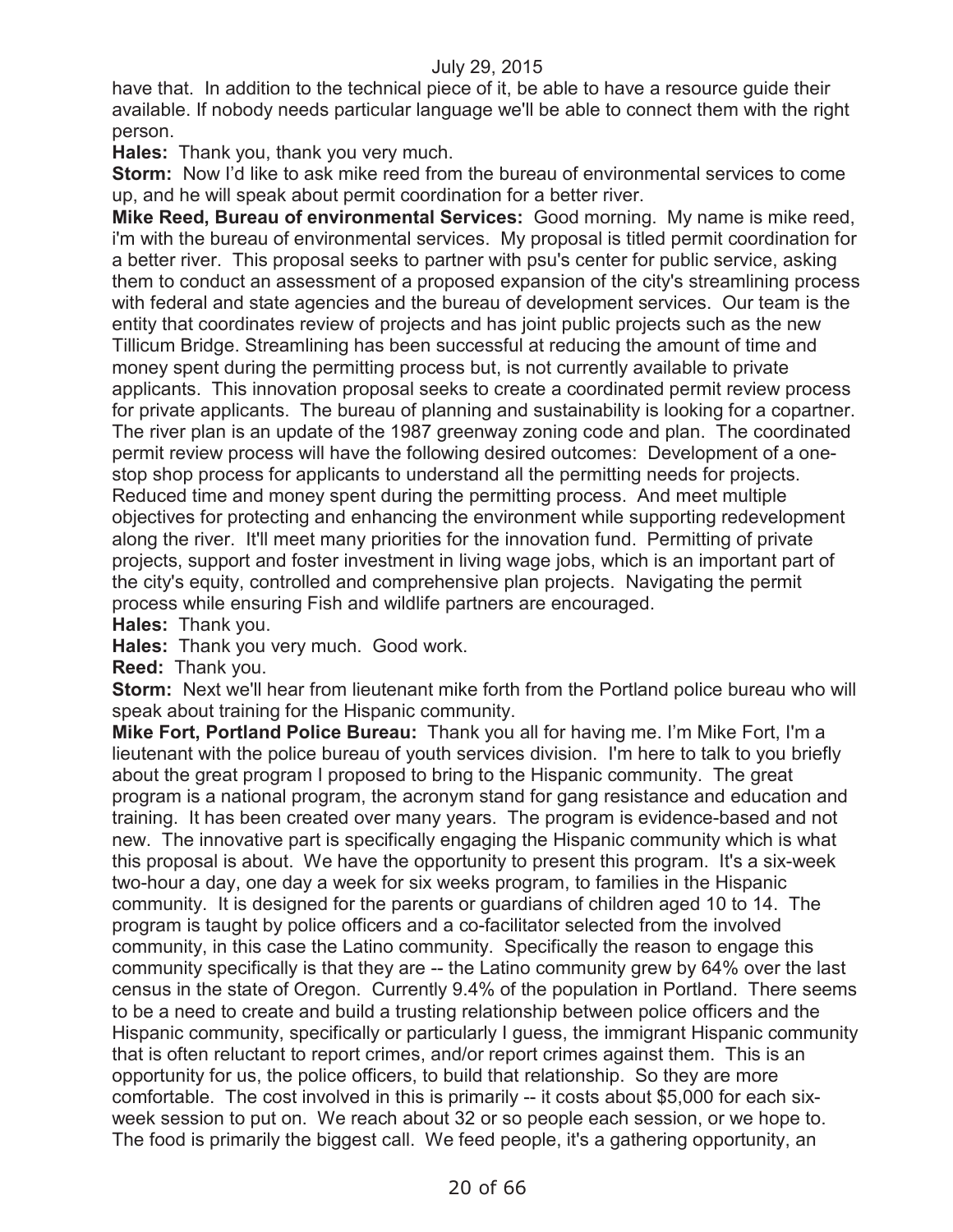opportunity to communicate over food. I believe that will be successful. The other part of that is personnel costs. It costs us money that we adopt -- have budgeted to do this, for a police officer, and we have added an administrative sponsor for one person that also helps to put these on. A lot more details, I wanted to keep it very short but then i'll ask if you have questions I can address specifically for you, I'd be happy to.

**Saltzman:** How are you going to identify the teams that will be served?

**Fort:** The family we anticipate, we've reached out to, hacienda development, the Ortiz community center in Portland. Once we are ready to facilitate this, they will have a sign-up or they will post it in their community and select the families that come.

**Hales:** Great, excellent. This is one of several proposals from the police bureau, a couple of which have been approved that are really trying to do careful outreach and equity work. We appreciate the fact that's where a lot of the energy in the bureau is going and you're bringing this proposal is going.

**Storm:** Our final presenter today is Cameron Glasgow go who will speak about mobile technology reporting of post-earthquake bridge inspections. **Hales:** Good morning.

**Cameron Glasgow, Portland Bureau of Transportation:** Good morning. My name is Cameron Glasgow, I'm a Bridge engineer with the department of transportation. I'm here to present information for the post-earthquake bridge information response plan. In the early hours and days, the damage assessment and rapid reporting is critical for the city's operational and economic recovery. To that end PBOT maintains and periodically practices post-earthquake inspection plans for its bridges. Which I brought today in my inspection satchel. Unfortunately, the current plan relies heavily or hard copy route maps and handwritten notes radioed to the local dispatch center, and later conveyed to the citywide 911 operation center for wider dissemination. It would bring the plan out of the paper age into the mobile technology era. This transformation could be accomplished by equipping the bridge inspectors with tablet for recording and transmitting damage information instantly to the city-wide 911 operation center. Immediately after the inspectors then put their observations into the tablet, the data would automatically populate maps on the city's gis servers viewable on the city's network. Additionally the bridge closure maps could be made available to the media and citizens alike via the Portland maps website. Our transportation infrastructure over or around natural and built obstacles, bridge closure can form as pinch points and can result in long detours. Publishing bridge closure information as soon as possible may limit plans for those fielding colors for this information. Funding grants, equipping bridge inspectors with mobile technology, the speed will be significantly increased and will contribute to getting the city back on its feet after an earthquake.

**Novick:** This is very exciting.

**Glasgow:** I'm excited.

**Hales:** Good work, thank you very much.

**Hales:** Other questions?

**Hales:** Those are your four?

**Storm:** Those are our five. We're open to questions from you, and thank you very much, proposers, for coming in.

**Hales:** Questions about the whole package? Thank you very much. I'll see if anyone from the public wants to testify on this item?

**Moore-Love:** Yes, two people, lightning watchdog x and Sam Sachs.

**Hales:** Sam was here, I saw him. He's probably gone back to work. Lightning, good morning.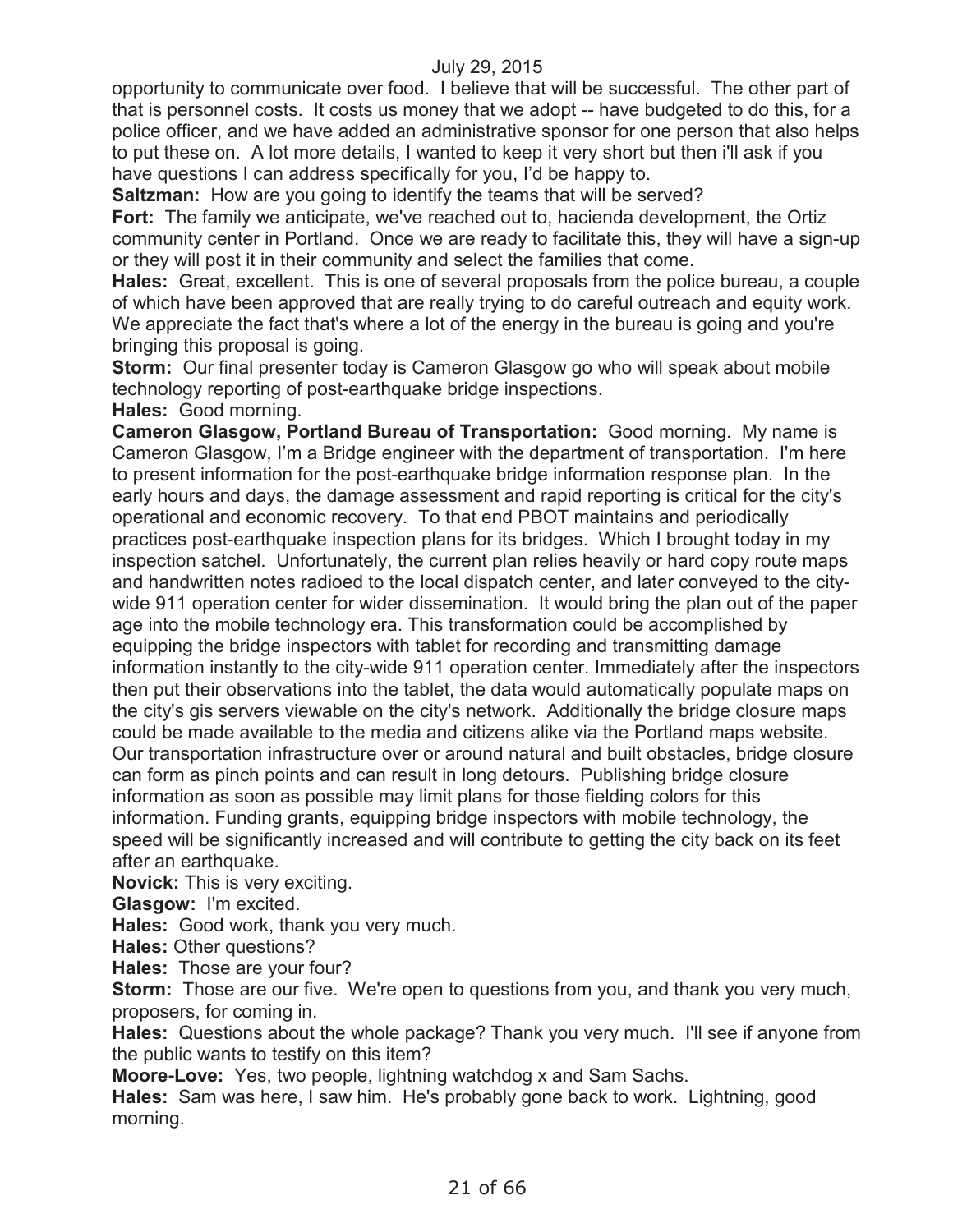**Lightning:** Good morning, my name is lightning with lightning watchdog x. I've really enjoyed the presentation of the speakers. I think some of your creative ideas are very innovative and I look forward to seeing the final results. But again, from my position, absolutely approve of any and all grants if not more funding to you in the future. What I liked about the speakers, as you noticed on this innovation grant process, everybody kind of had an excitement about what they were talking about. And innovation, creating something new, presenting it is very exciting. You could see that within the speakers that they really enjoy this process and what they are doing. We need to look at on the bigger picture throughout this city is that we have a tremendous amount of creativity happening in the transportation, all different areas if you look at uber, lyft" and some of the jobs we're seeing. We're seeing that in a city that we need to focus on that and make sure that the new companies coming in also understand that we want to protect the current jobs and add more. And benefit all the people in the city, all the people in the community. And innovation can do that, if we create ways of doing that. And again, looking at this project here, we're seeing that. You're creating ways to benefit the community, benefit people, benefit the city, benefit all. That's very important on innovation, it can be done. If we create it, think about it, then we pursue that. And that's what we're seeing with all these projects here. Again, I commend all the presenters and what we're seeing. Again, creativity is -- there are no limits on that. And creativity is giving people the freedom to do that. And again, I commend the mayor on this, that you're seeing the freedom to do this, and it's very beneficial, not only on the new projects but also on keeping things exciting. That's very important, to keep things exciting, move forward with new ideas. Keep the employees happy on what they are doing. And then I'd like to even see this expanded on a larger scale even into other cities, other states and even into Multnomah County. I'd love to see them begin this process. Metro, and to begin just circulating those idea. It's keeping the employees and that excitement within, which will definitely benefit this city thank you.

**Hales:** Thank you, thanks very much. Anyone else? Let's take a vote on the emergency ordinance to approve these grants so they can get to work.

**Saltzman:** Thank you for overseeing this process, it is very exciting to see a lot of the great ideas that will hopefully all pencil out. But even if they don't, that's part of what innovation is all about. Trial by error. So thank you, I hope they do succeed. Aye. **Novick:** I really think this was an excellent idea, and thanks to everybody who worked on making tough choices between the various proposals. I think lightning is absolutely right, that we'll get some good ideas out of this, but also just having this program creates a sense of possibility and excitement I think is very important to the city as a whole. Thank you very much, and i'm excited to vote aye.

**Fritz:** I see three of 12 being from Portland parks and recreation yet again. Aye. **Hales:** Thanks to the folks and bureaus who came up with great ideas and brought them forward and got them evaluated and many of them approved. You know, budgets are how we put our values into action. One of the values here was that we want to foster a climate where our employees can bring new ideas forward. You could hear here in the room, people feel they can do that and that's a really good thing. Another value here is that we value our employees. It's a climate in which we say, if you do have a good idea, you're not going to be slapped down, you're going to be encouraged. Bring it forward. Another is that we've got a mixture here, which I think is really interesting, of projects that make us a more efficient provider and also make us a more effective community partner. I want to commend the evaluation process forgetting that balance. We've got this PBOT project we just heard described in the police bureau as a prime processing camera that cuts it from 60 minutes to 8 minutes. That makes it more humane because citizens are not held up in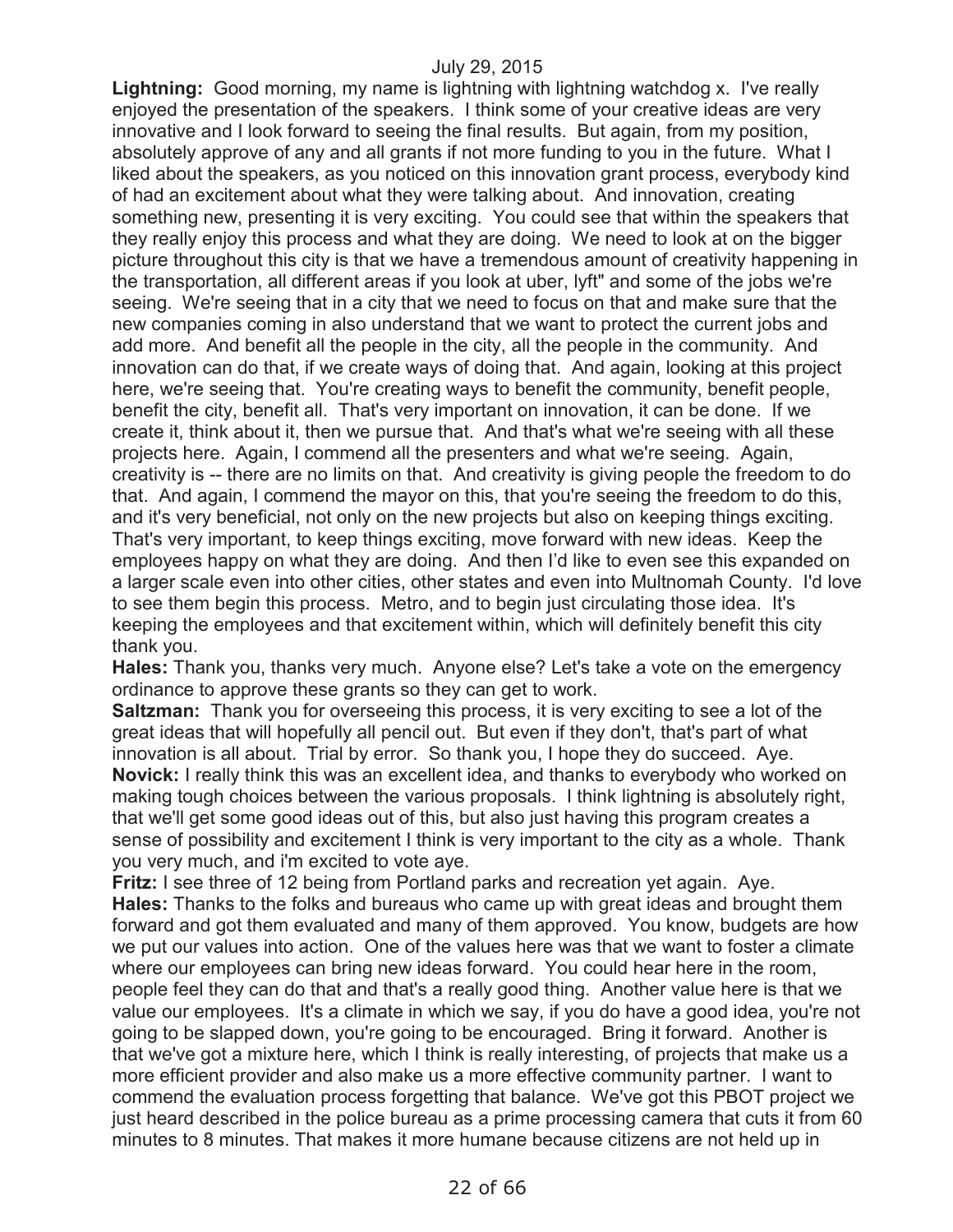uncertainty for that time. The mixture of doing a better job a service engine that delivers all these services to the city is a piece of this, but also that we're thinking about being a better partner, whether it's the project described or the other one, the police bureau, that provides driver safety manuals in English and Spanish so we have drivers better aware of their responsibilities and rights as they exercise that privilege of driving a car in our city. I think this is just a great package of projects. I really look forward to the next round and i'm really glad the enthusiasm across the city's workforce is growing for this. We have a chance to say yes, go give it a try. Thank you very much. Aye. [gavel pounded] **Hales:** Good work. Okay. Let's move on to item 803.

### **Item 803.**

**Moore-Love:** Revise noise regulations for pile driving.

**Hales:** Mr. Van Orden, come on up.

**Fritz:** We have as you will a substitute ordinance, I apologize for it not being in the record. Essentially i've requested that we spend more time processing all but two of the proposed code amendments that we heard testimony on several weeks ago. And council clerk has copies of the strike-through version if anybody is wanting to see those. What we're doing today is to adopt the -- proposing to adopt the mechanisms on pile driving, and then we willing setting up a task force and doing a quick but thorough work on the issues of how you appeal issues and some other noise issues. There's a concern in the community to maybe ban all construction noise at certain hours. What our proposal today does is to add to subsection f of the city code 1810060 of the noise code to, make pile driving have to comply with the table on decibel limits. And the practical effect is that pile driving will no longer be allowed on nights, weekends or holidays and it'll not be allowed between the hours of 6:00 p.m. And 8:00 a.m. On nights, weekends -- or on nights, weekends and holidays.

### **Fritz:** With that.

**Paul Van Orden, Office of Neighborhood Involvement:** Morning, members of council, i'm the city's noise control officer. To add at more detail, the two main items we are adding to the noise code, the requirement that pile driving not start until 8:00 a.m., which still as we chatted about at our last hearing, facilitates the development industry pile driving companies to begin the setup process, which is not noisy. When they are ready to start driving piles at 8:00 a.m. On Monday through Fridays they would be able to start right at 8:00. Second item is starting to make modifications to our notification process, and in this case we're very clear that nailing notifications to all -- mailing notifications to all residents within 500 feet of a project that's going to have pile driving, at least 30 days before the project, just to help clarify our interpretation of that in the past in terms of mailed notifications on variances like Portland international racetrack for instance, in cases where we require mailing, it's a direct mailing to the residents. We can't always know in a neighborhood who those folks are. It might say occupant in apartment 6, apartment 7, but it would be a mailed notification not as we've chatted about, some kind of hand delivered notice. We would talk mail to each apartment and residential single families and homeowner and residents in the neighborhood where this is happening just as a clarification.

**Hales:** Maybe you, commissioner or Paul, explain that -- I understand the change in the substance you just went thine subsection f. But why the strikeouts or the removal in the findings?

**Fritz:** Because we're not going to be moving forward on the changes for the appeals to council or the reclassification of the ex-zone subject to the commercial zone regulations. It does need more work and we'll come back with those in September probably. **Hales:** I get it, thank you. Any questions for Paul?

23 of 66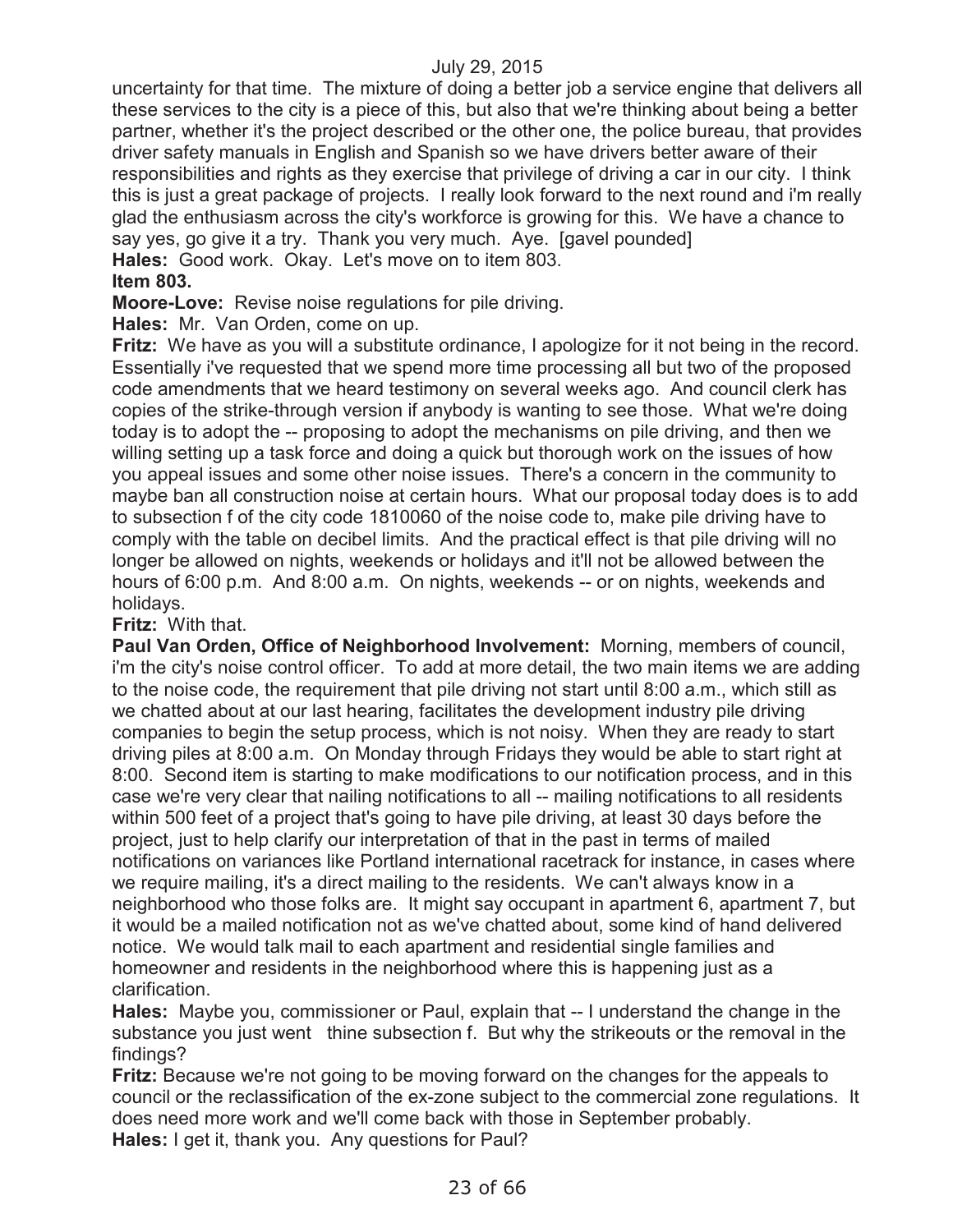**Saltzman:** I just want to make sure the pile driving time limits also apply on the weekends?

**Van Orden:** Yes.

**Saltzman:** Or they are forbidden on weekends.

**Van Orden:** We already do not allow pile driving on Sundays. You would now not be allowed to do it on a Saturday unless you can meet the baseline zone. No form of pile driving can meet the most loud descriptor in the noise codes, that's 75 decimals in an industrial area. Other than some really large pieces of property like the Portland of Portland, if you were doing pile driving in the center of the port of Portland you might be able to meet the standard, which would mean neighbors wouldn't have an issue with the pile driving. So it really limits in any residential type neighborhood pile driving on a Saturday as well as the existing Sunday.

**Hales:** Ok thanks. Any other questions for Paul? Ok thanks and standby.

**Hales:** So commissioner Fritz moves a substitute.

**Fritz:** Right

**Hales:** is there a second?

**Saltzman:** Second

**Hales:** So further discussion on accepting the substitute and then we will take testimony on that.

**Hales:** So Roll call on accepting the substitute.

**Saltzman:** Aye. **Novick:** Aye. **Fritz:** Aye. **Hales:** Aye.

**Hales:** Ok thanks Paul, I know there are some folks here to testify some may of signed up so do you have the signup sheet?

**Moore-Love:** I do not have a signup sheet

**Hales:** Ok so does anybody want to speak to the council on this item?

**Hales:** Come on up.

**Hales:** Oh we do have a signup sheet, alright we'll catch to ourselves here, hang on a minute.

**Fritz:** During interim I will say thank you very much to the community members as well as the city staff and the noise review board for their willingness to continue working on this. I am convinced that we can do even more to protect neighborhood liveability and i'm looking forward to having that ongoing discussion.

**Hales:** Thank you.

**Moore-Love:** We have seven people. The first three are --

**Hales:** Good morning. Go ahead.

**Patrice Hanson:** Good morning. So nice to see you all again. I'm Patrice Hanson. I live in the pearl. First of all I want to say in regard to the proposed changes about limitation of hours and notification of residents there's a distinction switched in our areas I didn't even know when they were putting piles in. It's just like everything else. It doesn't require anything special. It's really that impact hammer that needs control. The same conversation is taking place during the same time period in cities across the nation including Seattle, New York, south Brooklyn, St. Petersburg, Tampa, Tampa bay, Charleston and more. I'll be giving you a packet of information that has quotes from some of those cities. Basically, developers are switching to quieter methods like the auger drill in populated areas and regulations are being changed. I was going to read some of those quotes but since the conversation is basically what we have been discussing here and it's very similar, I don't think I need to do that. I also included in your packet some of the stories that we collected about how the impact hammer was affecting the lives of residents in the pearl when it was happening before the switch. What I have come to realize out of this is that the demand for switching to quieter, more humane, modern methods for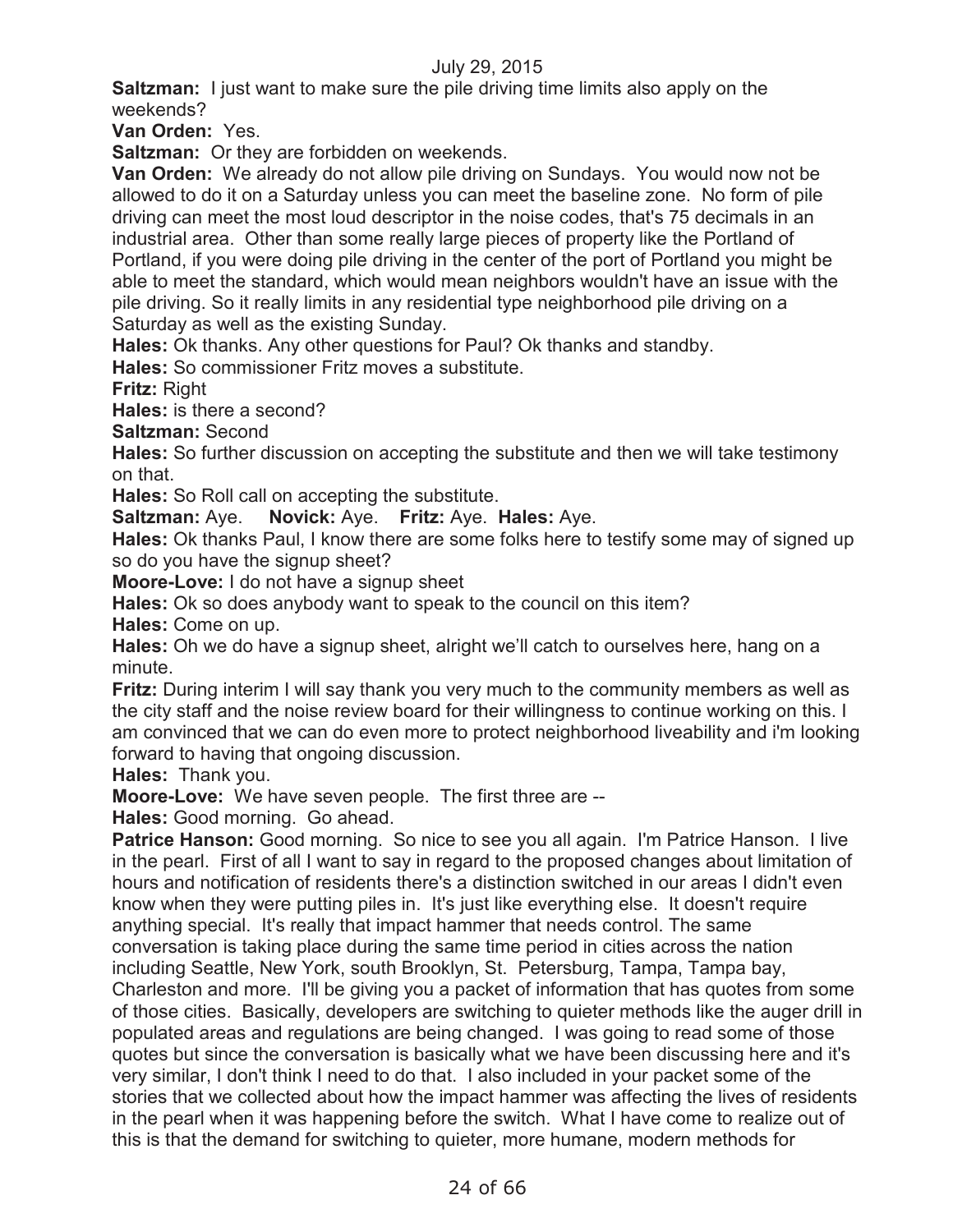inserting piles is in the words of Victor Hugo an idea whose time has come and this is going on across the nation. It's no accident it's happening here. Also that there's nothing more powerful than an idea whose time has come. So you know, Portland is such a progressive city, in the vanguard of so many things, this will be a very important, positive change to have a lot -- to just have that kind of concern for citizens and to use the modern methods that are so much quieter it gets louder because the sound echoes off buildings. You can't even tell where it's coming from as more buildings are developed. So thank you. **Hales:** Thank you.

**Fritz:** Thank you for your leadership on this. By changing the sound limits in the quiet hours that does address the issue of impact hammering versus auguring. Auguring is quiet enough to meet the standards --

**Hanson:** Then it should be fine. Yes.

**Fritz:** You approve of what we're doing here?

**Hanson:** Yes, I just wanted to be clear that it wouldn't limb the auger drill or quieter methods. I just want that to be clear.

**Hales:** General construction noise would still have to meet the standards of the ordinance, right, so they are not accepted from the requirements but because of the technology as you described it's usually able to stay within that threshold. Okay. Thank you. Good morning.

**Brooks Hickerson:** Hi. I'm brooks Hickerson. I live at 1255 northwest 9th avenue in the pinnacle. The beat goes on. As the last three years, seven buildings have been built within three blocks of where I live. The first three used the impact pile driver and the last three used the auger, so apparently it does work. I counted over 800 impacts to driving in a single pile. My wife counted it. She's more patient than I am. Sometimes it required 200 different piles for a foundation. So that's more than 160,000 impacts over a period of six or seven weeks. All at about 110 decibels. The OSHA standard for maximum allowable noise over an eight-hour shift is 90 decibels and they have that for every five decibels over that. If you were working in an environment with 110 decibels the limit would be 30 minutes in an 8-hour shift this is because 110 decibels is actually ten times louder than 90 decibels. Dr. Charles Lieberman from the Harvard medical school studied pathways between the ear and the brain and has an article in the scientific American. He talks about hidden hearing loss. What he talks about is that how the inner ear converts the energy from the sound waves and sends it to the brain and said the gold standard for this test measures the loss of the damage to the cell damage, the cilia inside the ear, it doesn't measure the loss of nerve damage. We don't really have a good way of doing that currently. It says audio nerve damage not only is not measured it actually doesn't recover, so you can get in a noisy situation you can't understand speech. We have all experienced this at one time or another. We really need to -- we're dealing in an area where hearing loss does occur and it's not recoverable. Williams and Dane plans a construction project of a nine-story building and bought 5 station place property in Overton. They plan on using the impact pile driver. Just as they had with station place and Marriott construction. The beat does go on. So what are you to do? You have to decide what hearing loss is acceptable. I urge you to be very conservative. I approve of what you did here today. Thank you very much.

**Hales:** Thanks very much. Good morning.

**Mary Helen Kinkaid:** Good morning. For the record I'm Mary Helen Kincaid. I think that's -- it's a good step, small step in the right direction. I was encouraged by commissioner Fritz's statement of setting up a task force because I have been pushing for that since I think february because it works for demolition, worked for deconstruction, why not take on one more contentious issue with a subcommittee? I don't know if this was the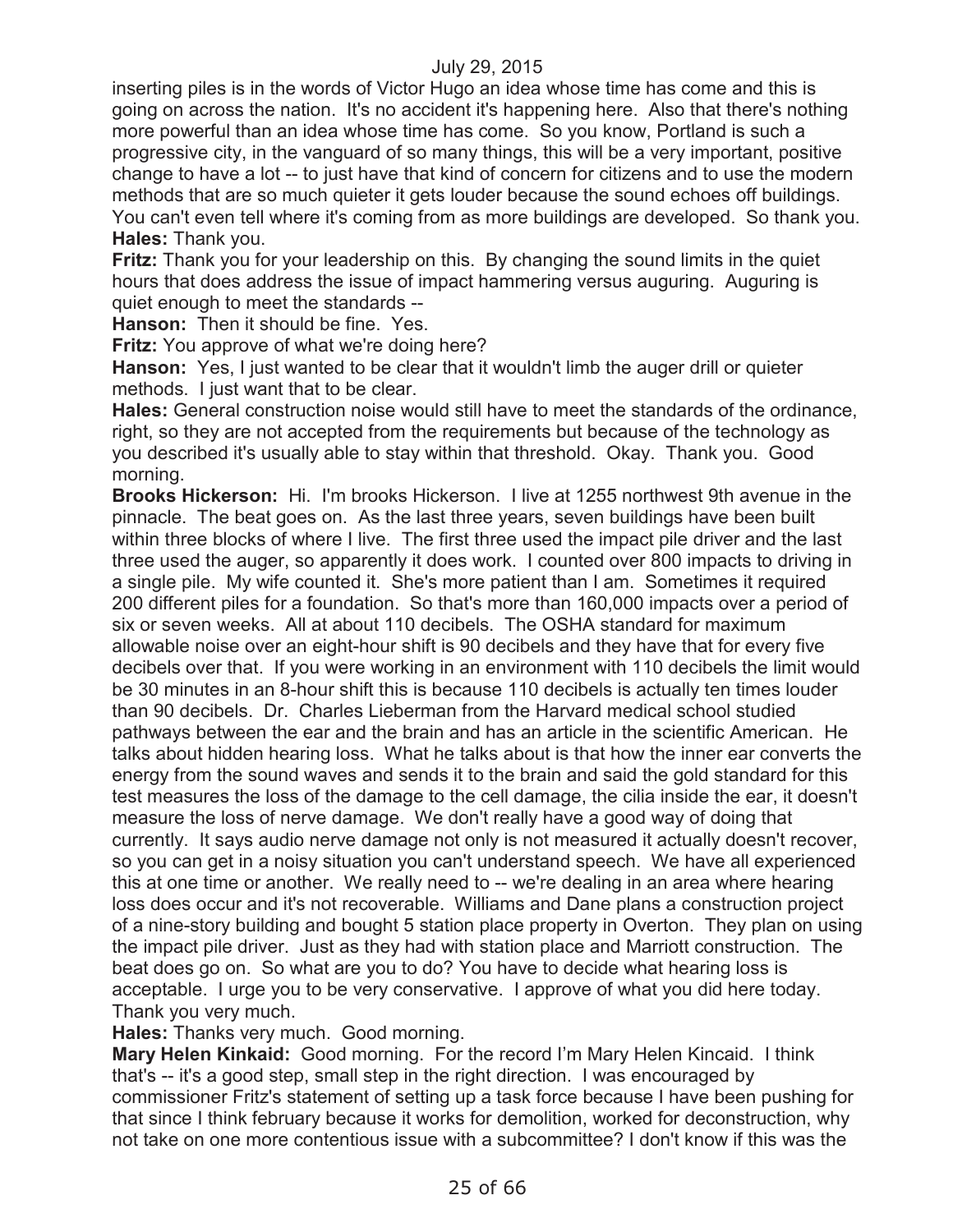noise gods yesterday but my husband was at chuck's trophies on 12th where there's a huge construction project. They just remodeled a huge building and the woman, we have known them for years, they have been in business for 40 years. She was near hysterical. The noise has driven her nuts, she said she couldn't stand it. When he was there I guess they drove a pile. He said it felt like an earthquake and everything on the shelves rattled. She said things had been falling off the shelves. We had not heard about those. This is happening everywhere. He came home and said, can't the city do something about this? I said, where have you been? Have I not been ranting about this for a long time? Even he experienced a really bad event. So then she told him there's a woman there who didn't have a car, had moved there so she could use mass transit but she bought a van so she could drive to the park and sleep during the day because she worked at night so she could sleep on the streets and the neighbors reported her sleeping in her van and the police came but that was the only place she could sleep. That's just one person. I guess there were hundreds of stories because there's businesses all around there. They have been told they went over like good citizens, talked to the builder and were told this is going to go on for a year. There was no notification. Nobody told them what to expect. This is just - this woman talking to my husband and him relaying it to me, but they reached out, the city, they said, I don't know who, I haven't researched it but we're told what they are doing is legal, there's nothing we can do. She thought it was criminal. That leads me to testimony I sent previously to you about the code is to protect the liveability of citizens. I think we're missing the boat on that. I'm going to say we're noncompliant because we're not protecting the citizens. I really want to emphasize the subcommittee be formed, that the notification be looked at. One question I have about this, how are the interests of persons if they can appeal to council one issue that has been before it how will they oh know because there's no notification process.

**Fritz:** I'm thinking we're going to change the whole variance process in fairly short order. **Kincaid:** For instance if something coming up between now and -- since they only have ten days to appeal to get on the city council how are they going to know unless they go every day and look at the website? That's challenging.

**Fritz:** We'll have staff address that issue. Thank you for bringing that up.

**Hales:** Good point. Thank you all very much. Next group.

**Stan Penkin:** good morning. I'm Stan Penkin, I'm a resident of the pearl district. I am a board member and officer of the pearl district neighborhood association. I testified several weeks ago on the same topic and am testifying again on behalf of myself and as a board member of friendly streets, a nonprofit organization that advocates for quality of life and liveability issues across the city. As I testified previously, while I appreciate the current proposal to limit hours impact hammer pile driving is a recognition of the problem, I want to reiterate that more can and should be done. This barely scratches the surface. I do appreciate Commissioner Fritz's attempt to dig deeper into the issues and possibility of establishing a diverse task force to look into this. The harm of impact pile driving to the health and liveability of neighborhoods has been aptly described before me an in countless articles in government documents. Far more acceptable alternative does not contribute noise not to mention vibration in excess of what one reasonably expects during the course of a construction project. At the last hearing on this topic, you heard extensive opposition testimony from Dewitt construction, a major contractor utilizes impact hammer drilling. While I tried to listen sympathetically as a former builder myself to their claims of extra costs, lost time and other woes, and I understand they are heavily invested in this method, i'm not convinced that their argument is persuasive. To my understanding, they have been utilizing this method for many years. Especially if they have not invested in and kept up with new technology. Quality of life of ordinary citizens should take precedence. I also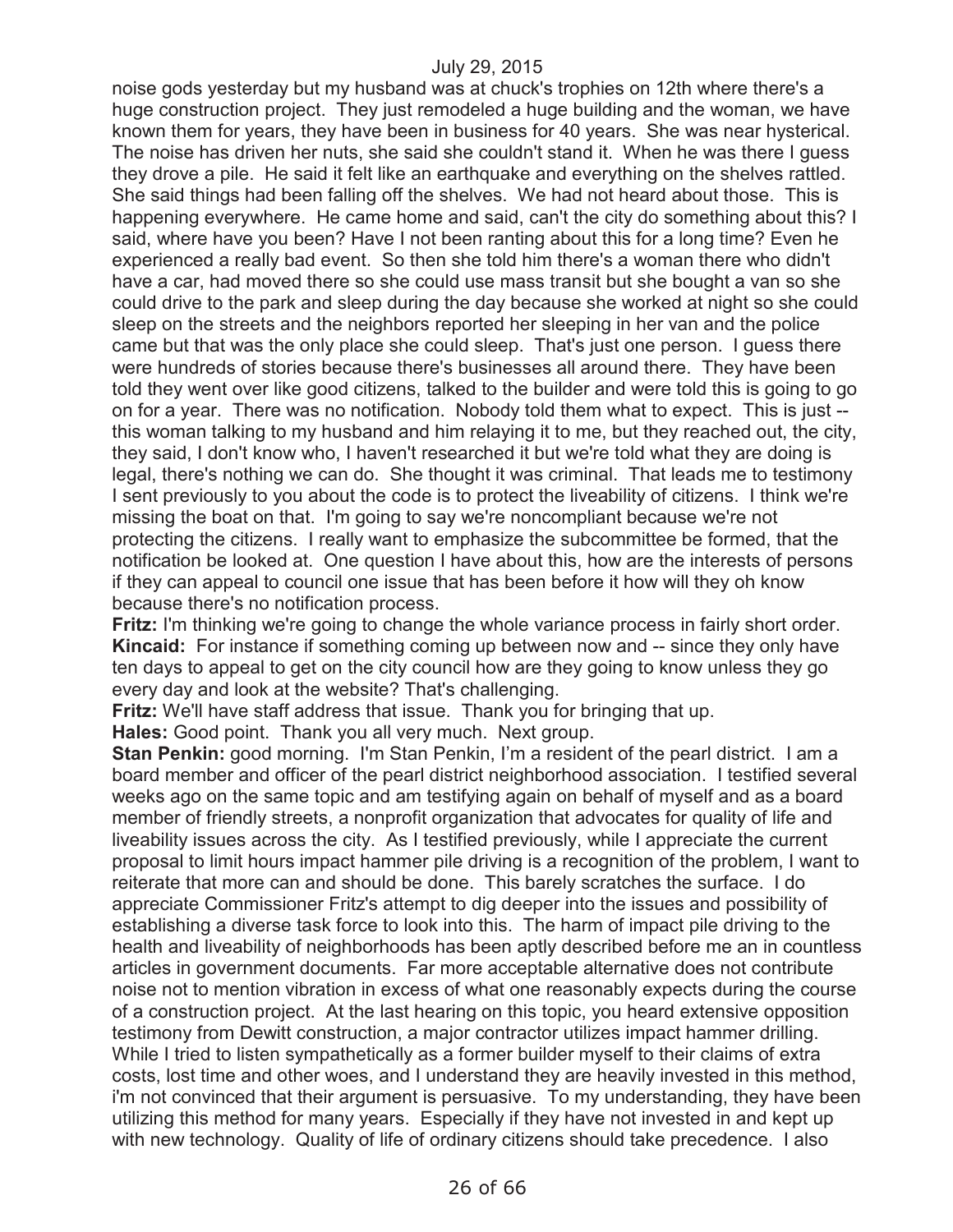find it ironic that the previous presentation talked a lot about innovation and there is innovation in the construction industry and the auger cast method is one of those innovative methods. Dewitt's claims of extra costs have not been quantified so we don't know what that means. Can we measure the cost of excessive and incessant noise to the health and well-being of our communities? Should that even be a comparison? There are geo technical reasons why the auger method may not always be viable. Why support the proposal before you today, now is the time to go farther and hope to develop a code that will prohibit impact hammer pile driving in residential areas and allow for exceptions only when it's appropriately certified that the conditions are not suitable for an alternative method. Thank you for your consideration.

**Hales:** Thank you. Good morning. [applause]

**Judy Bradley:** I'm Judy Bradley, 937 Glisan Street in the pearl. I'm relatively new to this discussion. I have never been to provide testimony before. But was persuaded to do so because about two years ago in San Francisco I lived through a long siege of pile driving that went on for months and months. Believe me, it is both psychologically and physically extraordinarily invasive. It's just dreadful. You can't get away from it. So I applaud what you're hoping to do by setting up a task force to look at alternate methods to pile driving. I looked where I live, i'm about 50 feet and a high rise building away from a new hotel will be going in later this year. There are two other major condominiums facing on that block. That's not to mention all the businesses below -- there's a dentist. An acupuncturist and wellness clinic. There are restaurants that have outdoor seating. All of these, the residents and businesses will be severely affected if they are subjected to months and months of this impact activity. You can't hear yourself talk if you're outside. When you're indoors, I said I personally experienced this, at an even greater distance from -- I think what i'm anticipating is going to happen in our building, which is probably not any farther than the length of this room here. Your windows and doors shut you can't think. It's that - like a metronome, rhythmic pounding, pounding, pounding, you feel like you want to scream and get away from. I realize we're making strides with this ordinance correction. But I would urge however fast and however you can get to a discussion of the merits of going to the auger method.

**Tom Foster:** Tom Foster I live at 1255 NW 9<sup>th</sup> ave. It's been well known in politics that when you have a stand you have what's known as a talking points, and what I've noticed is even if you're talking point is not true, if you repeat it over and over and over and over again it becomes known as true. It's what I call the fox news effect. You're being told setting piles with an auger drill is way more expensive than pile drivers, but is that true? Right? If it is more expensive, how much is way more expensive? We were at the last testimony one of the commissioners asked Dewitt construction how much more expensive is it? He said significantly more expensive. Do you have numbers? No, it's significantly more expensive. I have real numbers about the impacts of pile drivers. I work as a realtor out of my house. For years one of the sources of me getting new business was to call canceled listings right after they expire. It's very, very competitive. If I call somebody at 9:00 i'm already too late. So I have to call regularly at 8:00. If we're having an impact pile drive session I can't talk to these people. I can close the windows with normal construction noise and continue my life. When that's going I have to take time out. So here's some real numbers. Average listing I get an average of two listings a month. At \$350,000, commission of 2.5%. I figure I lose about 50% of my business because the other agents beat me to it. So seven weeks for the Marriott, seven weeks for block 17. I figure I lost about 2.5 listings, \$21,875. Those are real numbers. I wish Dewitt would provide you with real numbers, okay? I'm just one person. He pointed out, hey, there's other people. How about the expense of taking to your vet for medication? How about Marriott losing \$319 a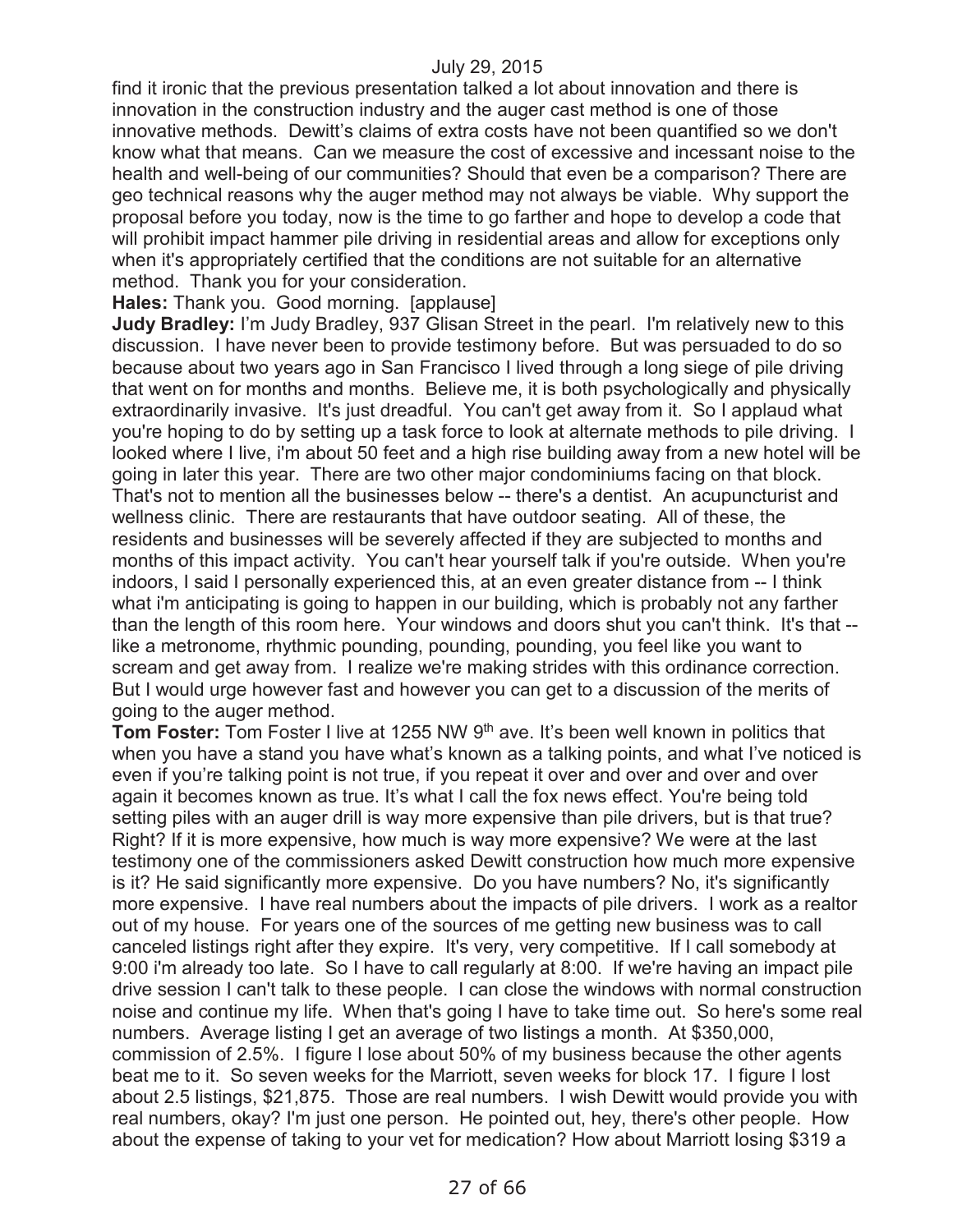night? I would like to stay at that place: Point is, the proposal for -- before you today is limiting the number of listings I can get from 40 to 38. It's still inhumane. We need to set up the task force.

**Hales:** Thank you all. Thanks very much.

**Moore-Love:** Last two are Joel Burt and Mary sipe.

**Hales:** Come on up.

**Mary Sipe:** Good morning.

**Hales:** Good morning.

**Sipe:** Do you want to go first?

**Sipe:** Go ahead.

**Joel Burt:** Joel Burt with Dewitt construction. I have sat through this whole process almost from start to finish. I guess there might be a misconception that Dewitt is the bad guy. We're just contractor. That's all we do. We bid on the work. We don't design it, we don't have any skin in the game. If the price goes up, if hours are reduced or whatever we'll just raise our bid accordingly. So I just want to make that clear, that we don't do anything except bid on what's designed. Build it as designed. I think one of the key points here is that I have heard testimony several times where people refer to augercast versus pile driving. There are two different methods but what you need to consider is that there are certain times that auger cast will not work. Now, Scott mills of geo design who designed most of the downtown work here testified in noise review board on two occasions that auger cast simply will not work some places in the pearl due to the soil, and concerning block 17, he made a statement that he will never design auger cast in place of pile driving in certain soils. He alluded that block 17 was a good candidate for pile driving. I just want to make sure -- I urge you to consult with your own engineers on methods of construction. The noise review board wisely steered away from dictating what kind should be used, auger cast versus pile driving. I want to make sure you understand the difference. It's not just a matter of choice. As a contractor we have no say so. We just do what's designed. As far as the cost goes, Hoyt street property testified at a couple of noise review board meetings the cost from a developer's standpoint. I don't have the numbers but you can consult with Paul. I'm sure he's got those. It is significant. But again, as a contractor, we'll just raise our bid accordingly. I don't have those figures because it's dynamic. Changes. So that's basically all I want to do is set the record straight on a couple things.

**Hales:** Thanks very much. Good morning.

**Mary Sipe:** Good morning. I'm back. I'm Mary sipe. I would like to talk about something that the noise review board is not recommending. The noise review board is not recommending to require the auger cast method for placing piles because number one according to project engineers the auger cast is not appropriate for every site and the engineer should make the professional judgment as to whether and if it can bed you. Secondly, because the pearl district is being built on a landfill where unknown organic material has been deposited and the spoils brought up by the auger cast must be treated as hazardous waste, increasing both risk and cost of this method. I would agree the auger cast method may not be appropriate for every project and that decision should be made by the geo technical engineers, however, the engineers should be required to provide sound geological evidence that the auger cast cannot be used. The auger cast has proven a viable alternative in some extremely challenging conditions. It was used successfully on a 28 story and 38 story building in the pearl district, block 15 being one. At the march 11, 2015 noise review board meeting, as Mr. Burt has referred to, Scott mills, a geo technical engineer with geo design, the engineering company on block 15, stated, I quote, my duty is toward the safety of occupants of the building. I would not put continuous light augers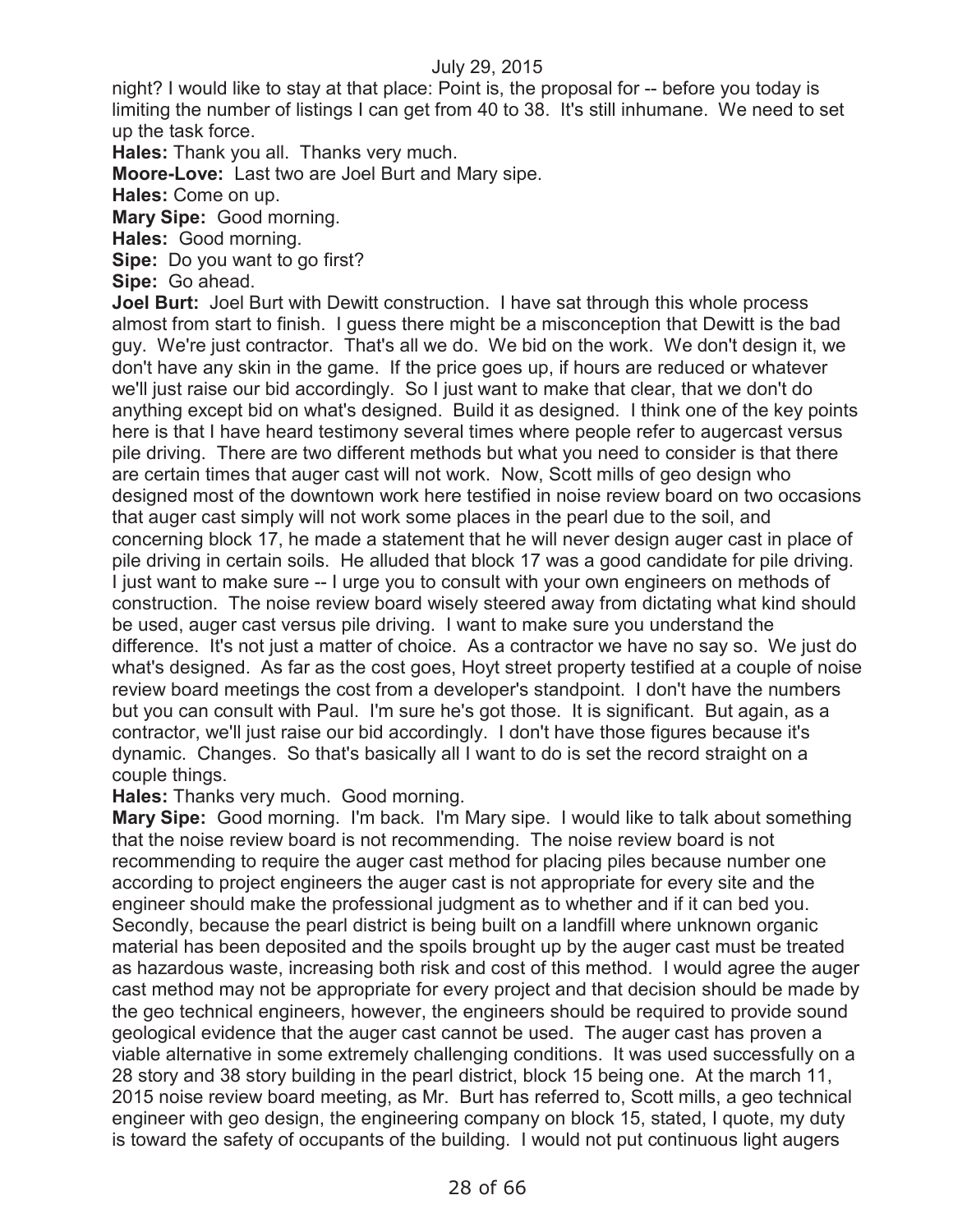under any high-rises again. Because he believes that he does say that he believes they are safe but he lost, I quote, a year off of his life just worrying about the installation. He said they are quiet and everybody was happy but i'm not happy with the extra tension that we had to put into making sure that the building was safe. Mr. Mills believes the continuous light augers are safe but because he lost a year out of his life worrying and experienced extra tension he wouldn't do them again? Should the neighboring residents have to suffer the negative effects of the impact hammer so that the geo technical engineer does not have to experience extra tension? The arguments we keep hearing against auger cast are it takes more time, it costs more money, it cannot be used safely because of the contaminated soil. They don't just place the auger cast in the ground, cross their fingers an hope that the foundation is safe. Geo design employs state of the art technology to test these piles. On their website geo design boasts about the abilities of their state of the art equipment to test for safety, save time and money, and reduce cost and mitigate the risks associated with contaminated soils. I provided some copies of the information from their website. I have them here. The technology to use the auger cast safely and cost effectively is available. This technology protects the safety and well-being of residents and construction workers and should be utilized when appropriate. We need to take the steps necessary to change the city of Portland's noise regulations and/or construction regulations to limit use of the impact hammer to those situations where sound geological evidence proves that other, quieter methods cannot be used safely. Thank you. **Hales:** Thank you all very much. Anyone else want to speak on this item? If not, then nonemergency ordinance, so this will come back for second reading next week. Have I got that right? Hang on a minute. Let me see.

**Fritz:** Can we add an emergency so we can get this going faster?

**Hales:** Any objection?

**Novick:** I missed the previous hearing on this. Can I still vote today?

**Hales:** Yes, you can. You already have to be in general familiar with the issue before us. I don't think you have to have reviewed the entire record. Is that correct? **Novick:** Yes.

**Fritz:** Besides it's a substitute ordinance.

#### **Saltzman: Second**

**Hales:** Roll call on adding the emergency clause. Commissioner Saltzman seconded it. **Saltzman:** Aye. **Novick:** Aye. **Fritz:** Aye. **Hales:** Aye.

**Hales:** I'm in further discussion with Paul now that we have changed the ordinance. **Fritz:** The question was notification before the task force gets done with how we are going to handle appeals and such.

**Van Orden:** Throughout the process there's been some confusion about notification, how it works in the noise office. The greater majority of the 600 plus variances we issue we don't get a complaint on. With three staff, the same we had in 1976, what we have to do is Kathy couch, our main person, and myself, look at the issues, use our professional judgment on which will be most problematic. The ones most problematic we create a notification mailing list, we give that to contractors and events and require them to go to the specific addresses. We don't always require mailing with that so sounds like we're heading to more descriptive mailing requirements. The other question was relative to notification that the website is not as helpful to people to find information so one suggestion we have made to management is that we find some funding for i.t. To help make the web page for noise variance information more searchable. Right now it's not very searchable but we have checked with the coalition offices and they have given us feedback. It is on the web. If someone were to send us an email we could point them right at it. The general public may not understandably be able to find that quickly.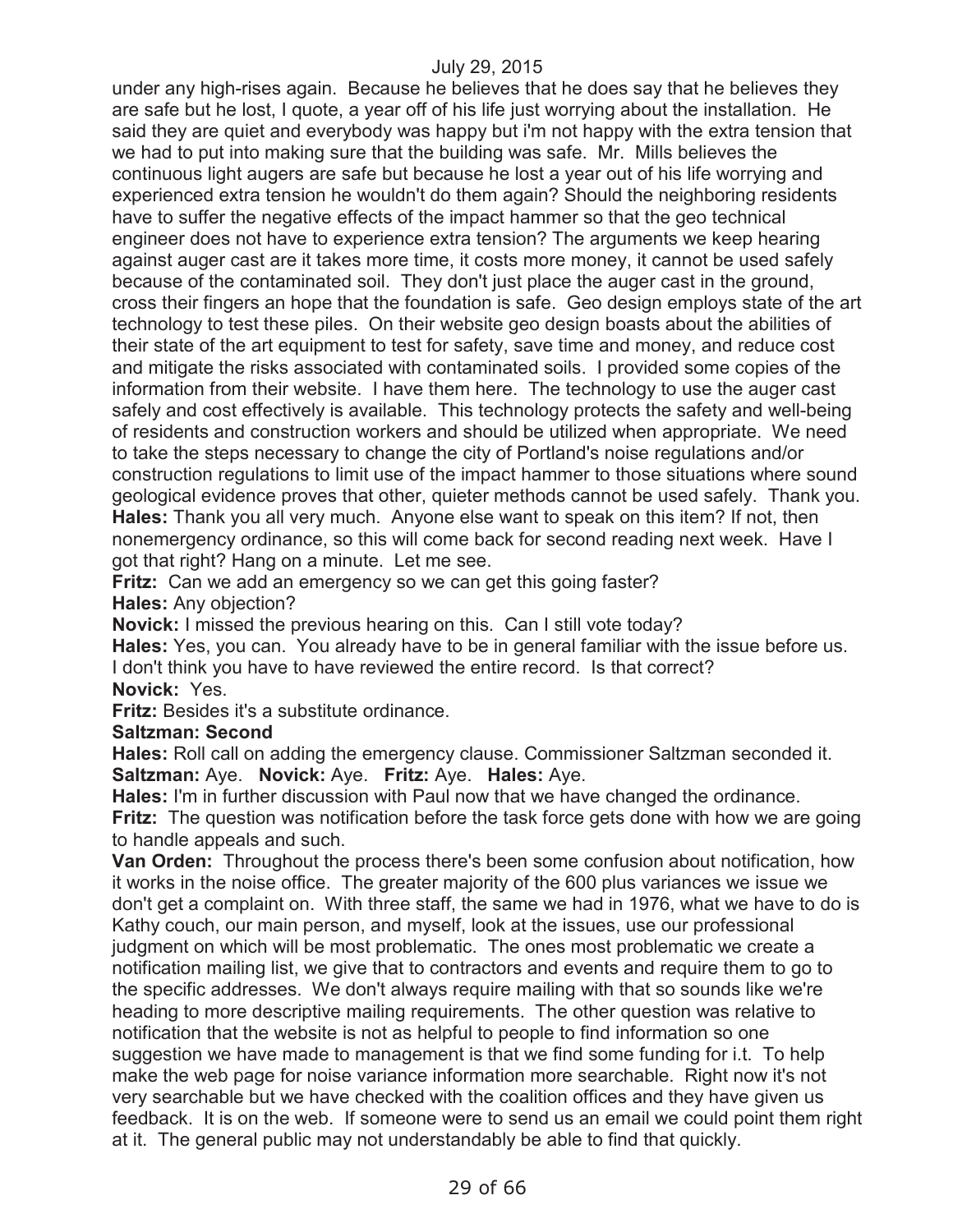**Fritz:** The third thing is the noise office does have the authority with the noise review board to say no to variances or to require additional evidence that alternative methods won't work. Commissioner Saltzman, i'll be looking to partner with you and the staff of development services to use the geotechnical expertise to figure out can we come up with a prospect that requires proof that you can't use augers process perhaps? We'll do that in consultation not only with the task force but with the development review advisory committee. But in the meantime, obviously you have heard all of the concerns and evidence put in the record. So you'll be looking extra carefully at variance requests. **Van Orden:** Most definitely.

**Hales:** Thank you. Other questions for Paul? Then let's take a vote on the emergency ordinance.

**Saltzman:** I appreciate the work of Commissioner Fritz and our noise control officer and our noise review board in crafting this ordinance. I believe it's very important to have some well-defined parameters that give people peace of mind and the opportunity to sleep between the hours of 6:00 p.m. And 8:00 a.m. I look forward to the additional discussion we may have on the future changes and I think this is definitely a step in the right direction and glad we're doing it as soon as possible. Aye.

**Novick:** I second commissioner Saltzman's comments on this is a pro sleep ordinance. There's more and more research that shows the centrality of sleep to human health if you people get enough sleep they are less likely to overeat, less likely to get into car accidents. Some research suggests there is fewer crime. I see this as a blow for sleep. I'm proud to vote aye.

**Fritz:** Thanks to everybody for your engagement on this. It's something I think that we can quickly given the work done over the past couple of years under mayor hales that we're ready to move forward with our focused task force. I leave for England tomorrow. I'll be back in three weeks. I expect to have you thoroughly working hard at that point. Adam in my office will take the lead on this process. I do hope we'll be able to come back in September with -- maybe October by the time we go through the different review bodies, with additional changes. I appreciate the work of staff and volunteers as well as the construction industry. We really are all in this together. It needs to work for everybody. Aye.

**Hales:** Thank you, Commissioner Fritz, for your work on this. I also want to thank chad Stover from my office and Paul as always, very valuable to us. David, you and other members of the board put in a lot of time on this. We occasionally I want to comment on the evolution of this discussion here at the council a little bit. We occasionally hear from people we heard from one earlier today on a different subject who say i'm worried that -- I can't really make a difference. I'm not sure showing up at city council will really change anything, we hear that worry about government. This is one more indication. I hope that folks from the neighborhood that brought this forward feel the same where this issue has evolved in our understanding and in our forward motion on changing things because people in the community came forward with a problem, said here's an issue, will you pay attention and do something about it. I'm proud of us for being able to respond that way. Things do change. We have to react to those changes and respond, try to shape the growth of the city as it occurs because of course there was a point not long ago I remember that point at which no one really lived in the pearl district. The first two projects were built perhaps with impact pile driving and no one to be bothered. But we have asked people to live in the urban environment. We have asked them to live close to one another and in proximity and in community in a different way than was true in the past, and thousands of people have taken us up on that idea. Said yes, thank you, we would like to live in the urban environment. We look like to live in a dense urban neighborhood where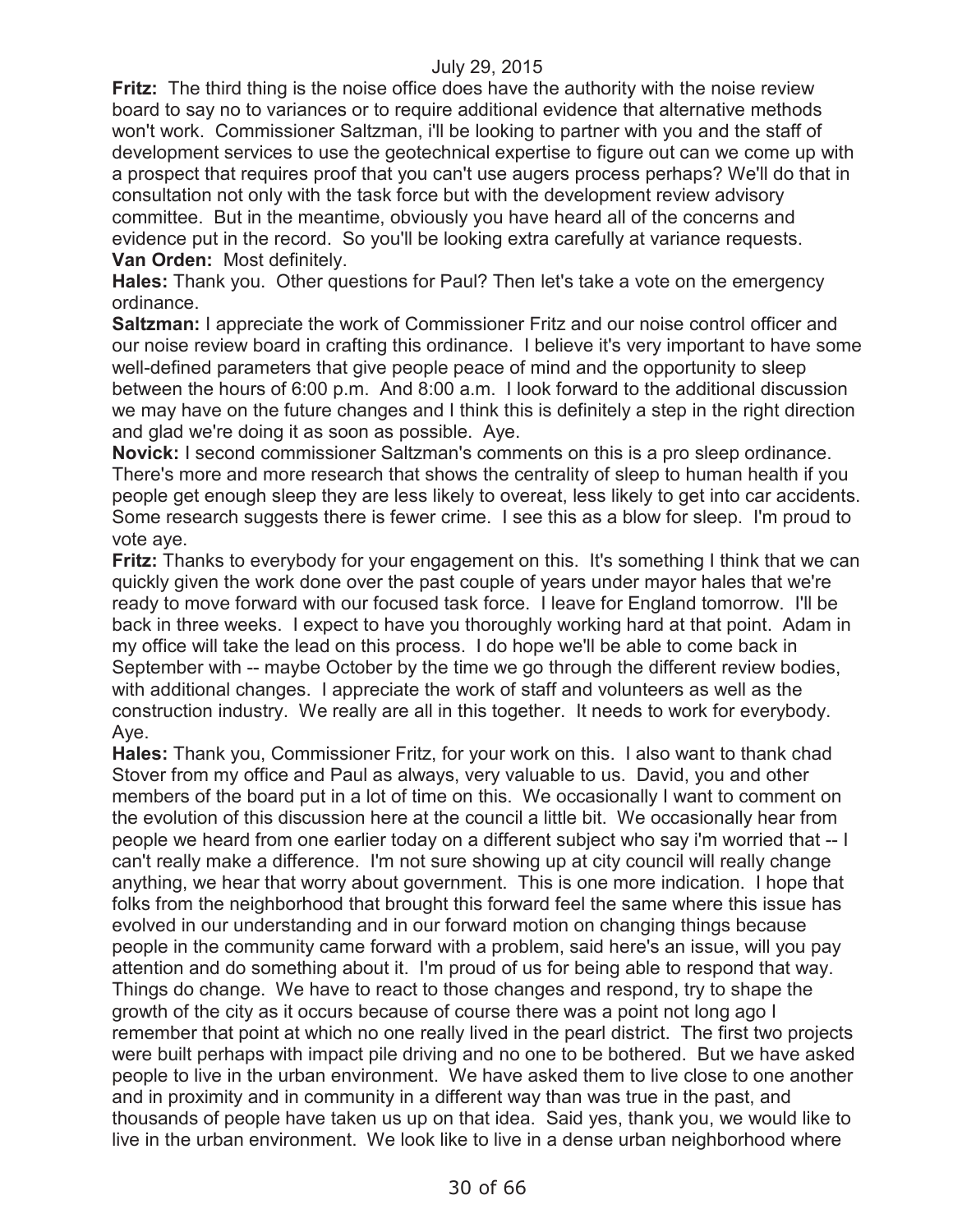there was no such place before. That's not just true of the pearl district. It's true on the south waterfront, true in the rose quarter when we make a neighborhood out of what's an empty corner of the central city today. And it will be true in other places as well. We have to figure this out. We ask people to buy into the urban equation, we have to make that a good decision for them over time. This is one of those cases where we have to make good on that. So again I just want to thank people for being willing to engage, being willing to bring a problem forward having both staff and citizen experts who bear down on it, give the council good advice. Obviously there's more to do here and we'll have to keep evolving. It has been my experience in dealing with issues of regulation of construction that if we are clear about what our expectations are, if we write good rules and they are practicable in the marketplace, the construction and development community here will respond. That has been the case with good design. That's been the case with green buildings. It's been the case with a lot of things. This is one more instance where I do believe the private sector will be capable of doing the right thing but it's up to us to articulate exactly what that looks like or in this case sounds like. Thank you all for good work so far. I do as well as my colleagues look forward to more. Aye. Thank you all. **Hales:** okay, let's move on to the regular agenda. Pulled items first. We had a couple items pulled from the consent calendar. One is 805.

**Item 805.**

**Hales:** Come on up. Who asked for this to be pulled?

**Moore-Love:** Mr. Lightning.

**Hales:** Is he still here? So if he's not unless there are any council questions, I think we should -- sorry to bring you here without cause, go ahead, and take action.

**Saltzman:** Aye. **Novick:** Aye. **Fritz:** Aye.

**Hales:** Aye. Thank you.

#### **Item 806.**

**Hales:** Commissioner -- do you have any opening comments?

**Fritz:** I'm very pleased this ordinance has come to council and I appreciate the partnership with labor 483. [audio not understandable]

**Hales:** Good morning.

**Anna Kanwit, Director, Bureau of Human Resources:** Good morning. Anna Kanwit, bureau community resources direct you, here before you with an ordinance where the title is probably longer than the presentation. But the ordinance before you asks you to approve partial limitation of arbitrary awards. This concerns grievance that was filed by labor as local 43 regarding use of casual/seasonal employees to perform bargaining at work. Recreation contract covers recreation leaders, coordinators, the description of the work is very broad but also states that seasonal recreation support persons are seasonal employees are limited to 1200 hours a year and will normally not be upgraded to the classifications covered by the contract except on an incidental basis. That was the crux of the dispute. The arbitrator ruled that the city violated the agreement by assigning bargaining to these rec support persons and ordered the city to cease and desist however there was zero clarification of what that meant in the award and the union and the city have been in negotiations since the award in May to come to an agreement about what it means and how the city will comply. So as you know this is just a first step. Stage one. We will be negotiating with the union over the next several months regarding phase 2. This first phase, which is the agreement that is attached to the ordinance, provides onetime funding for 86 limited term positions, limited term because there's no ongoing funding, just for the fiscal year. It's 37 customer service representative 2 positions, 22 assistant school managers, 24 preschool, three regular positions to work on summer camps. We're asking you to approve the funding for this one-time positions and to maintain which will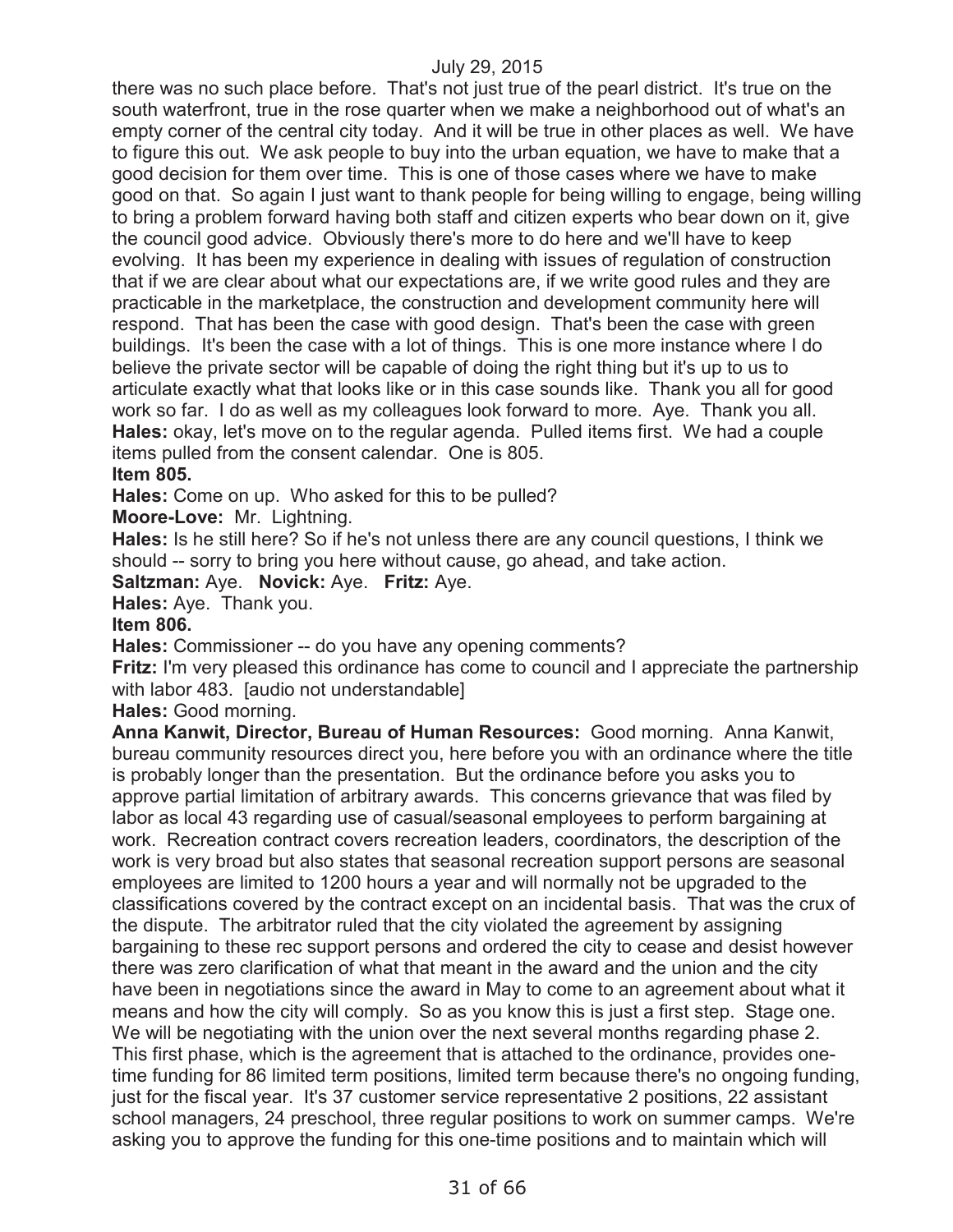help the bureau maintain programs through this fiscal year. Under the agreement the city will stop using casual employees to do the work performed by the csa, preschool teachers and assistant managers. You have a range of the cost of the phase 1 of this agreement. It's approximately \$1.6 million to 2.3 million until we actually do the conversions it's difficult to have a more exact costing of what that will be. This is as you know an issue brewing for some time. The city has continued to provide an excellent recreation program throughout years of budget cuts, and we anticipate moving forward that they will probably to achieve full compliance the arbitration award we'll probably have to make cuts in the program to continue it in an affordable way. With that, I have Heidi brown, white house the union attorney who was instrumental in negotiating the settlement as well as Jogn utto, who is here, also with the other member of our bargaining team. I want to thank them both. This was immensely complicated in large part due to lack of clarity of the arbitration award. That did not assist either the union or the city. With that I don't know if you have any questions for either john or Heidi.

**Hales:** Questions for other members of our bargaining team at this point? **Saltzman:** For my understanding our complying with the award -- we could have chosen alternative courses of compliance. We could have chosen to appeal that award? **Kanwit:** No. Arbitration award is really in essence uh unappeasable. The only way is if the arbitrator goes outside his authority or issues an award contrary to public policy, few and far between. This award did neither. It was certainly within his jurisdiction to decide whether the work was bargaining work or not. The award is not outside public policy. The issue is a poorly written award because the arbitrator didn't tell the parties what that meant. There was evidence about positions, bargaining work, non-bargaining work. He certainly could have provided more guidance but for whatever reason chose not to. We really cannot appeal this.

**Saltzman:** You worked with local 483 in good faith to take an award that wasn't very clear and sort of provide some clarity. A proposal for dealing with this? Is that correct? **Kanwit:** Yes.

**Fritz:** We could have had the option of going back to the arbitrator to ask for more clarity. We decided it would be more constructive to work with the union. The other option was just to stop doing the work over all but this ruling came in just before the budget was announced and just before the summer season and we knew it wasn't fair. That's one of the reasons the union came to us and said, don't cease and desist as the arbitrator directed right away because we're very aware that would mean a lot of people being laid off.

**Hales:** Other questions? Come on up. Good morning.

**Erica Askin:** Good morning.

**Fritz:** I will just say how very grateful I am to 483 for working constructively with us and getting to the phasing of implementation. We start work on phase 2 tomorrow. Thank you for being here today.

**Askin:** Thank you, Commissioner Fritz. Thank you, council. I want to introduce tom Collett, working with us on recreation as a government liaison. I didn't want to feel lonely up here. I thought I was going to be up here with Anna so I brought him up. I'm very happy to be here today. With approval of this agreement the city is taking a big step forward. This is a fair agreement that not only assures the city is complying with an arbitrator's ruling it improves the lives of the front line staff that make our community centers great places for families in Portland to learn and play. After we got the arbitration ruling as Commissioner Fritz said both sides, city management and the union, with the assistance of attorney Heidi brown, made a good faith effort to comply. This wouldn't are been done without Commissioner Fritz and your leadership. So thank you especially to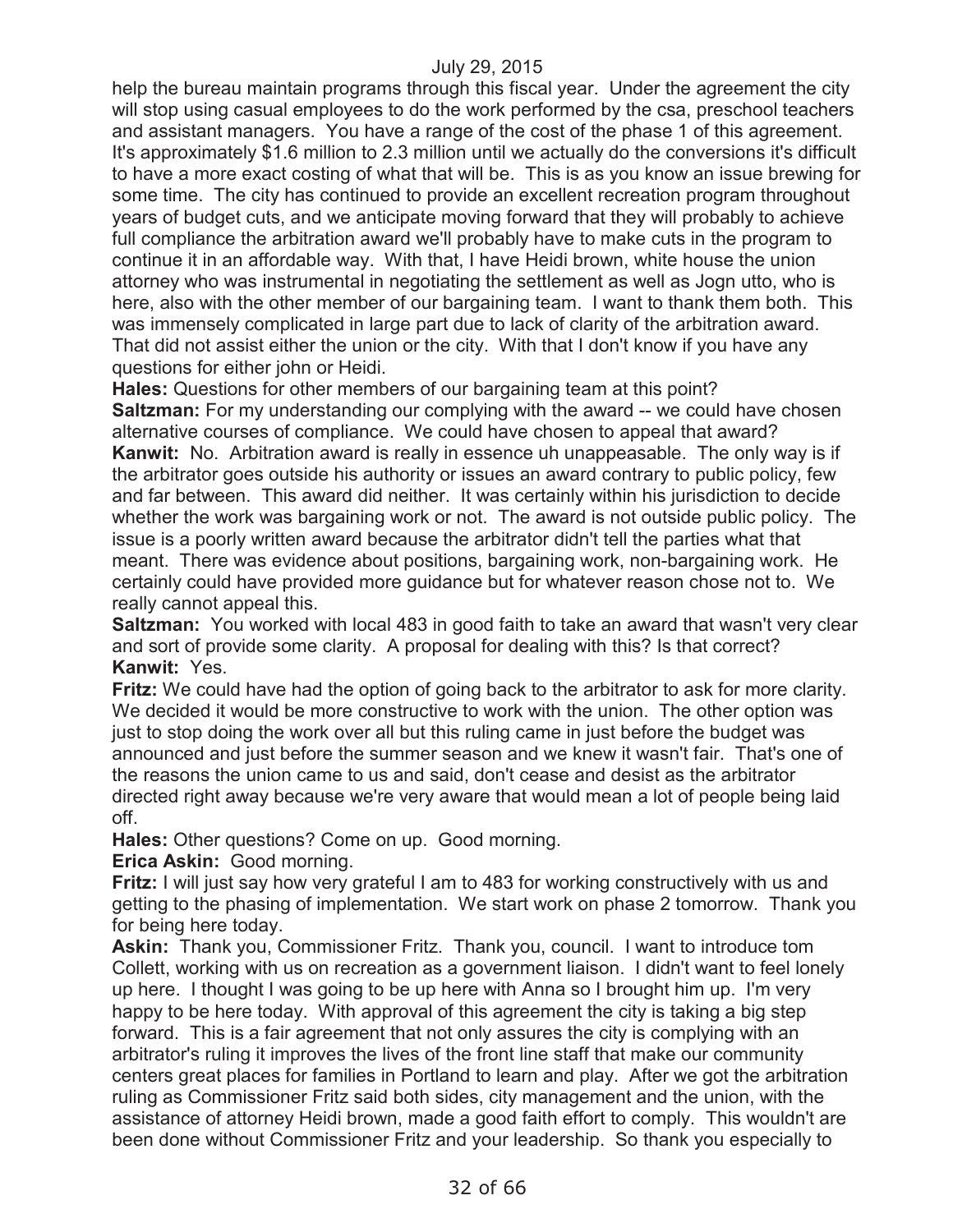you. Even though he's not here I want to acknowledge commissioner Fish, who tried to address this issue five years ago as I was first hired as an internal organizer with local 483. I remember commissioner Fish collaborated with my boss, business manager Richard beetle, to initiate a process that would address the use of what has been accurately - inaccurately called casual work in the city of Portland. Addressing the wages, rights and benefits of city workers has been a long road. We have had good intentions and wanted to solve problems but we didn't get there on a joint process for a long time. After coming up against many roadblocks, local 43 filed this grievance in 2013. At the end of bargaining we decided to take it to arbitration. We're not done yet. As has been said also this is a partial agreement that covers a portion of the work that's being done by so-called casual employees. We're going to continue down this road finally with all parties working together. It's a necessary one. We'll be doing it through the next several months. Taking this step today means the city stands on the side of fairness, giving workers a voice in their workplace, basic job protections and job security. For the so-called casual workers many of them have worked year after year and today they are ending a long journey through job insecurity. Their commitment to their community is finally mirrored by the city. So now we're working together to begin the reversal of more than a ten-year trend where union work was being given to misclassified staff. The city then was balancing the budget on the backs of low wage workers while undercutting living wage jobs for union workers. All so the city of Portland will benefit from the recognition of these workers as protected under our union contract. That's because recreation staff don't just serve our community they live in it. This will bring up more city workers from low wage work who often rely on food stamps and social assistance programs to work that allows them to finally afford housing, transportation and food in a city that's growing more and more expensive. When talking to the staff in the recreation centers we're consistently seeing two issues that's impacting their delivery of services. The first is the difficulty that recreation has keeping long term employees. And the second is the heavy workloads that existing staff face from year to year as they see more people have to leave their jobs because of not having health care or not being able to afford living here in Portland. Building community takes time. Employees at our community centers become experts by being in the community for years. This institutional knowledge will increase because of this decision. You can just look at Dishman community center as an example of this institutional knowledge. The preschool teacher there has worked for the city for 24 years and started the preschool program about 20 years ago. She ensured early learning for the kids through play including French, Japanese, Spanish, sign language, tennis, cooking, art projects and lots of field trips. The teacher there is a part of an historic institution at dishman that we know and love. At the time we filed this grievance this teacher had not even had a cost of living increase in her whole 20 years as preschool program coordinator. Now she's going to have an opportunity to have a fair wage and covered with benefits for the first time in her career. She has also seen other hard working people at the community centers forced to give up the jobs they truly love because they needed benefits and better wages. So this is a very good thing that we're doing today, to approve this partial compliance agreement is also a step forward for people who take kids to camp and classes at our centers, the sun schools and the pools. They will receive a better, longer term service from employees not overloaded who are getting better wages, benefits and protections. They will be more stellar employees valued as part of the recreation program. I'm looking forward to phase 2 and i'm looking forward to taking an objective look at the remaining positions doing union work. We're committed to a fair and honest process based on facts and takes into account the input from management and the union. We want this this to be a comprehensive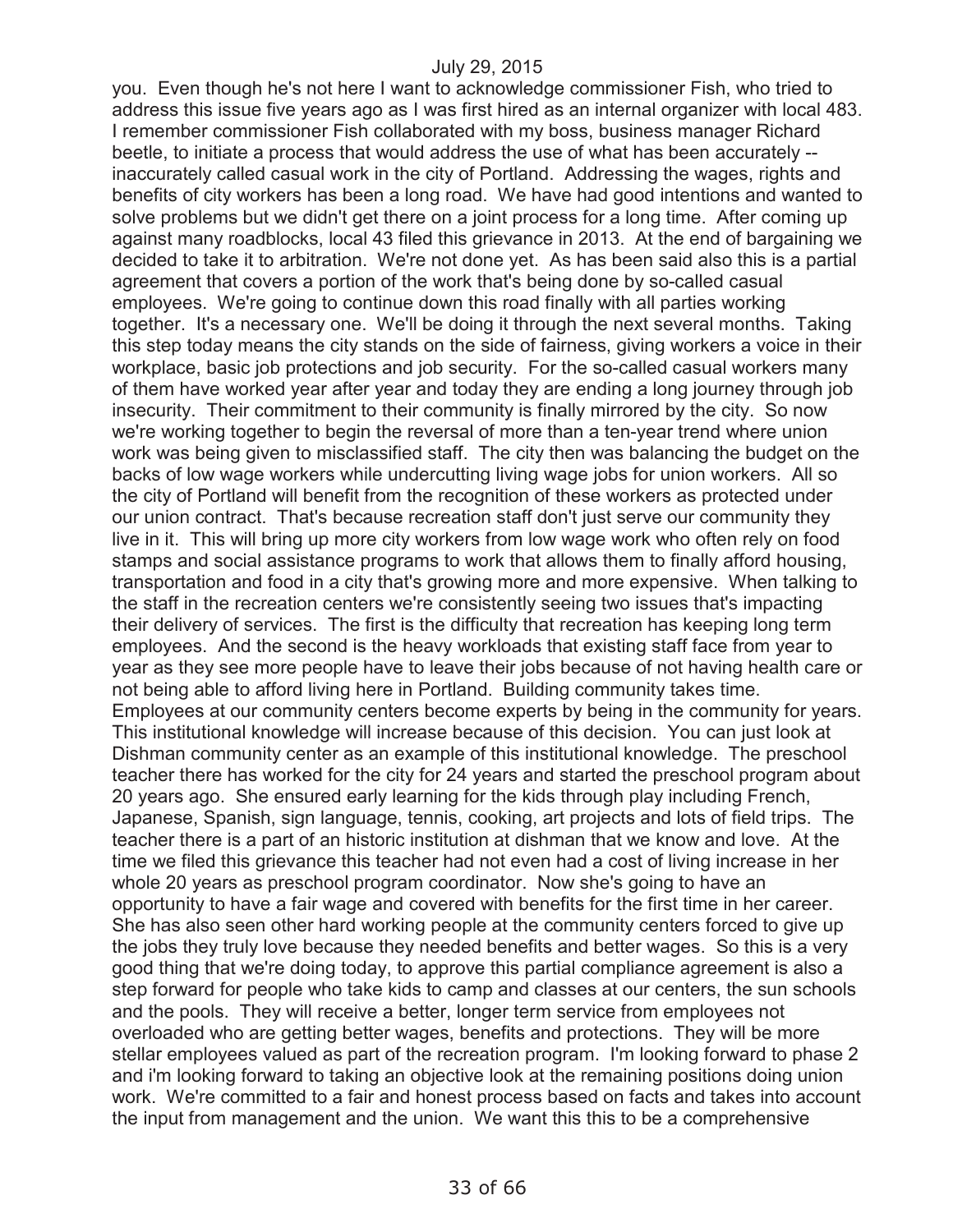agreement that offers opportunity and fairness to more recreation workers and we also want to be able to sleep better at night because of this. So thank you.

**Hales:** Thank you. Questions?

**Tom Collett:** I second everything she said.

**Saltzman:** I guess do you believe that successful labor negotiations require an underlying code of ethical behavior and respect amongst the parties negotiating?

**Askin:** Definitely.

**Saltzman:** So a few years ago, a while back, local 483, the other unions in the city were all assessed found guilty of committing an unfair labor practice, assessed monetary penalties of which all unions have paid except 483. Your penalty was \$80,000. Are you planning to pay that?

**Askin:** We never had an unfair labor practice charge against us. I believe that's a separate issue and I would be happy to talk with you about that next week.

**Saltzman:** It's not separate to me. It's an underlying sign to me of disrespect and unethical behavior. I don't think you have any intention of paying it. Talk is cheap. I think as a matter of fairness, this will govern my vote on this issue because I don't draw separation between ethical behavior and respect of parties. And when we lose, we pay, and other unions have paid what they owed us too but you are thumbing your nose at us frankly.

**Collett:** Commissioner --

**Saltzman:** You can tell me right now you're going to pay the 80,000 and i'll vote for this. If you're not i'm going to vote against this.

**Collett:** With all due respect I think there's a disagreement about the facts here. I think that we do believe we have been put forward ethical behavior. We would be happy to talk to you about it but we're not sure this is the correct venue.

**Saltzman:** I'll listen to the talk. I'm interested in what I believe is a sign of mutual respect that is not being shown here. We can argue until the sun goes down about the facts. In fact that's why a code of underlying ethical behavior is required of labor relations process. Oftentimes there's never an agreement on the facts. That's why we go to arbitrators. We go to the courts. I believe this has been subject to proper fact finding and penalty has been assessed and you're not paying what other unions have paid.

**askin:** I do want to make a correction. We have not gone in front of the employment relations board. We have not had an unfair labor practice charged against us. We had a motion to dismiss that we filed in a court case against the city management, H.R., who filed a complaint against us in court. So we have not found any of those charges to be substantiated and neither has the court nor the employment relations board. I look forward to talking with you and to getting past our disagreements, getting past both of our wins and losses. We have suffered a lot of losses as well. I look forward to getting past that to finally get something done for the recreation staff who work in the centers, which is a separate bargaining unit. I don't think we should be using the disagreement that we have had in bargaining from 2009 to 2010 before I was even hired at labor at local 483 to prevent us getting something done for these recreation staff today.

**Saltzman:** What about the fact the other bargaining units have paid?

**Askin:** The other unions?

**Saltzman:** Yes.

**Askin:** I can't speak to their position on that.

**Kanwit:** Commissioner Saltzman would you like me to add some context? It might be helpful.

**Saltzman:** Okay.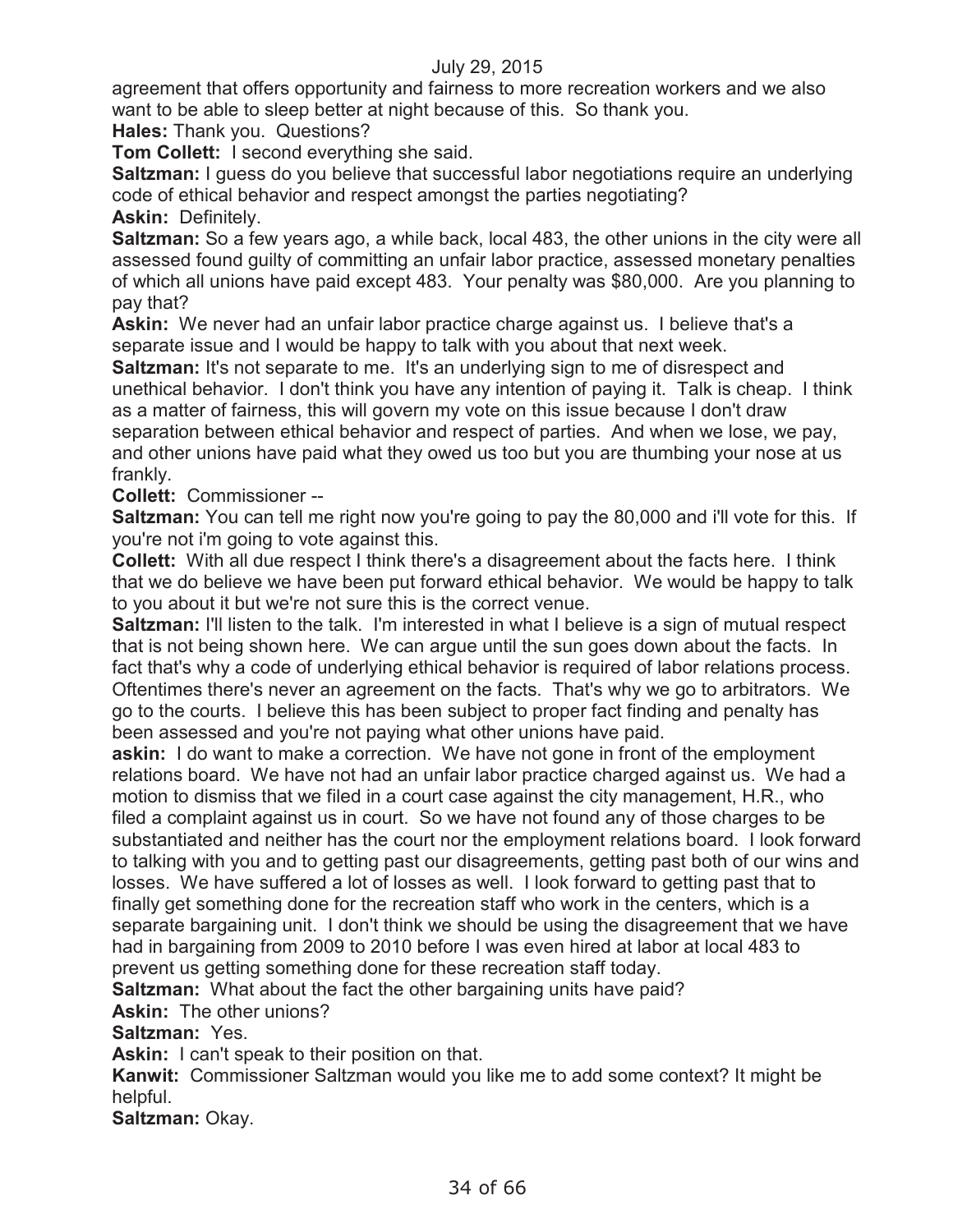**Kanwit:** So this is a matter that started in 2009 and the city did not bill our unions for union paid union leave. We have a contractual agreement with our unions when unions take union leave we will be reimbursed. We discovered the error and back-billed the unions. Needless to say none of them were happy about the fact that were getting bills, some of them very large, but every single union with the exception of labor has paid their full bill and received the services. We had an unfair lab practice charge around bargaining and there was an issue around paid leave from 2010 forward. That was settled, local 483 has paid monthly the amount they owed from 2010 forward, however we have an \$80,000 outstanding debt that 483 incurred prior to 2010. We attempted to go to collections, as expected the determination was the board had exclusive jurisdiction. That's the reason there has not been another finding. We were well past the statute of limitations because we were making every effort to work with the unions understanding there was some large amounts to pay. At the 483 disputed the amount although advised us they didn't really have good records. We would have certainly taken a lesser amount but that offer was never made in the context of just settling this. The only settlement offer we got actually combined this agreement with paying that. We recognize 100 plus positions into the bargaining unit and they would pay \$40,000 starting in 2016. So. [speaking simultaneously] I think it was part of what was in the arbitration as part of the evidence that was provided around positions doing bargaining unit work. I think that was the list from one of the experts the union provided. So this issue has actually was tied together by local 483. Was not part of this agreement today.

**Fritz:** But there is an agreement for payment in 2016?

**Kanwit:** No, the 80,000 is an outstanding debt and no movement by 483 to pay any of it. That was part of the settlement that 483 offered to pay 40,000 -- before we got the decision. Post arbitration. [speaking simultaneously]

**Saltzman:** My apologies for mischaracterizing it as being part of an unfair labor practice. The fact is there's an \$80,000 balance owed to us. The other unions have paid and you haven't paid.

**Askin:** I do believe this is a separate subject and we did make an offer of settlement and the city didn't accept it.

**Hales:** Further questions or discussion on this question? Make sure it's been aired. Anything else you want to add?

**Askin:** No, thank you.

**Hales:** Anyone else that wants to speak on this item?

**Hales:** Come on up.

**Robert Wheaton:** Sorry, commissioner Saltzman, I do not --

**Hales:** Put your name in the record.

**Wheaton:** I'm Robert Wheaton, president of dcq. I'm also with afscme 75. Yes, we agreed to pay the \$250,000 of lost time. We walked by a valid legal defense in order to pay that. We did so in order foster a more cooperative relationship with the city of Portland. At this point I must tell you I think that was a mistake. I have yet to see the city of Portland walk by a specious legal defend to fight a claim embraced by one of these unions let alone a valid one. I don't blame 43 for not paying that 80,000 because frankly they don't have a legal ground to. Just like the city of Portland doesn't pay out lost time or do pay outback pay if the employee doesn't file a grievance within 30 days required. These things happen on a regular basis and their positions are taken by human resources September department under and your city attorney. I find it very disheartening to hear you holding this against them when it was just a matter of a valid procedural legal defense that they raised. If the city had a problem with this money that was due they should have raised it in a timely manner. That's all I have to say. As far as respect goes, yes, there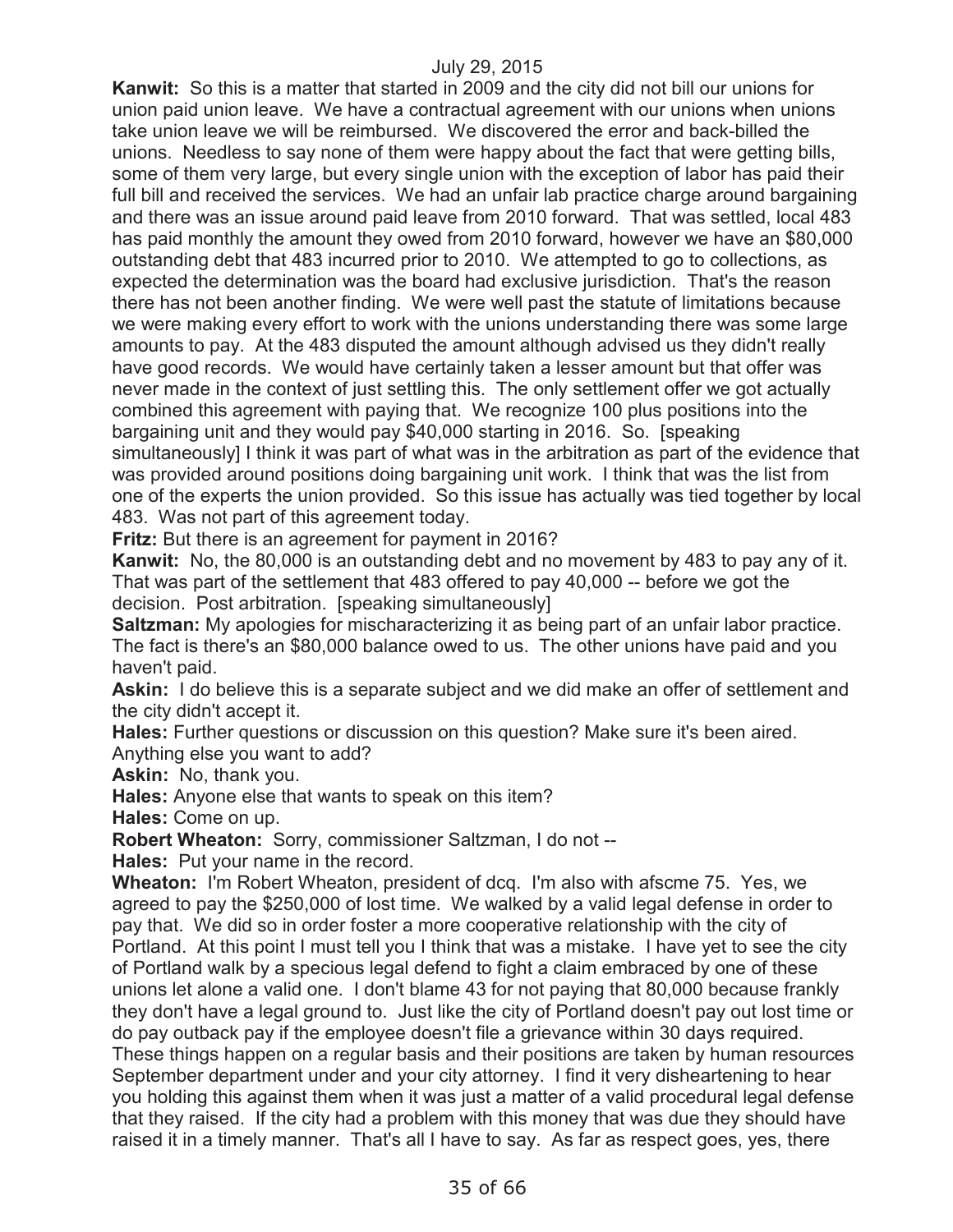was an allegation of disrespect. It was filed across the table. Frankly it was included in the ground rules. I greed to that initially. I will never do so again because i'm not going to litigate over hurt feelings. I felt disrespected several times during the process of that negotiations. We did not file a charge over disrespect. Unfortunately the city did. We were able to reach a settlement and frankly I thought that issue was behind us. I'm appalled to see it raised here today. Thank you.

**Hales:** Thank you. Thanks very much.

**Fritz:** I have a question of clarification, please.

**Hales:** Come on up, Anna.

**Fritz:** You said something about the statute of limitations.

**Kanwit:** Well, there's a 180-day filing period for an unfair labor practice charge. We were well beyond that with the amount we're talking about because it predated the 2010 bargaining which was part of the settlement we all entered into. Does that answer your question?

**Fritz:** Is it still on the books? What i'm understanding is it's a dispute of about whether it's owed or not.

**Kanwit:** I don't think it's a dispute about whether it's owed. I think there is a dispute about how much is owed. I think there is certainly no issue that union paid union leave was taken and the unions were not billed for that timely. Now, the amount I think is in dispute. In fact union leave was taken is not in dispute. But it is on our books, though I don't know the process for removing the unpaid debt. You can talk about that, perhaps. I don't really know.

**Fritz:** Thank you.

**Hales:** Thank you. Any other questions?

**Fritz:** I have a question about commissioner Saltzman. What do you want to do about this?

**Saltzman:** I believe it's important to foster ethical behavior. I don't believe local 43 has acted ethically and I intend to vote no as protest.

**Fritz:** In that case I move to remove the emergency clause.

**Hales:** Is there a second? I'll second that. Further discussion on removing the emergency clause? Roll call on removing the emergency clause, please.

### **Saltzman:** No. **Novick:** Aye. **Fritz:** Aye.

**Hales:** Aye. I'll talk more about the subs stan -- substance in a minute there are a lot of good reasons to move forward on this. The emergency clause has been removed. I want to thank you for being here. Go ahead, stand down, and let us finish our work here. Then this we have removed the emergency clause so this will be back on second reading next week. We can just set a date for that.

**Fritz:** It can get voted on with three people. I'm not here next week. Unfortunately I won't be able to vote on an ordinance I am so proud of.

**Moore-Love:** Mayor hales will be gone. [speaking simultaneously]

**Fritz:** It has to have three --

**Hales:** Everything has to have three votes to pass but i'm here next week.

**Moore-Love:** I'm understanding you may be here in the morning of the 5th.

**Hales:** That's correct.

**Fritz:** Can I make my speech now?

**Hales:** Yes.

**Fritz:** I'm sad that we have had this diversion because this is a wonderful step forward for the people of Portland as well as the people of Portland parks and recreation. As miss Askin noted commissioner Fish started this work more than five years ago. We have heard multiple times particularly in the \$15 an hour discussion that commissioner Saltzman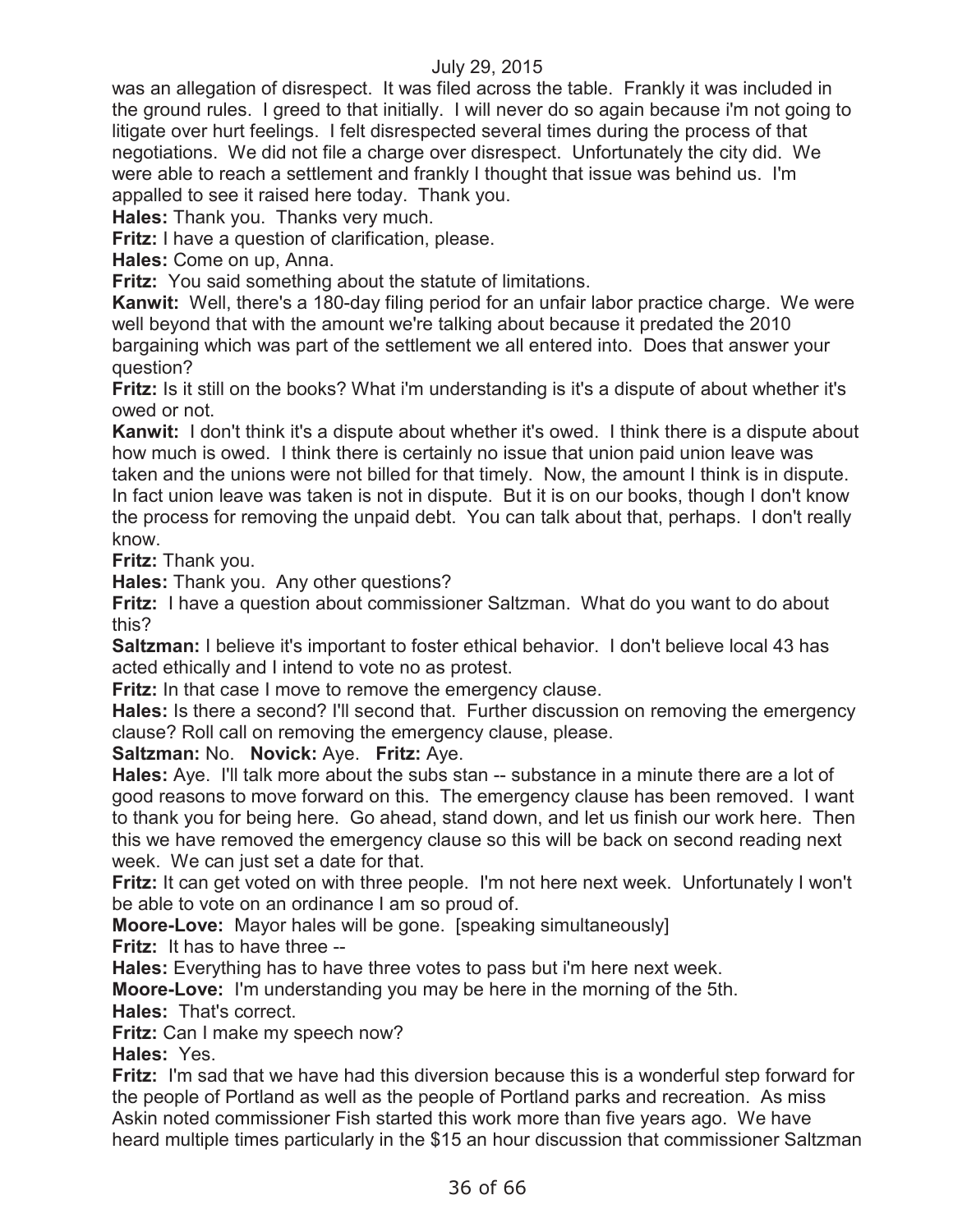load that we need to pay our city workers fairly and that we need to get folks off of food stamps and public assistance when they have worked more than 20 years without even a cost of living wage that's appalling. I'm very proud that under my tenure you're the bureau of -- tenure we have established more than 100 new union positions in that bureau. When this passes next week we will have more than 100 new -- I will have overseen more than 100 new union positions in Portland parks and recreation. As an ongoing member. [audio not understandable] that threatens my heart and shows why unions are important because people have not been fairly paid. The notation of folks being casual workers, they are not casual workers. They are absolutely integral of how we do our business in Portland parks and recreation. A although this could have been a bad thing coming out of the arbitrator's decision, the union and h.r., the city attorney's office, our office worked together to come to agreement on the first step and then there will be a next step. I'm really, really grateful for that for everybody's participation. Starting with commissioner Fish, local 483, Erica Askin, everyone who worked well, the phenomenal parks team that did yeoman's work in compiling information in a very, very short time frame. Eileen Argentina, Terri Davis, David Brenner, josh green, Jeff Schaffer, Heidi brown, john eto, Anna Kanwit and ken cale who has been integral in our labor negotiations and has been my labor liaison since january 1 of 2009. So this agreement does have a hefty price tag and it doesn't even achieve complete compliance so there will be a phase 2 which will start tomorrow. This is the right thing to do. Funds will be one time and we will be making a request for next year to get ongoing dollars in the budget cycle. I really appreciate, mayor, your partnership on this and your recognition that we need to pay city workers fairly and do well by our workers as much as by other workers in the city. We're even now convening the \$15 an hour discussion that the council agreed my office would lead. After this there's going to be, thousands of parks employees who don't yet make city employees don't make \$15 an hour and we need to address that issue. Although this work is difficult paying our parks employees a reasonable wage is one of my top priorities. As parks commissioner and as a human being. I am thrilled to be taking this action that you will take in my absence next week. Thank you for your partnership in that.

**Hales:** Thank you. We'll take a vote next week.

**Novick:** I can wait until next week. I very much appreciate everything Commissioner Fritz just said. I was about to say something impolitic. Well, actually i'll say it. Every once in a while we're forced to do the right thing.

**Hales:** I want to thank you for your work on this. All the folks at the parks bureau that you mentioned. Also thanks to my chief of staff josh Alpert, who has worked hard on this issue as well. I want to commend local 483 for the approach that you've taken with us because we are required by an arbitrator to do this. This could have been a much more difficult implementation than what we're faced with today which is a case of the city and its workers represented by a labor organization doing the right thing in a responsible way. Yes, it costs money. That's a budget burden that we need to accommodate as we develop future budgets. That we'll need to accommodate this year our budget director and his staff have obviously figured out how to make this work and we appreciate that as well. But it's the right thing to do and we're doing it in a constructive way. I just want to commend that work. Other issues obviously have to be resolved and should be and I hope and expect that that will happen. But this is really good work. We are also asking a lot of our parks employees. I want to commend that as well. Some of the forecasts Erica mentioned are working really hard right now because this council has asked the parks bureau to do more for our kids in this community. There are 1900, maybe 2,000 teenagers availing themselves of free recreation at the dishman and several hundred in east Portland. Our workers are rolling up their sleeves and working hard to accommodate more youth who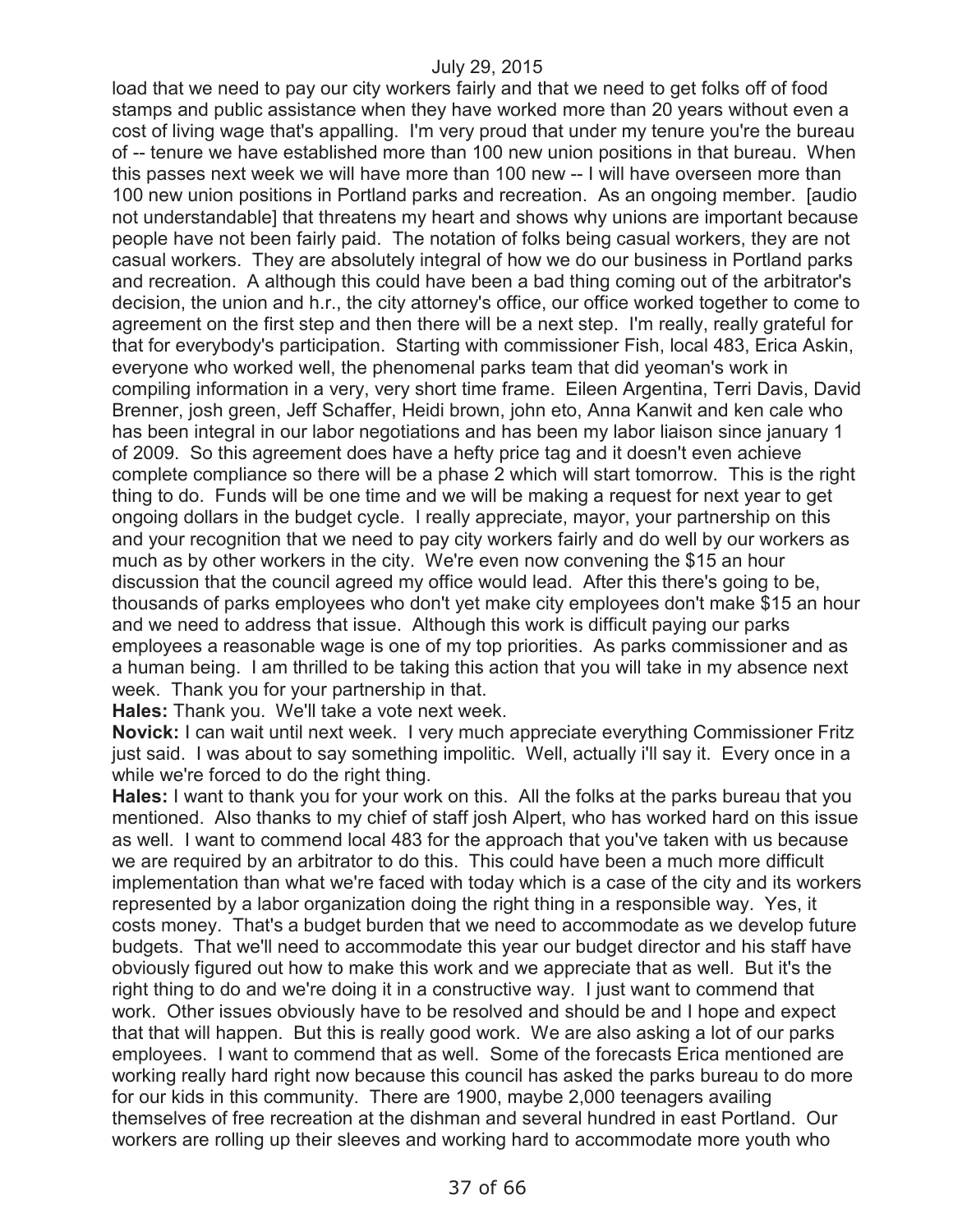need to be engaged in positive activities this summer. So we have to have the spirit of partnership with our workers and that has to be reciprocal in both directions and I believe it is. Thank you. Look forward to having this back on council calendar the second reading next Wednesday morning.

**Hales:** okay, let's try to power through the remainder of the agenda, which I think we can do. Then take a break before our 2:00 session. Let's move on to 810. **Item 810.**

**Hales:** Welcome back. If commissioner Saltzman?

**Saltzman:** I don't have any further remarks.

**Kanwit:** Good afternoon, mayor, commissioners, Anna Kanwit, director of human resources. I have we me Cheyenne Scott, the lead negotiator for the agreement that's before you who did an excellent job. This was also her first contract she's negotiated for us. Pleased with the results. Leslie good love from the housing bureau who provided a lot of support through this whole process. We reached a tentative agreement on the successor agreement June 3, 2015, which we're really pleased about. Because we reached that tentative agreement before the contract expired, the agreement does provide for the cost of living increase to be retroactive to July 1. The beginning of our successor agreement. This will be a four-year agreement from July 1, 2015, to June 30, 2019. In addition to the 2.1% cola increase retroactive to July 1 employees will receive a cola increase each year are with a floor of 4%, a maximum of 5%, similar to our other contracts. The agreement sets the stage for focusing on wellness in terms of an incentive and our health benefits plan which we think is really important. As you know, we began the negotiations with a city core plan as we have with a 95-5% premium split with employees picking up 5%. In our discussions with council around our goals for health care, we needed to make a move. It's important to make that move to encourage behaviors, healthy behaviors by employees to continue to decrease the rate of increase. It's not that the cost of health care will continue to increase but lower that trend can be for the city obviously the better it is for our bureaus and for our employees. But besides the monetary value I think is the more important human value, the incentive plan, the component of it is that an employee needs regular visits with their treating physician and we know from past experience that's usually important. So many potentially even fatal conditions such as colon cancer have been caught early from employees having these visits, having the tests that they need. Literally this can save lives. What we negotiated with housing was this incentive plan if an employee does not comply the premium share will increase to 10% of the employee and the city still paying 90%. We didn't have an interest in a great deal of difference because in essence our goal is that every employee will remain in the 95/5 plan and we won't have employees falling out of that. The other issue that we have put to the side but are going to be working on once this contract is ratified over the next -- not sure how long it will take. Probably six months, is looking at foreign language and what we need to do around incenting people who work here who are fluent in more than English looking at what we should be doing when we ask employees, this has happened in the housing bureau, to stop performing their regular job duties and assist in interpretation. Because that's a city-wide issue what we agreed to with afscme is that we set up that work group to look at it city-wide. We have a number of bureaus interested in fluency and foreign languages and how we utilize the staff that we have. That's a work group that will be set up soon but over the next six months to a year if it takes that long to come back with recommendation it is that then would be bargained individual units. I think that is it. The one other thing I should mention because housing was the first bargaining to agree to the incentive plan, the premium split, we also agreed with them much as with coppea, the first union to come to an agreement a few years ago agreeing to 50% cola when we were still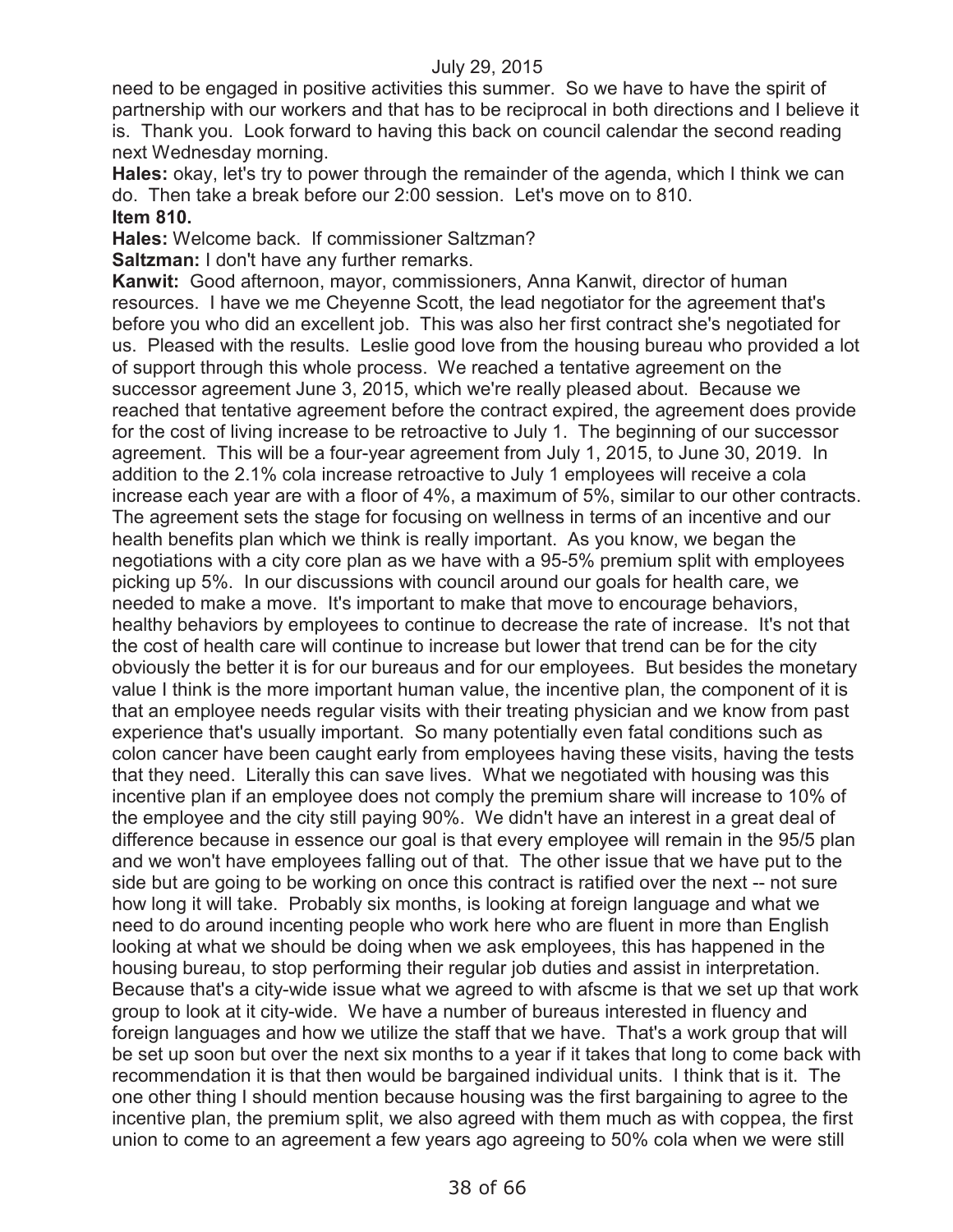in the recession we agreed if housing if we were to negotiate a more beneficial arrangement we would come back to them with. That they are not at risk of in terms of being out in front and having other unions have a deal that's more beneficial to employees. I think it's very fair successor agreement. Really pleased that it was done before the contract expired. Thank you.

**Fritz:** Well done on that one. What's the status of the incentive program, the elements of it?

**Kanwit:** On the foreign language?

**Fritz:** Health care.

**Kanwit:** Well, we will -- what we put into the contract is that we will be starting July 1, 2018, so we have a somewhat unique situation because we do negotiate premiums in our collective bargaining agreement but we have as you know a highly functioning labor management benefits committee that works on plan design. So the plan design has been discussed with the lmbc, but eventually they will make the recommendations. We're looking at again starting now 2018 start looking at that's when we want to implement the plan but the design we're looking at is the regular visits to the treatment provider. **Fritz:** Want to make that clear because those of us who have had spouses of state system know the nightmare of their online classes and such don't work very well. The proposal that has not been finalized would council approve it later?

**Kanwit:** Yes. One of the things they had looked at is they don't have a lot of interest to date in the health assessment type questions or monitoring employees' activities employees are engaging in. We have discouraged that in part because it's an administrative burden on my benefits team. We know from feedback employees are not interested in us sticking our nose into their business so to speak about that. One of the things that did come out the commissioner novick attended is that health assessment questionnaire that's used for some of the wellness incentive plans may be useful tool for an employee or dependent to fill out and take to their doctor as a scrip to talk to their physician about their health issues, what's going on, what things they are trying to do. Most of us have a lot of trouble remembering the questions we want to ask when we go. **Fritz:** Essentially the elements of what we needed to get the incentive compliance will be finalized before 2018.

**Kanwit:** Yes.

**Fritz:** It has not been yet.

**Kanwit:** No, it has not been yet.

**Hales:** Other questions?

**Kanwit:** I should mention rob Wheaton is going to speak on this issue as well.

**Hales:** All right. Other questions for our bargaining team? Then let's hear from the local. Come on up.

**Kanwit:** Want me to stay so you're not alone?

**Wheaton:** No, I don't have that issue. [laughter] I'm rob Wheaton with afscme 189. I would like to say we approach this negotiation us prioritizing three values. One was diversity, the second was equity, and the third was fostering a cooperative relationship. I wish I could say we were successful on those front. I don't think that we were. Regarding diversity, we did push for language premium and although we have formed a committee we don't think that's a necessary step. We think that this is nothing innovative. If this was 22 years ago and the city of Portland was not one of the only employers who does not pay a language differential that would be something but its 2015. There's plenty of other policies that we can cut and paste and implement. We don't need to spend a year with that process. As far as values go equity. We were attempting to add what is called a declassification series to a number of the classifications that are represented at the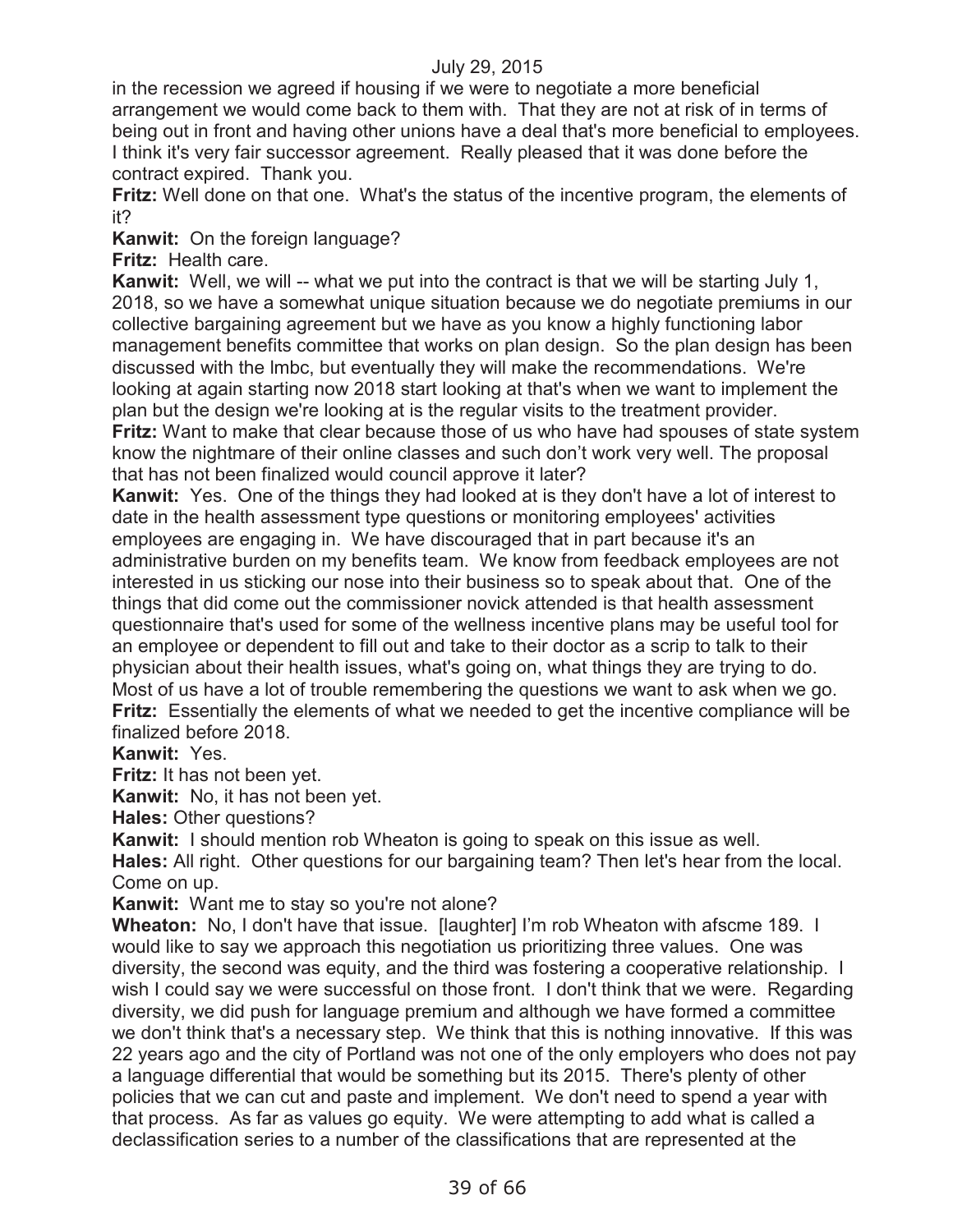Portland housing bureau. The declassification series is like Cheyenne Scott, your chief negotiator, is part of. Just recently they hired an employee into that series with absolutely no experience. This is a good thing. This is a good thing. It allows you to recruit from a diverse work force, develop skills from within the position, promote and advance from within the employer's right. We like this program. We would like this duplicated in other bureaus such as the housing bureau. As you may know human resources is one of the most diverse throughout the city. Its programs like that make it so. Irony with the declass series is that many of the classifications we're asking to have declass series dig nations were previously declass series. They lost it when this chose to exercise their collective bargaining rights. So if you're a program coordinator you are part of a declass series unless you work at the housing bureau and are represented by a union in which case you're not which we find kind of heartbreaking. Finally we're disappointed with our inability to foster more cooperative relationship. Our proposal with the wellness plan is something that we absolutely and we agreed at afscme. We pushed for it around the state. We were hoping we could use the success from king county, one of the models of wellness plan to help implement something that works for all employees here. Not only were we rejected in this idea, we didn't have our concerns even addressed in the proposals. Concerns such as this incentive. The incentive is a doubling of health care premiums if the employees don't see a position. The rand corporation did a study. 2% of employers opt to have a penalty only approach such as the city is using. According to the journal of health policy and wellness it suggests the prudent employer uses a carrot and stick approach because it has actually improved results in having people actually see their physician and having followed through with good medical practices afterwards. So we're pretty disappointed with it. We accepted this agreement because pressure to have it done before we expired so we could have a fully retroactive cola, the fact that it's only 17 employees, and its economically what we needed. We just it would have protect reflected what we thought were the shared values with the city of Portland. We would urge you to ratify this agreement and we reluctantly accept it.

**Hales:** Other questions for Anna?

**Kanwit:** Thank you, mayor. I do want to point out a couple things. One is the vote on this contract from the employees was unanimous. All 17 voted for it. Second, the housing bureau is one of our more diverse bureaus so we're proud of the fact that around 36% people of color in that bureau, which is excellent. While we certainly do share those values, it's not a case where the bureau has not made strides and it's something to be proud of. The last point around king county is that is a plan that shifts cost to the sickest members who participate in the healthcare. That has not been the city's value. Something we have talked to council about and I think we have agreement that people who need medical care should not bear the full cost of that. That is exactly one of the things that king county plan does. If you don't have to use the services there's a premium share but out of pocket costs really hit the sickest members of that population, one of the many reasons we have not looked at that very favorably. Thank you.

**Hales:** Thank you. Any further questions for staff? Then this is an emergency ordinance. Let's take a vote, please.

**Saltzman:** Well, I want to thank bureau of human resources, Cheyenne Scott, Leslie good love, Anna Kanwit, afscme 189 for coming to this agreement. Ms. Scott, congratulations having unanimous support for your first agreement you negotiated. This is a good, fair agreement. I think that's evidenced by the unanimous ratification of it. Aye.

**Novick:** I will vote for this agreement but I do have some concerns about it. I agree wholeheartedly with the idea of shifting to a model where we provide incent I was for engaging in healthy behaviors but as Mr. Wheaton said I would rather move to that model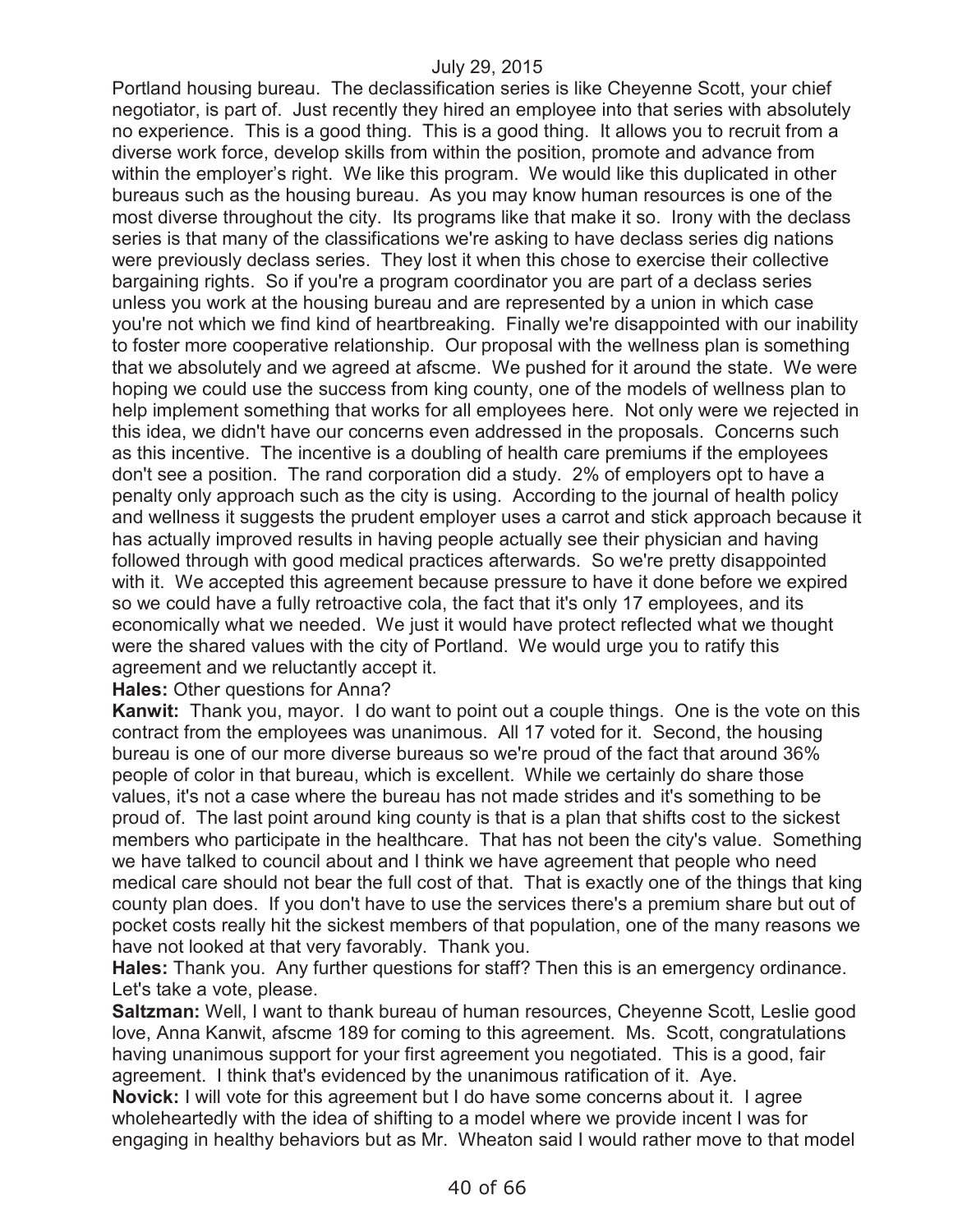in a context where we're offering carrots and sticks rather than just sticks. I have some concern about adopting this model first in the context of a very small unit. I'm glad there's a me too clause but if it's more favorable terms for city employees this unit can buy into them but still wish that we had broader discussion with all of our employees against this model before taking this move. I also have to say I actually have a different recollection of the meeting that Ms. Kanwit referred to where we talked about adopting in addition to visit your doctor rules the possibility of having an employee's health self-assessment plus perhaps a commitment to engage in certain healthy behaviors other than just going to your doctor such as the state has and king county has. I thought there was some receptiveness to considering that option. I wouldn't want council to think that we dismissed them of a somewhat different model. I wholeheartedly agree we should move to a model where we have incentives for engaging in healthy behaviors. I think that we should have a discussion in the future about what that model should be. This is one model but there are others. I do think that the next time we do this we should have some sort of combination of carrots and sticks. I will note afscme at least had a contract with the state and I believe mayor de Blasio has negotiated an agreement with new York city employees where they set health care cost targets and if the employees and the city together or the government together are able to beat those targets then some of the savings are shared with employees in terms of increased salaries. I think that's a very interesting model to explore. Aye.

**Fritz:** Thank you to the team for negotiating this agreement. Commissioner, we have an incentive program, the wellness program. We have had lots of carrots and opportunities for city employees to be assisted in engaging in more healthy behaviors including the program at the height of the recession to do blood tests and blood pressure monitoring and those good things along with counseling at various opportunities in various places around the city. I think it's probably at this point in time especially will in light of the affordable care act not wanting to get dinged for having a Cadillac policy we have had the carrots appeared I think it might be worth having a stick or two. Of course we will all get to discuss what's in that program, which is why I asked that question. I'm looking forward to a very robust discussion of that. Thank you. It's partly due to your leadership that you have been firm there needs to be a consequence if contracts are not done on time. I appreciate your doing that in the last set of rounds. It's showing fruit now. Aye.

**Hales:** Thank you. Aye.

**Hales:** let's try to get our last three items done then talk a break. Item 811. **Item 811.**

**Hales:** Commissioner Saltzman.

**Saltzman:** Thank you, mayor. I'm pleased to bring before you for your approval of additional funding for the children's services provided through the Portland children's levy. Due to increased property tax revenue the five-person allocation committee has made funding decisions to allocate an additional 8.1 million in funding to organizations providing proven programs over the next two years. These allocations include allocation of the -- [audio not understandable] funds for child abuse prevention and intervention programs, programs that help foster kids succeed and additional funding for after school programming and hunger relief. Here to give a quick power point overview is our assistant director of Portland children's levy, Meg McElroy.

**Meg McElroy:** Thanks for having me. I want to make sure you all have access to exhibit c as it lists the specific grant allocations. If not I have extra copies.

**Hales:** Exhibit c?

**McElroy:** Yes.

**Hales:** Got it.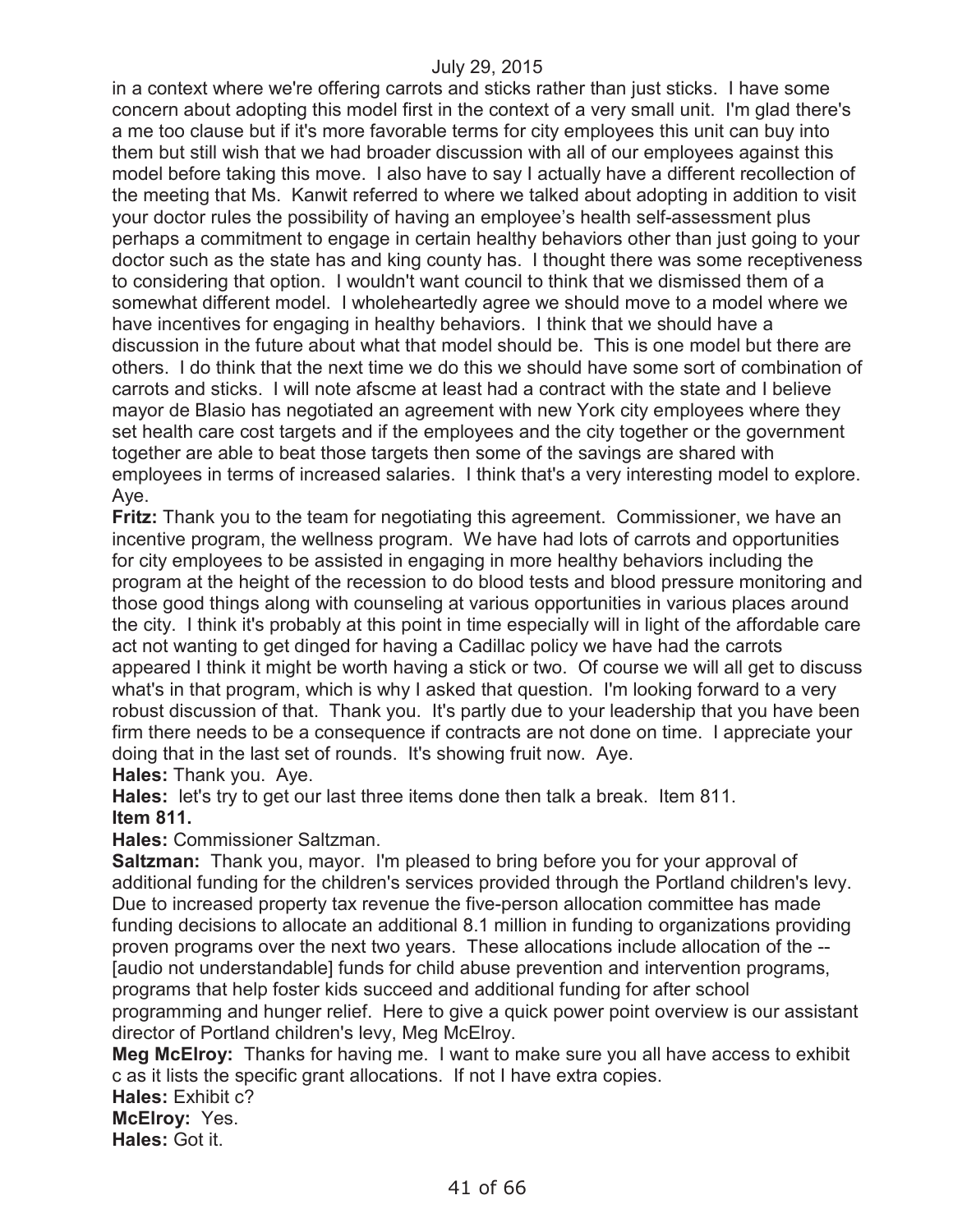**McElroy:** As Commissioner Saltzman noted this is before you to approve the allocation committee's decisions made over the course of this spring. Our allocation committee is a five member public board that is required as part of the ballot that approves the children's levy. It consist of commissioner Saltzman and chair Kaufory of Multnomah County, Julie young who is a city appointed representative, Serena studamyer Wesley who is a citizen appointed by the county and mitch who is a representative of the Portland business alliance. Just a little bit of background about the levy it was created in 2002 and renewed in 2008 and again in 2013 overwhelmingly each time. It's a five year levy and 95% of the revenues that it collects are grants to competitively to services in our community for children. It is audited annually and the levy has three main goals that's were adopted by the allocation committee. To prepare children for school, support children's success outside of school and reduce racial disparate and outcomes in our community. Last spring you all approved the allocation committee's funding decision that was based on a yearlong process of competitive grant applications informed by community input and you approved those grants in our program areas of early childhood, child abuse prevention and intervention, foster care, hunger relief and after-school mentoring. The allocation was 32.8 million dollars over three years for fiscal year 14-15 through fiscal year 16-17, and those grants are renewable for two more years through the end of the current levy. As commissioner Saltzman said, it indicated we had an additional \$8.1 million between fiscal year 14-15 and 16-17 to allocate. Over the course of the spring the allocation committee was asked by staff to -- they asked staff to look at what was done in prior levy periods with unanticipated additional revenues. We provided that context. And so some of the things we did in the past were the same types of things they decided to do again. I'll get into those in a minute. They asked to us revisit the 2014 applications and look at a handful of criteria around whether to consider increasing grants that had been made in 2014, or funding applications that hadn't received funding in that time. So those are kind of the major categories of funding that was decided upon for the \$8.1 million. There are colas provided to current grantees for the fiscal year 15, 16 and 17. There was expanded Oregon head start pre-k for the next two years. There is a child care affordability initiative for low-income families that we had previously funded, but it was reduced from funding when revenues from the levy decreased during the economic downturn a few years ago. There was increased specific funding for increasing some of our current grants, those are listed on the exhibit c I asked you to have available for your reference. There were some allocations made to grants that were -- excuse me, appear indications submitted to the funding process but not funded at that time. There was some set-aside for some work for all of our grants to receive technical assistance support and training around quality improvement they currently provide, as well as some services for work with our assist system partners and the many systems we interact with, with the type of services that we fund. At the end of this decision-making process that the allocation committees conducted, so including the new \$8.1 million, there's -- the following breakdown is how the total amounts of money from the levy refusal indicated. 30% to early childhood, 19% to child hood abuse and prevention. 17% to our foster care area, 9% to mentoring programs, 8% to hunger relief. 36% to services that serve families that reside or attend school east of 82nd avenue. Less than 1%, .6 to our training professional development and quality improvement efforts with our grantees and a quarter of a percent in supporting system partners. And these are the -- these are some of the logos of the organizations that we support. So any questions?

**Hales:** Questions for Megan. Great report, thank you very much. **McElroy:** Welcome.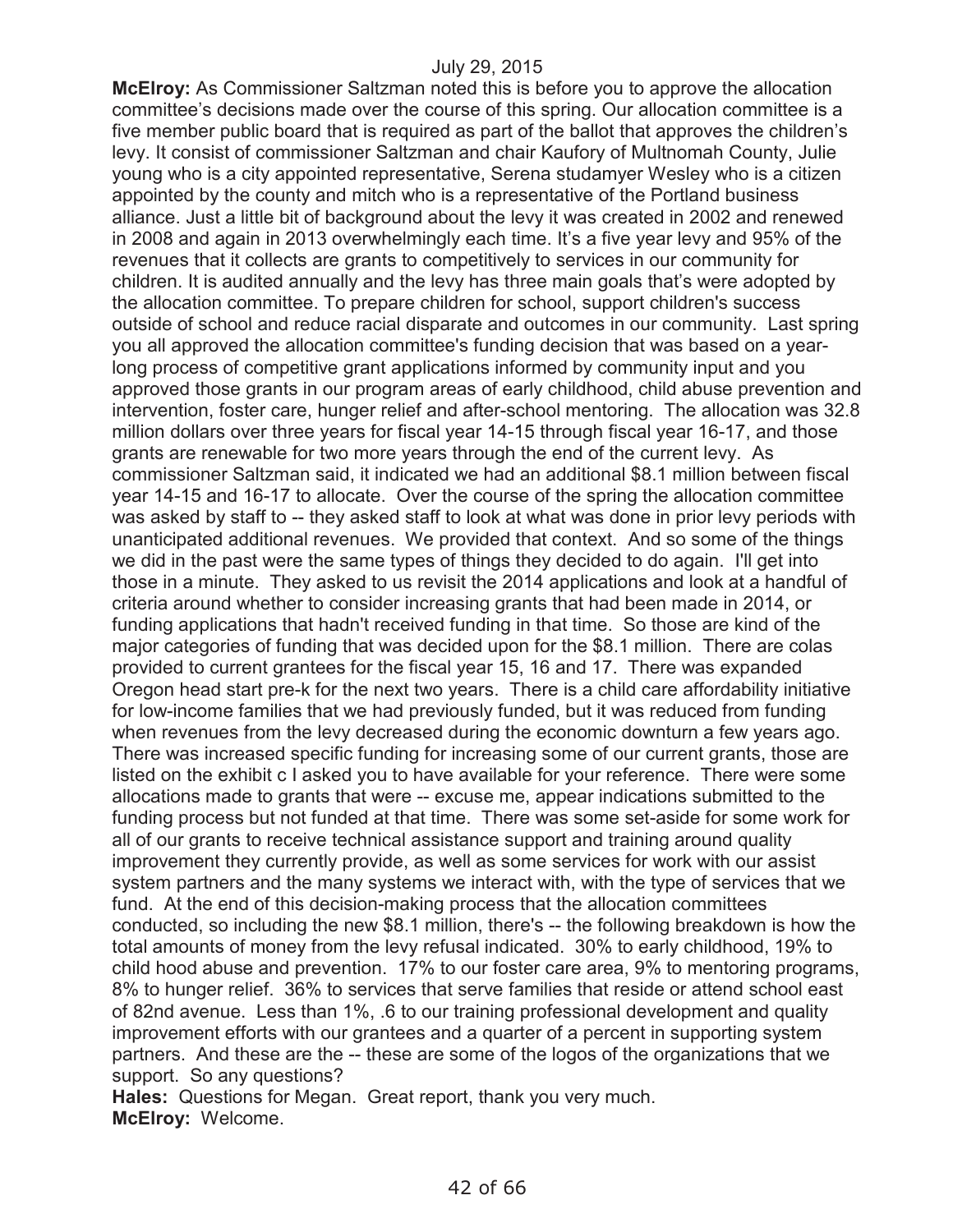**Hales:** I don't believe there's anyone here to speak on this item, but I want to check on that to make sure. Then if not, we'll take a vote, please. Roll call vote.

**Saltzman:** Thanks for sticking around and appreciate the support of the voters for the Portland children's levy and this opportunity to invest an additional 8 million in critically needed services for young people in ow city. Aye.

**Novick:** It's a shame to have such a small crowd for this item. But thank you very much, commissioner Saltzman, thanks to the voters, thanks for your good work. Aye.

**Fritz:** When you're getting your property tax bills in November, these are the kind of services those shock increases are funding. I'm particularly glad to see the allocation for cost-of-living adjustments for the grantees. Now that you've moved to doing multiyear grants I suggest you build those in that there will be cost-of-living adjustments.

**McElroy:** We had done that for years in the past until the economic downturn forced us to reduce so much of our funding to the grants.

**Fritz** You will return to that practice? That's an anticipated function, to continue moving in that direction.

**Fritz:** During the recession there wasn't much cause for that. But I think whatever city workers get, our contracted workers should get. It is definitely considering the same principle of fairness to people who do really great work. That's the other part of this ordinance, it reminds us about these great folks in the community doing wonderful things for children. Aye.

**Hales:** Thank you for the thoughtful allocation of these new resources. They are pretty consistent with the approach that you and the children's levy team have taken, and I also want to appreciate your constant diligence about making sure that the huge preponderance of these dollars go out into actual services, and we keep the cost of administration and overhead and even the training and professional development expenses very carefully under control so that the huge preponderance of the resources the voters have approved are going to the purposes the voters intended them to go for. I think that quality of administration deserves to be called out, as well as the thoughtfulness of allocation and making sure that we really are making a difference. The more we look at issues that we're addressing in the city, the need to get upstream, whether it's mental health and the impact on the police bureau or nutrition and the impact on kids' propensity to succeed in school or otherwise in life, and everything else the children's levy does, this is really working smarter on the taxpayers' behalf. We have earned the confidence of the people that vote for the levy again and again. But you have to keep doing that every day. I'm certainly satisfied that's what this represents. Thank you. Aye. [gavel pounded] **Hales:** Okay. Good work. Let's deal with 807 -- sorry, 812.

## **Item 812.**

**Moore-Love:** Amend intergovernmental agreement and increase authorization by \$100,000 for safety improvements and settlement repair.

**Novick:** Colleagues, in December 2012 the city entered into an agreement with trimet to complete the streetcar loop for the central city. During the course of the work PBOT has identified additional safety enhancements we think are necessary but the cost of which is not incorporated in the original iga. What we're asking for here is state capitol increase the authorization within the iga by \$100,000. PBOT with pay to this work in the 15-16 budget. PBOT will pay for this --

**Kyle Chisek, Portland Bureau of Transportation:** This is for some repair work that's underneath the structure that connects to the omsi street station and the additional guardrail. Basically we're asking for authority under the iga to pay trimet when they invoice us. The existing work on the omsi street station, the reason we had that larger amount \$100,000 in there was because we were worried that the storm line that drains the bridge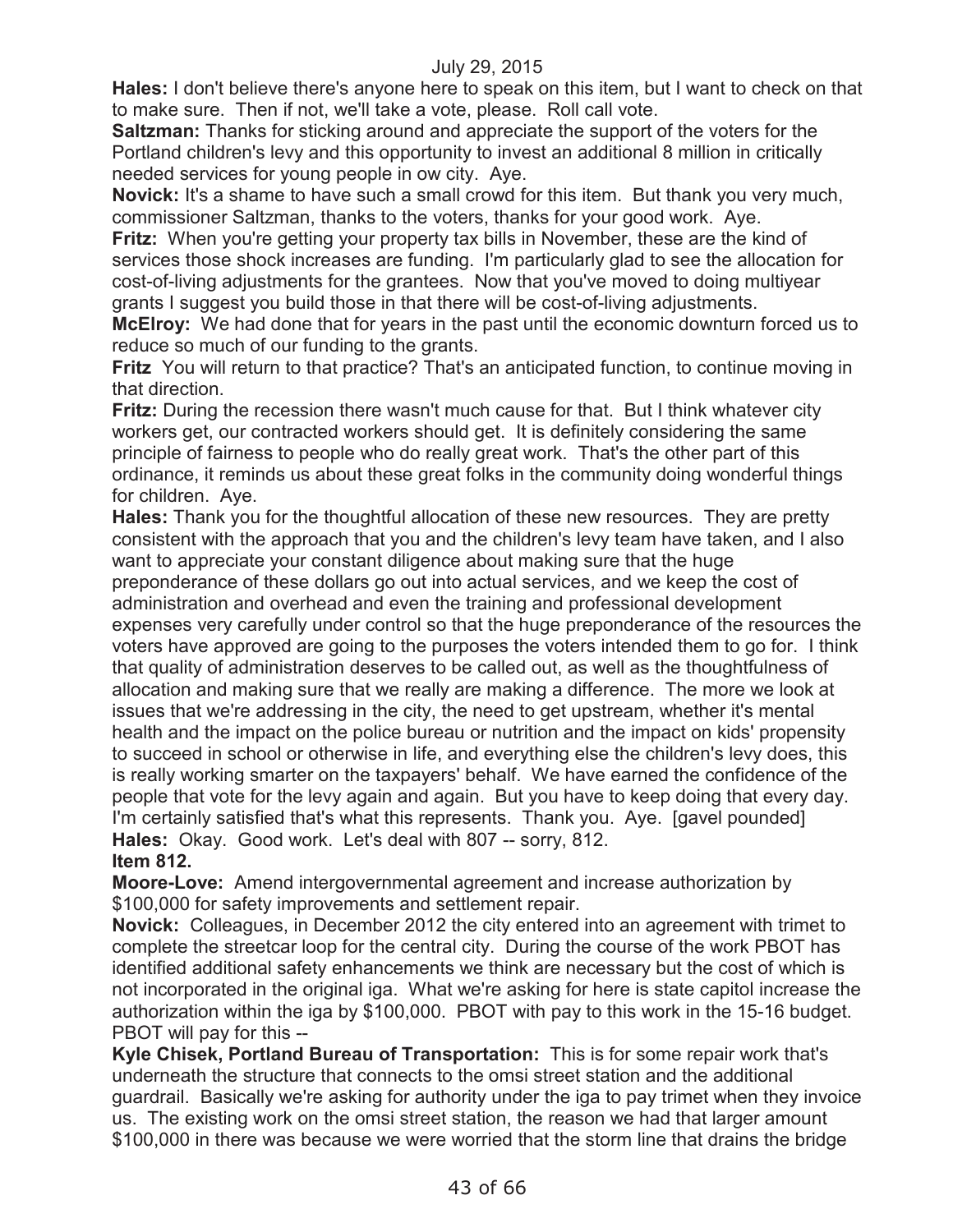actually was damaged by some settlement. We've been able to get in there since then and have been able to scope the sewer line, storm sewer line. It doesn't appear to be damaged. We think we'll spend significantly less than that full amount. But we won't know completely until we're in there.

**Hales:** Any other questions? Anyone want to speak on this item? Then let's take a vote, please.

**Saltzman:** Aye. **Novick:** Aye. **Fritz:** Aye.

**Hales:** As it happens we got the latest economic impact report from Portland streetcar that shows that \$4.5 billion in market value has been created along the streetcar line since 1998. An extraordinary return on investment, and the money that we're now investing in closing the loop is going to pay off just as handsomely. Looking forward to that. Aye. [gavel pounded]

**Hales:** Let's do the next item.

**Item 813.**

**Moore-Love:** Amend contract with green works pc to \$343,750 to complete design and construction documentation for couch park as part of the park replacement bond program. **Hales:** Commissioner Fritz.

**Fritz:** Thank you, mayor. This was passed by voters last year, thank you very much. Couch park playground was one of the signature projects that we highlight for the bond. It's definitely a very well-used playground. The complete design and construction documents for park projects, green works pc is next in line for a design contract but it needs to be amended for the amount of contract. The park's bond manager will provide more details about the ordinance.

**Mary Anne Cassin, Portland Parks and Recreation:** Thank you, mayor hales, members of the council, my name is Mary Ann Cassin, I am the park replacement bond manager. With me is with the friends of couch park playground. The ordinance is crafted out of a desire to be responsive to the community's request for expediency. Even before the equipment was removed in May of 2014, we were aware of how traumatic it would be to have the neighborhood lose their play equipment. Candlelight vigils and children's notes on the fence made it clear to us this was a much gloved community amenity despite its dangerous condition. Couch Park became a poster child for why a park bond was necessary. Being able to replace the expeditiously will show that their trust in uses with well placed. It'll save near four months for the rfp process, which contributes to nearly a year saved overall, because we will be able to construct in the summer months. That translates to approximately \$60,000 in cost escalation savings. The consultant team has been working with us to refine the scope and they have assembled an exemplary group including five of the eight subs with mwsb credentials. Thank you. **Hales:** Add anything to that?

**Lauren Nathe:** Sure. I'm here to speak in support and to be in support of this -- for the parks to move forward as expeditiously and thoughtfully as possible. So thank you. **Hales:** Thank you. Thanks for your advocacy. Questions? Anyone else who wants to speak on this item? Doesn't look like it, let's take a vote, please. **Saltzman:** Aye.

**Novick:** Those pesky voters creating all of this additional work. Aye. **Fritz:** Aye.

**Hales:** Well, this is a great case of community advocacy and the city responding. So I just celebrate as i've heard from a lot of kids that care about Couch Park as we all have. It's nice we can deliver for them. Mary Anne, it would make your long title longer, park replacement bond project manager, even longer. But based on my experience with you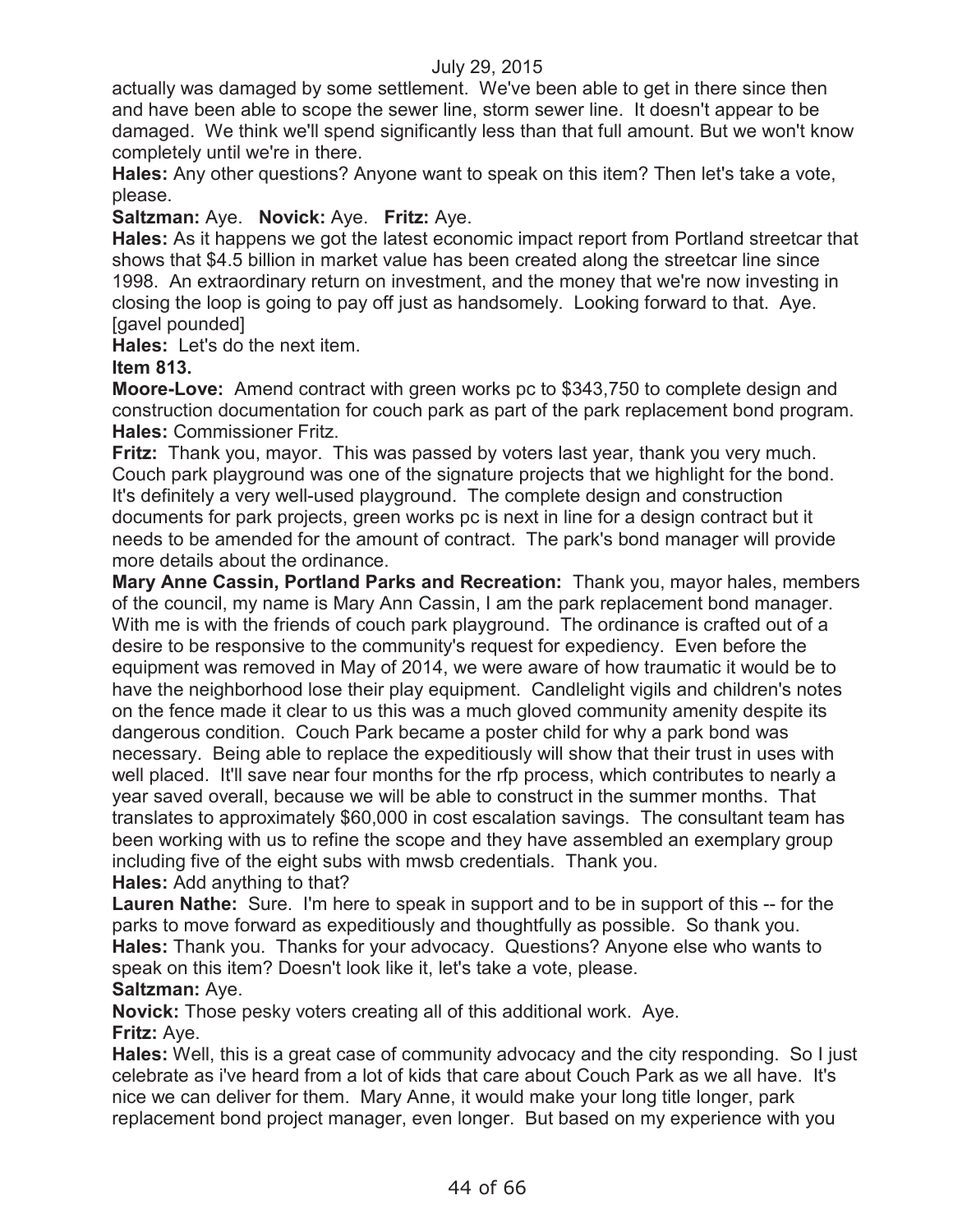we should re-designate you as the irreplaceable park bond replacement manager. Nice to have you back in this capacity.

**Cassin:** Thank you.

**Hales:** Aye. [gavel pounded] we're recessed until 2:00 p.m. [gavel pounded]

At 12:45 p.m. Council Recessed.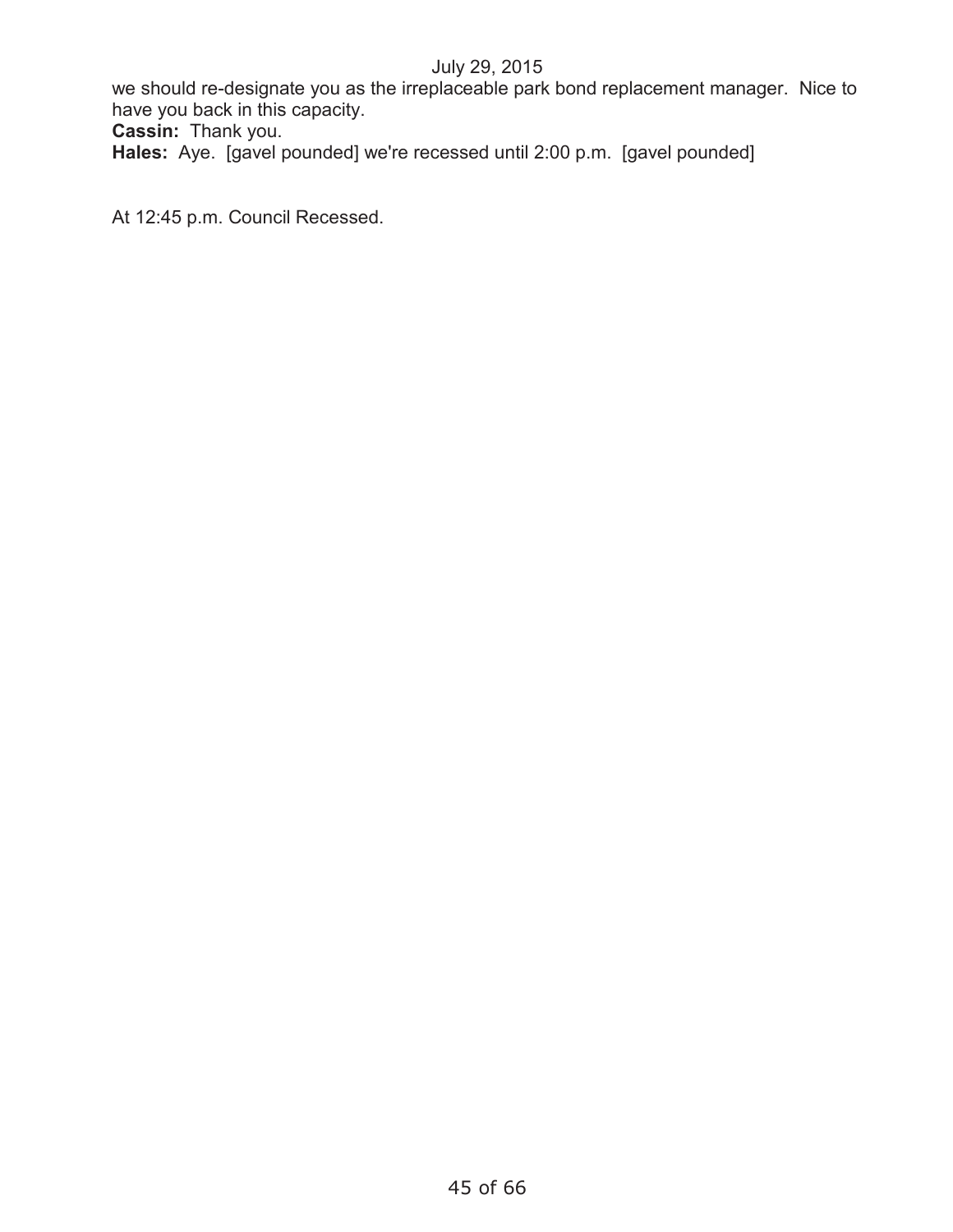### July 29, 2015 **Closed Caption File of Portland City Council Meeting**

This file was produced through the closed captioning process for the televised City Council broadcast and should not be considered a verbatim transcript. Key: **\*\*\*\*\*** means unidentified speaker.

## **JULY 29, 2015 2:00 PM**

**Hales:** good afternoon. Welcome to the afternoon session of the Portland city council for July 29. Please call the roll. [roll call taken]

**Hales:** This is a continuation of the SE quadrant plan part of an effort that a lot of you have been involved in for some time. In fact part of a larger effort to update our comprehensive plan completed over the next year. As I said last time we gathered on this it's a big deal, an exciting time for the central east side and the central city because of the growth and change we have under way in our city. The whole purpose is to try to manage change to get the change that we want and keep the things that we want to keep. Those are frankly a struggle in our city. Certainly a difficult set of problems in the central east side but we think that the southeast quadrant plan team have done a good job and that the blueprint for change that we have in front of us is a good one. There's still more work to do and more people to hear from today. We heard from a diverse group of people at the July 8 hearing. I think one. Things that was impressive to me about this process is the high level of agreement we reached even on issues like transportation on the central east side, where we have had sharp divisions of opinion in the past. Again we don't think that everything has reached 100% unanimity. But there's a lot of agreement. I thank everyone involved and commend our team from the bureau of planning and sustainability for creating that kind of environment where people have been able to come together to work out issues. We have some responses to some of the things that we heard in previous hearing in the form of amendments so we'll be taking those up in a few minutes. We're going to give people a chance to speak who were signed up last time. Did not get a chance to do so. As well as others who may be here today. With that, I think i'll call on sally Edmunds and the team from the bureau to start us off and I know Patrick quinton and folks from pdc are here queued up as well.

**Moore-Love:** Excuse me, I haven't read the title yet. Item 814.

### **Item 814.**

**Hales:** Thank you. Now we're legally able to ask you to speak.

**Sally Edmunds, Bureau of Planning and Sustainability:** Okay. Good afternoon. I'm sally Edmunds. I manage the Central City River and environmental teams at the bureau of planning and sustainability. Before we get started I wanted to point out the southeast quadrant plan is part of a larger effort to update the central city 2035 plan. Once this is complete our next step is to put together the policies and the code and everything to go with it. There will be a number of opportunities for the public to be involved. We plan open houses in November and December with a first draft of that package. So today we would like to begin by presenting additional information regarding the basis for expanding the employment opportunity sub areas on the central east side. Analysis conducted by bps and as a means to create space for an employment increase projected in this district. So I would like to turn it over to director Patrick Quinton.

**Patrick Quinton, Portland Development Commission:** Thank you. Good afternoon, mayor hales, commissioners. I'm happy to be here to provide context on what we're seeing in the local economy and how that relates to the proposal before you. Before I do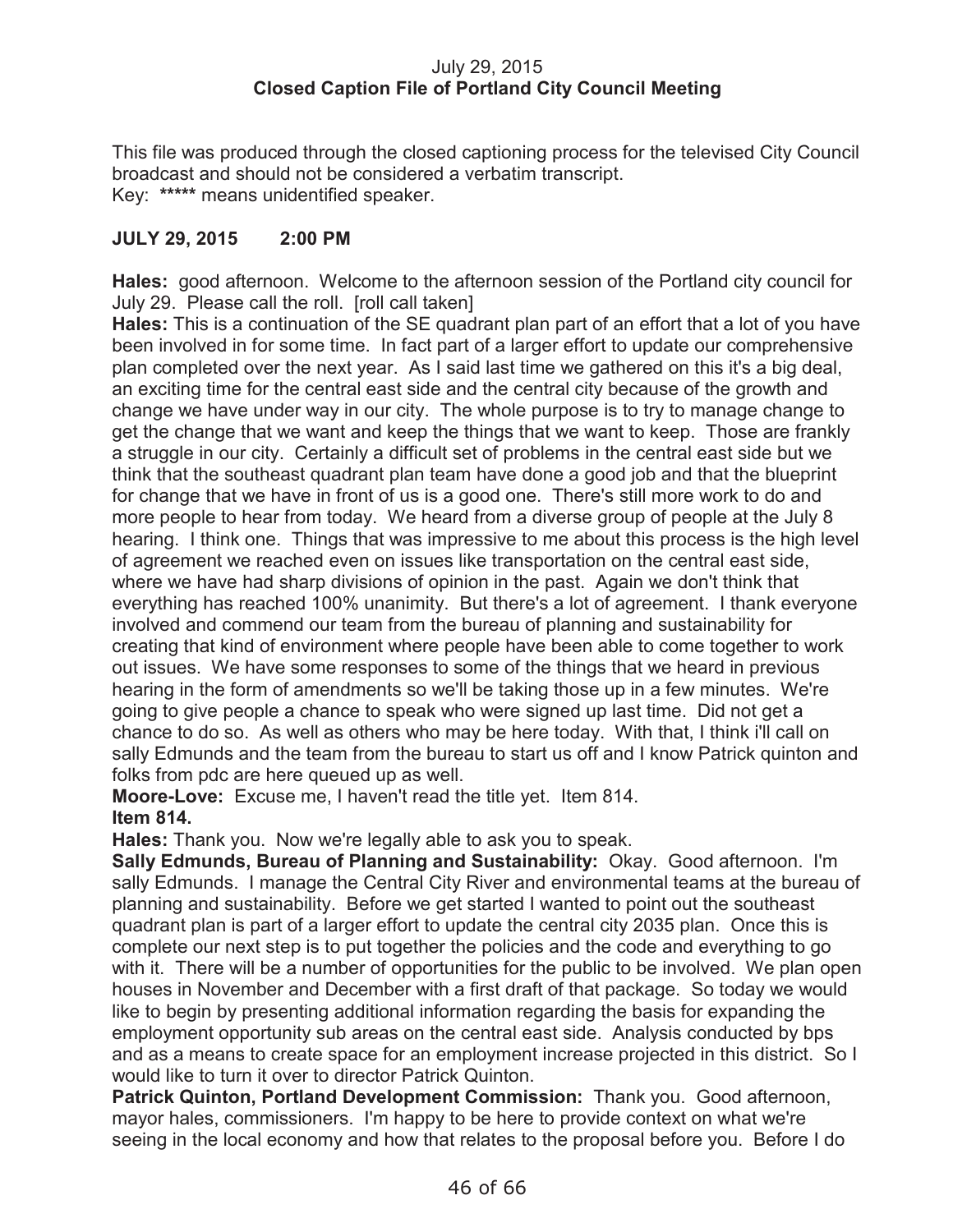that, I want to take the opportunity with the mike to really express my gratitude for the great worse of bps staff on the southeast quad work, budget plan work. They have been working on this for many, many years. What we're talking about today is incredibly thoughtful proposal that I think effectively balances the interests of stakeholders and they got to this point through very extensive review and analysis of data on the local economy, on what's going on in the district, as well as broad outreach to many stakeholders over many years. We have been partnering with bps on this work as one set of eyes and ears on what's going on in the economy and we do think this is responsive to what we're seeing across a variety of sectors I think we all know why there's so much interest in this topic. It's because despite many constraints essentially it's an incredible success. Home to roughly 17,000 jobs, one of the densest job districts in the state and this density has evolved over the years or grown because it's home to so many sectors. If it was just a single sector district you wouldn't see this concentration of jobs, this kind of firm growth. It truly has not been one sector dominating this district. It's been kind of the interplay of the sectors that has made its work that's made the district work. But what a point now and this is one of the things of our work, unless we figure out a way to provide incentives for new commercial-industrial space to be developed I think job growth will plateau and pretty much across all sectors. And the reason is that we're really at the limit of what private investors are going to invest in in terms of projects. They need to see a return if they take on whole building renovation, take on new construction, and we do have under-developed parcels, not just buildings, as we get closer to the light-rail alignment, that offer an opportunity to create new industrial space for the district, but there needs to be incentives for investments to occur. The current overlay doesn't serve that purpose. And we don't need to get into economics 101 too deeply but with a constrained supply it's highly unlikely rents are going to go down and quite likely given what we see in terms of land that rents will continue to go up under the framework. We're in a position where change is needed to meet demand. Once again, that's demand across all sectors, not just office space, whatever. But what's nice about this is that we truly do ask the planning staff how many place around the city can you make changes to the zoning and have a pretty clear path to development of new space across once again a range of sectors and job creation like we have on the central east side. Tyler is going to walk through the projections in a second. Obviously none of this is guaranteed but there's reasonable assumptions that these changes can add over the next 20 years about 12 million square feet of space including about 25% of that new industrial space and about 9,000 jobs. That's over 50% increase in the job base of this district. I think we would all choose that outcome if we could magically wave our wand and say how that job growth occurs, the kind of job growth obviously is what we're talking about today. We can all agree this is an opportunity we should be taking advantage of. It's not about choosing one industry over another. All industries suffer if we don't figure out a way how to attract new development into the district. We can benefit a range of industries if we make these kinds of changes because incent new industrial development as well as other types of development. I just want to end on just two things. First I don't want to give the impression that we just say let the market work and it will take care of itself. We shared with you in advance of the laugh hearing a table of all the assistance we provide to businesses on the central east side. There's about 25 businesses over the last eight or nine years that includes direct financial assistance as well as access to programs like Oregon manufacturing extension partnership which provides technical assistance to manufacturing firms. The enterprise zone is available to companies in this district. When you look at the companies that we have worked with, it's once again across a range of sectors that classify as traditional industrial, craft manufacturing, nonmanufacturing. There's a range of companies that we work with. We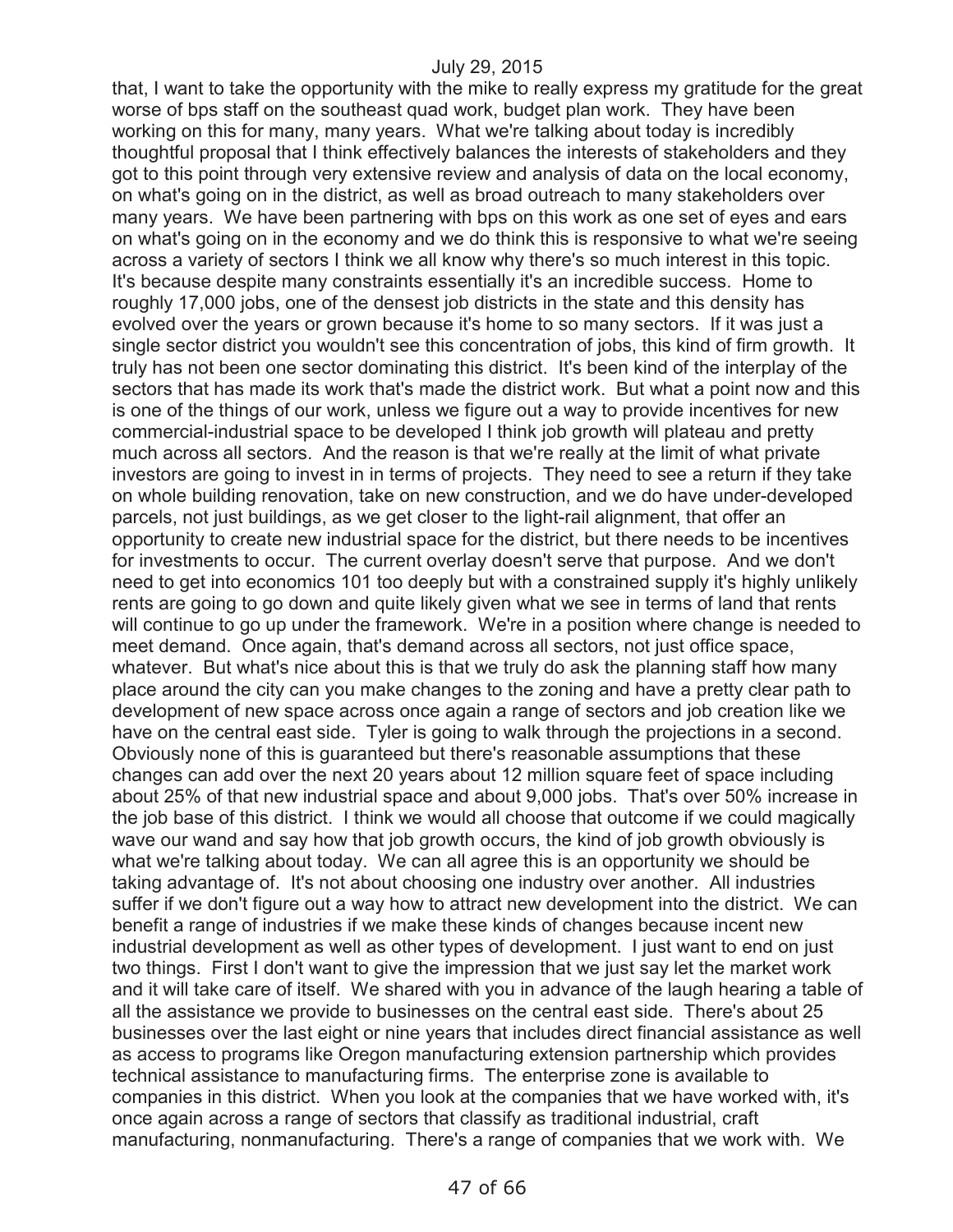are committed to continuing to do that as long as we have the money and tools available, and I know that there are two amendments proposed that we're supportive of to take a look at what else can be done to support small manufacturing, craft manufacturing in the district as well as city-wide and we do think that should be a priority to make sure we continue to think about how we make Portland home for manufacturing and particularly small manufacturing. Which leads me to the last point, which is we need to be having this conversation about the entire city. It's essentially a sign of success and there's a lot more we can get out of it, but we're not going to meet the demand for space for jobs to be created on the central east side and it's all sectors. This can't be the end of the conversation. This is the closest industrial neighborhood to downtown. It's obviously in high demand and we should do our best to maximize job density across all sectors but we really do need to be thinking how we get that growth to occur in east Portland and north Portland and other places and i'm not just talking about small manufacturing firms. Talking about design firms, creative firms. We need to be expanding the conversation about what the city is doing to help the firms we're talking about on the central east side. Eventually no matter what we do we won't have enough space and we need to make sure we're thinking about how the next place where companies go is ready. So we're hopeful that this is going to move through because I do think it will mean a lot to the broader business community but we also want to continue the conversation about how we make all of Portland home for small companies, small manufacturers. Thank you.

**Hales:** Before you transition to Tyler, let me bear down on that issue. As you make your presentation, Tyler, reflect on this and talk about it some more, Patrick, when he concludes. We have heard strong interest not only in growth on the central east side but also in retention. Ken caulk is here. A lot of the existing manufacturers remain concerned about the continuing viability of manufacturing in the district. We heard that from Kelly Roy and the Portland made group as well. As you give us this economic analysis to look at both scenarios with and without the overlay. What are our prospects for both growth and retention in each scenario? I think everyone involved wants both, right? Debbi is here. The east side industrial council, we both want to retain employers particularly makers and manufacturers that are there now, that's a struggle because costs are rising, so what do these strategy choices in front of us portend in our ability to do that? We're trying to see around that corner together here about which of these approaches will best both facilitate growth that you've talked about and rightly is a concern of the comp plan and therefore this piece of the comp plan but we care about retention. So whatever prospects and what are the tradeoffs if any if we adopt the recommendation in front of us of expanding the eso over the entire industrial part of the district?

**Quinton:** Do you want in to tackle that now -- [speaking simultaneously] yes, when we say job growth, it's easier to retain a job than to grow a job. So when we say growth it's assuming that we maintain our base. That's not a pure -- like we maintain every job because there's always different things that impact company success. So absolutely the goal is to maintain companies there. I think this is -- this is common sense approach because we will provide more opportunities for companies to expand in the district and provide more opportunities for companies that want to locate in districts to locate so they are not all competing for the same limited supply of space. I think there's a retention aspect to this as well. But the other piece is there's I think the common -- everyone jumps to the cost as being the primary reason companies locate elsewhere, but I also think what's driving companies that expand into other industrial areas in the city is that they can't find the space they need, so companies that are successful need to go from five to 10 to 20,000 square feet it's not an easy task to find 20,000 feet of industrial space on the central east side. That's not because it's been gobbled up it's because there's no incentive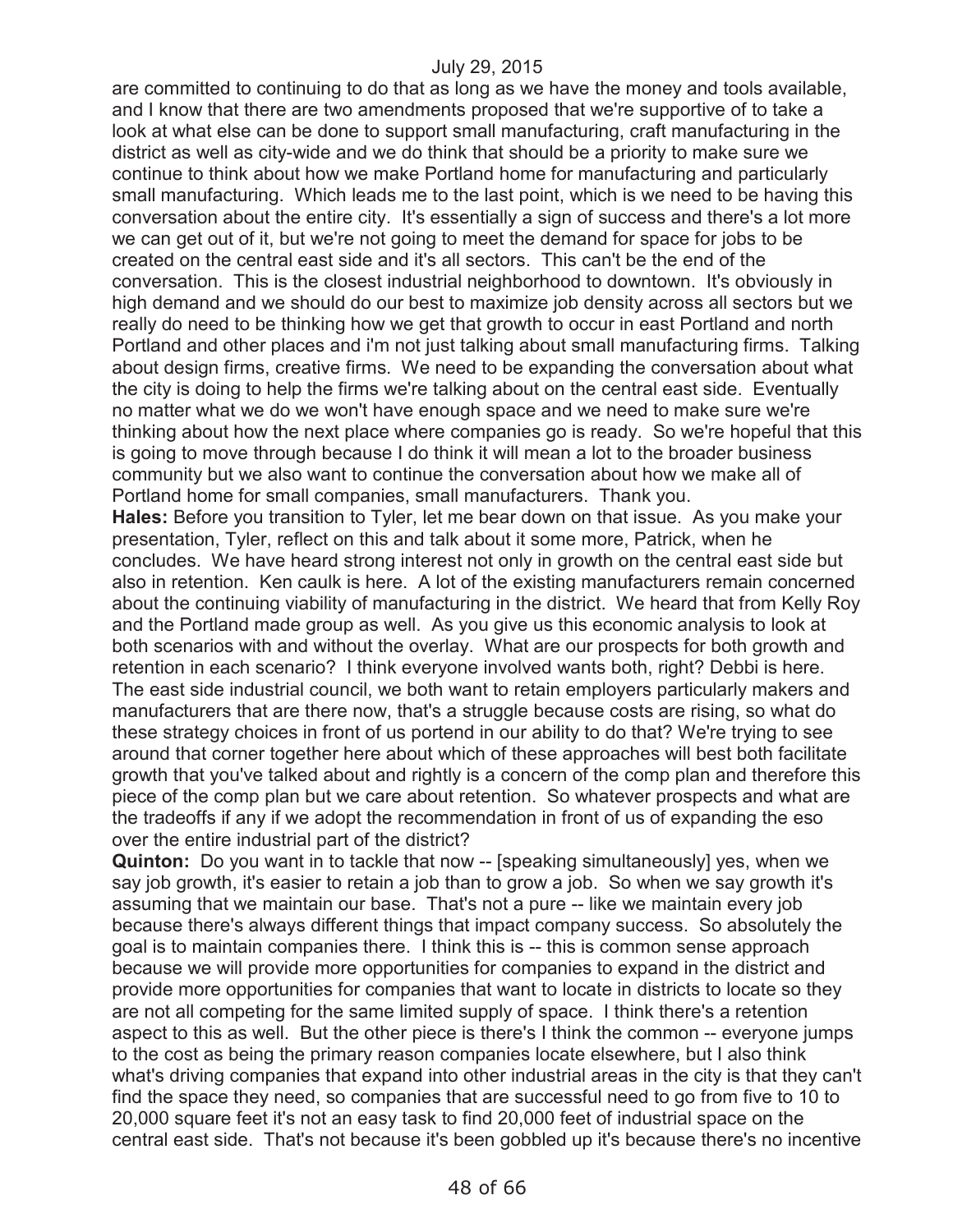for anyone to develop that space. It really is a constrained market. So companies are able to finds bigger spaces in places like the North West industrial area and other places. If you go there it's got bigger lots, bigger buildings. So what we're seeing, companies are finding bigger spaces elsewhere in the city. From where I sit, that's not necessarily a bad thing. My last point is if they go from the central east side and up in the northwest industrial area I think we should be somewhat indifferent to that as long as they are still prospering, they can still attract the employees they need. But if they really want to expand in place or in the same neighborhood then we need to figure out how to grow the supply of space. All the while being attentive to what is happening with lease rates in the district and so I share everybody's concern in that we should not just step away and watch the market take over. If we do see the space is becoming increasingly unaffordable even as supply increases we need to step in and take action from either land use perspective or incentives, programs designed to make it more affordable. That's what I would say now. But we're operating somewhat in an artificial environment so the conversation is conceptual. It's just this -- it's just this bubble. Zoning bubble where we don't really know how much supply can be created if we aloud for more development of mixed use industrial space. So I think partially we want to see what we can do to attract that new supply. So I think we're going to learn some stuff along the way as well. **Hales:** Thank you.

**Tyler Bump, Bureau of Planning and Sustainability:** I'm going to address residential growth issues. Throughout the southeast quadrant plan we have heard a lot of issues related to small business retention and we do have some proposals that have addressed those issues. Big framework here, the central east side when we think about employment districts in the context of the comprehensive plan update specifically the employment - economic opportunities analysis is the central east side falls into the central city aggregate geography. It's an industrial district that functions more as an incubator and mixed employment district. As Patrick mentioned some of the larger industrial users in Columbia east or some of our airport and harbor district or Portland harbor waterfront have different needs. So in the central city geography this red line is really the job growth that we're at the 9,000 jobs we're anticipated on the central east side, a small share, about 20% of the overall job growth but a very important part because it's mixed employment district for the central city. The central east side has performed extremely well throughout previous business cycle from 2000 to 2008 as well as growing jobs during the recession this was one of the only districts in the city that grew jobs during the recession and it continues to have significant job growth in a post-recession recovery. From 2000 to 2008 the average annual growth rate was 3.7% compared to .1% across all industries. A lot of growth has occurred in the industrial office tenant type market. The industrial market transportation distribution what we consider the traditional industrial users has remained relatively flat. There's been a little job growth, more firm creation, a lot of people, businesses doing more with less space, creating more products with less employees so more firm creation but compared to other industrial districts it's performing really well where we have seen decreases in manufacturing employment over the last ten years or so. We'll go into existing supply and the 2035 demand relative to what the proposed zone changes and eos overlay would accomplish. This is the demand -- supply and demand by building type. The 2035 demand is this grayish bar. The existing supply is the blue. The orange is the capacity increases that we would see as a result of the southeast quadrant plan. **Hales:** That's the total theoretical --

**Bump:** Yes. That's looking at all of our vacant lots, sites that are likely to redevelop. The majority of this big orange bar you see of capacity increases for office is really along some of the more -- larger parts of the central east side. Omsi has a lot of vacant surface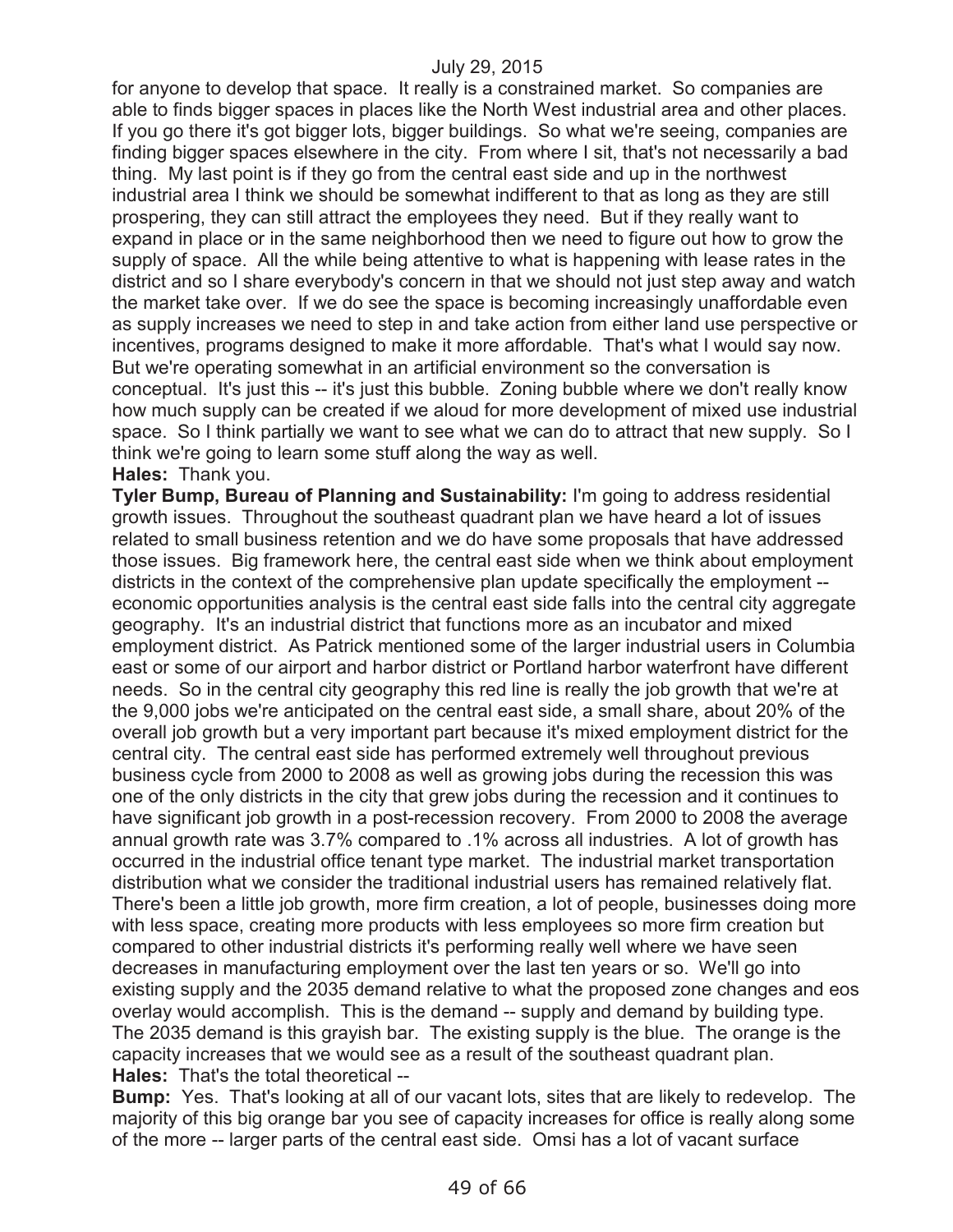parking lots. A lot of parking lots around the new station areas. But what we see here specifically for industrial is that given the existing zoning pattern and what we see as demand for industrial uses we won't be able to satisfy that demand if we leave the zoning as it is today. The proposal in the southeast quadrant plan does a few things specific to address the industrial issues. One, it's reducing retail allowances in the current ig1 zone which frees up some theoretical capacity for industrial uses in that building envelope. We're reducing traditional office allowance as well. New development on vacant lots will have some industrial component this them. We're likely to see some sort of industrial, office, mixed use development. We see some of that occurring now. Some of the projects that beam has. There's the Pittman building with a lot of food manufacturers on the ground floor with offices above. The New York is a multi-story industrial building. As we transition and further intensify uses of land around the central city we'll see that multi-story office mixed employment development. On the retention side throughout the southeast quadrant proposal we heard a few things, one specifically from small manufacturers is that industrial businesses are sometimes dirty and smelly and noisy. One of the things we have done with the southeast quadrant plan is to put in an industrial disclosure statement for the office employees in the district. If an office moves in upstairs from an industrial user there's an expectation takes that activity will continue to occur. A lot of what we heard from small manufacturers who moved to the central east side was there were some conflicting use issues around noise and smell with some of the residential populations that moved into the northwest so we are trying to get ahead of that and retain those businesses and the ability for them to function in the district through that. One of the other things is really the focus on freight strategy, separation of uses between freight and active transportation and the alignment in the transportation approach and the southeast quadrant plan to continue to move trucks through the district, have deliveries and make it a safe district for everybody to utilize. From retention perspective those are two big things that we heard and are responding to.

**Saltzman:** Do the disclosure waivers apply to residences that may be adjacent to the central east side.

**Troy Doss, Bureau of planning and sustainability:** If they are in the district, yes. Not users outside the district. I think most if not all of the industrial properties are already buffered from residential areas that are to the east, but if it's new residential development within the station area or along main street corridors they would be subject to this disclosure statement.

**Saltzman:** So like killian specific they have some residential right.

**Doss:** That would be the type of project that would be subject to it.

**Bump:** We go into the red levels. We heard about increasing lease rates and what's been happening functionally. These are a lot of crazy colored lines. The blue is office rates, the orange industrial, the green is flex space and the purple is retail. Pretty much all rates across building types have been steadily increasing over the last ten years or so, significant price increases for the office market in the last two years. We see that across the board putting more pressure on the supply of both industrial and office space in the district. The industrial lease rates are up to about \$10 a square foot which is fairly close to where they were. They got up to eight, \$9 a square foot on average just prior to the recession. Our economy continues to improve and the recovery that these lease rates are starting to tick up past where they were in the previous boom cycle. So this chart goes a little bit more into those lease rates relative to vacancy rates potentially site industrial vacancy rate is 1.5%. That's an extremely low rate and increasing prices are responding. There's more people that want to be in the district, more industrial users that want to be there, more industrial office users that want to be there so the southeast quadrant proposal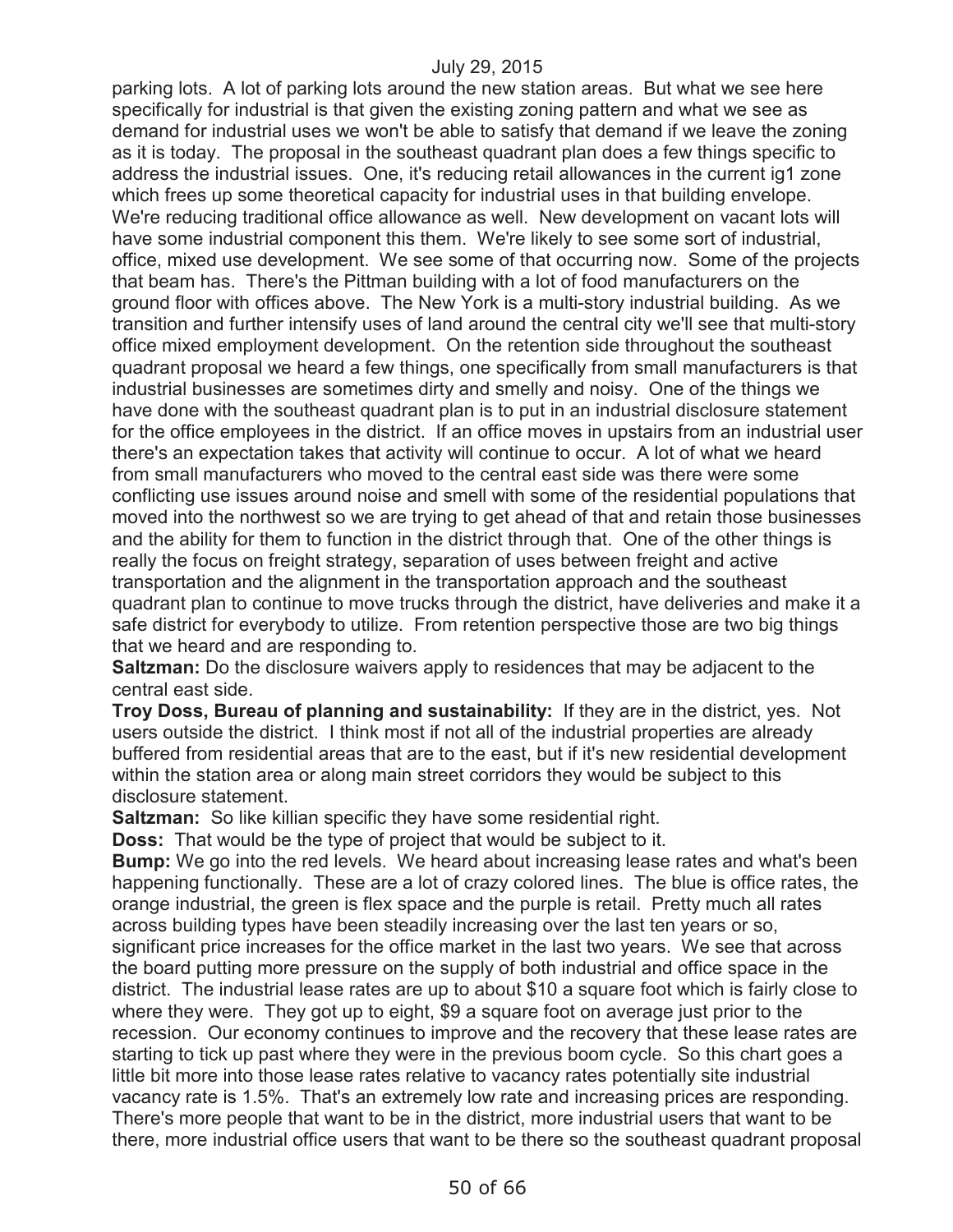in allowing flexibility of industrial and office we're hoping will have some impact to reduce cost to some of the users so with that I think --

**Hales:** Let me get you to pause there. I realize the central east side there's not very many places, other cities experienced with adding capacity for your market something like this, any lessons to be learned from san Francisco, Brooklyn, any of the other hot markets where conversions of tech and traditional manufacturing are all in a relatively confined space?

**Bump:** There are some things happening in different cities. I think we're being a little more conservative about what sort of uses we're allowing in this district. Other cities have allowed residential uses by right and industrial districts which have dramatically transformed the landscape. The prices and really speculation around land purchases that drive rents up. I know in cities that are more similar in a real estate economic perspective, Denver has done some interesting things. They have tried to address some of the price issues with an industrial mixed use zone in their form based code. They have succeeded in some areas, not in others but they are starting to see some of this eos type development that we're talking about and some of it is in the traditional industrial district, some of it mixed use office corridor adjacent to downtown. It seems to be working well in delivering a product in the market specific to Denver is something we can be hopeful for here. **Hales:** Thank you. Troy?

**Doss:** Well, we did make some changes to the amendment table from the last one and specifically to address these topics. If you'd like I could walk you through the changes. **Hales:** Please. Walk us through the proposed amendments. Then we'll need a motion after you're done with that for additional amendments.

**Doss:** You should receive a table and it would have a date 7:27, 2015 on the top on page 2 we are -- the first change to the amendments from the last hearing we're pulling amendment 2 which was dealing with maker economy. However, that one is being replaced by two additional amendments which i'll cover in a second. The next change is on page 3, there was amendment 4, which was dealing with removing a master plan requirement for the Clinton station area. We're going to keep the action as is, pull that amendment entirely. Master plan process would still be in play there. Then on page 6 you'll finds amendment 10 and 11 are really replacing that amendment 2. The first is looking at industrial space affordability and the action calls for us to circuit a best practices study to understand how cities are addressing the needs of manufacturers with a focus on but not limited to the ability to obtain affordable space, economic growth of the sector and local economy, synergies with other industrial sectors and the role of government assistance. Implementers would be Portland development commission and bps. That would be an ongoing study. We would start that sooner. We amended this yesterday. We did change this. The day would be to amend it with the plan 2016. We would be moving that up, doing this immediately. The second amendment is looking at really best practices strategies, research and then developing that into junior strategies. Taking what we learned from the first amendment, putting it into practice with the second amendment. We would try to develop strategies as soon as we require more but we want to keep developing our approaches. New techniques come along. The last amendment, amendment 12, is just a modification to an action that's already in the plan. Publicly accessible open space. The language was crafted with commissioner Fish's office and really what it's looking at is broadening what we mean by publicly accessible open space. It could be looking for opportunities to create open space on public as well as privately own land. 2 broadens the timeline for doing so and also includes a list of implementers that are city-wide in terms of city government and also the private sector. Those are the only changes we have.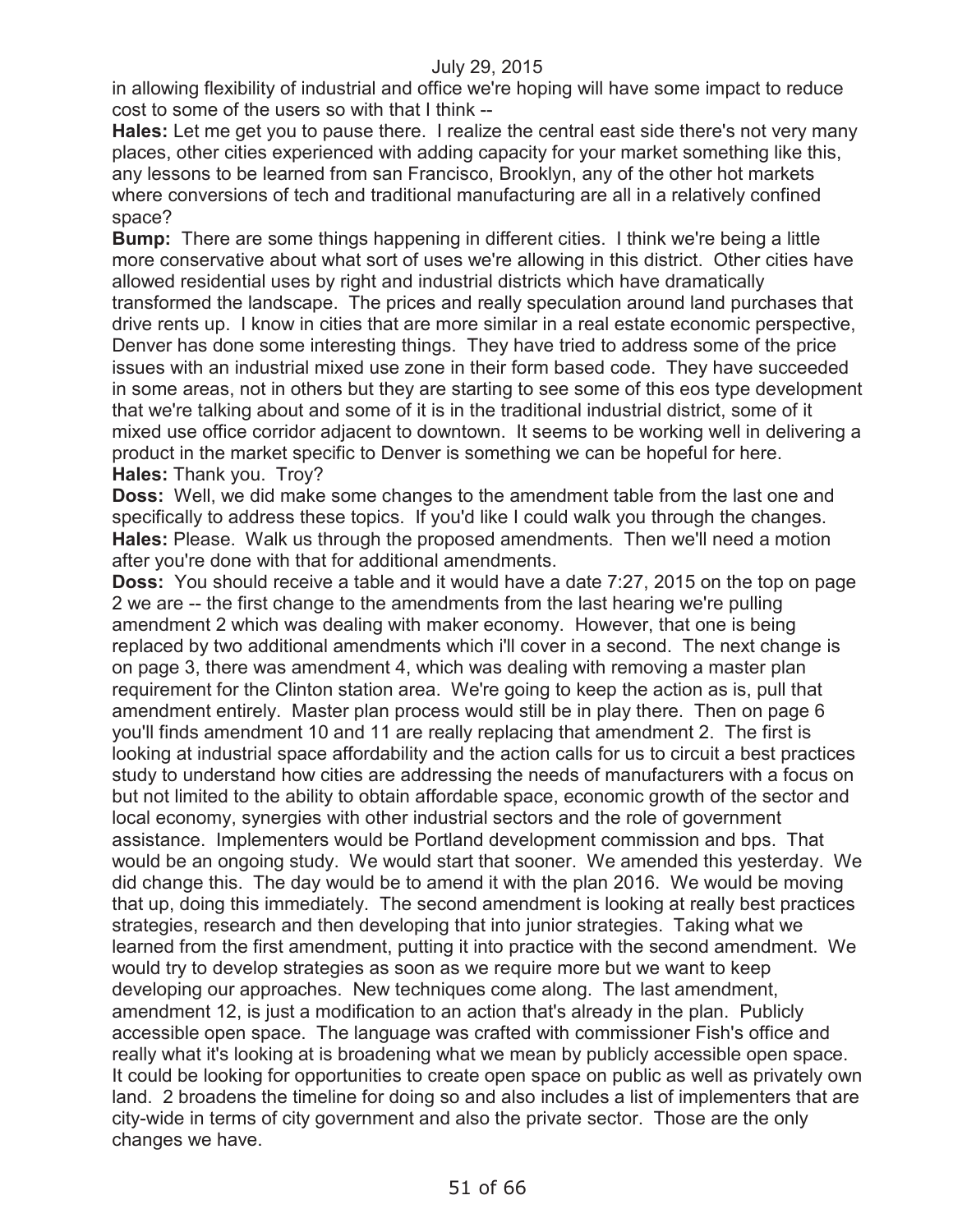**Hales:** Questions for -- should we take a motion to put those understand consideration for council and take testimony on those as well? Is there a motion to accept these amendments for discussion?

**Novick:** So moved.

**Fritz:** Second.

**Hales:** Further discussion? Roll call. **Saltzman:** Aye.

**Novick:** Aye. **Fritz:** Aye.

**Hales:** Aye. Thank you. Thank you all. We'll take testimony and have you all. Let's go to the signup sheet from folks who signed up before first.

**Doug Klotz:** I'm Doug Klotz. I represent the committee on stakeholder advisory committee. You have a letter from them. The industrial advisory committee supports a majority of the plan. We could not come to consensus on the issue of housing at omsi so we'll leave that aside. There's a lot of things we do support. We're concern about the central east side continuing to serve its role as providing jobs that are close in and accessible by biking, walking, transit, while still acknowledging that there's a lot of pressure for people who want to live close in too. We feel the plan is working toward balancing this. We're still out on the omsi station issue. We support the Clinton triangle. We support the changes that would add signals at various locations to optimize freight movement but also benefit pedestrians, salmon at king grand and 7th and crossings at 11th and 12th at salmon and Harrison. We support the green loop, especially the two bridges over i-84 around 7th and south end over from martin Luther king across Division Street and pacific tracks down to the omsi station. Parallel to the streetcar bridge. The ground floor character regulations are new and we support those especially since they have been modified to ensure that pedestrian friendly building front are allowed along all city walkway designated streets in the district. The last thing we urge the planning planting of street trees to find the most shade that will still fit within the parameters of big industrial districts and truck traffic to decrease the heat island effect that is certainly pervasive there now. It generally supports the plan. We feel it was a good process. There was a lot of diverse opinions there and staff did a pretty good job of balancing that all out. Some difficult issues.

**Hales:** Thank for your involvement as well. Good afternoon.

**Ryan Hashagan:** Good afternoon. I'm Ryan Hashagan. We operate a small manufacturing wasn't. We love the location and ease of freight access. We have ship and receive freight dale from all the major carriers, and all of our staff also bike to work, walk to work or take transit. By biking and taking transit they free up space for freight delivery and for freight shipments. One of the biggest drawbacks of this location in the central east side is the lack of safe all ages active transportation routes through the district for our staff. I feel that active transportation and freight are not in conflict in our neighborhood. Freight drivers we work with are courteous, approaches al operators. The conflict and delay is typically from single occupancy vehicle conjecture, parking and lack of traffic management. We support the green loop and other active transportation improvements so our staff can walk, bike and transit to our neighborhood and free up space for freight delivery and pickup. It's great for our business because of the central location. We appreciate the diversity of nearby businesses that allow us to make work trips on foot or by bike. We would leak it see more active transportation infrastructure to make it safer. We specifically look also at the last-minute amendments like number four and continue to support vision zero and prioritize active transportation investment in the neighborhood while balancing the needs of freight. Ask you to look at amendment 7 not to classify northeast Davis as a major truck street. That street is where our business is located and it's classified as a city bike way in the 2030 master plan, a crucial east, west route, one of the on safe routes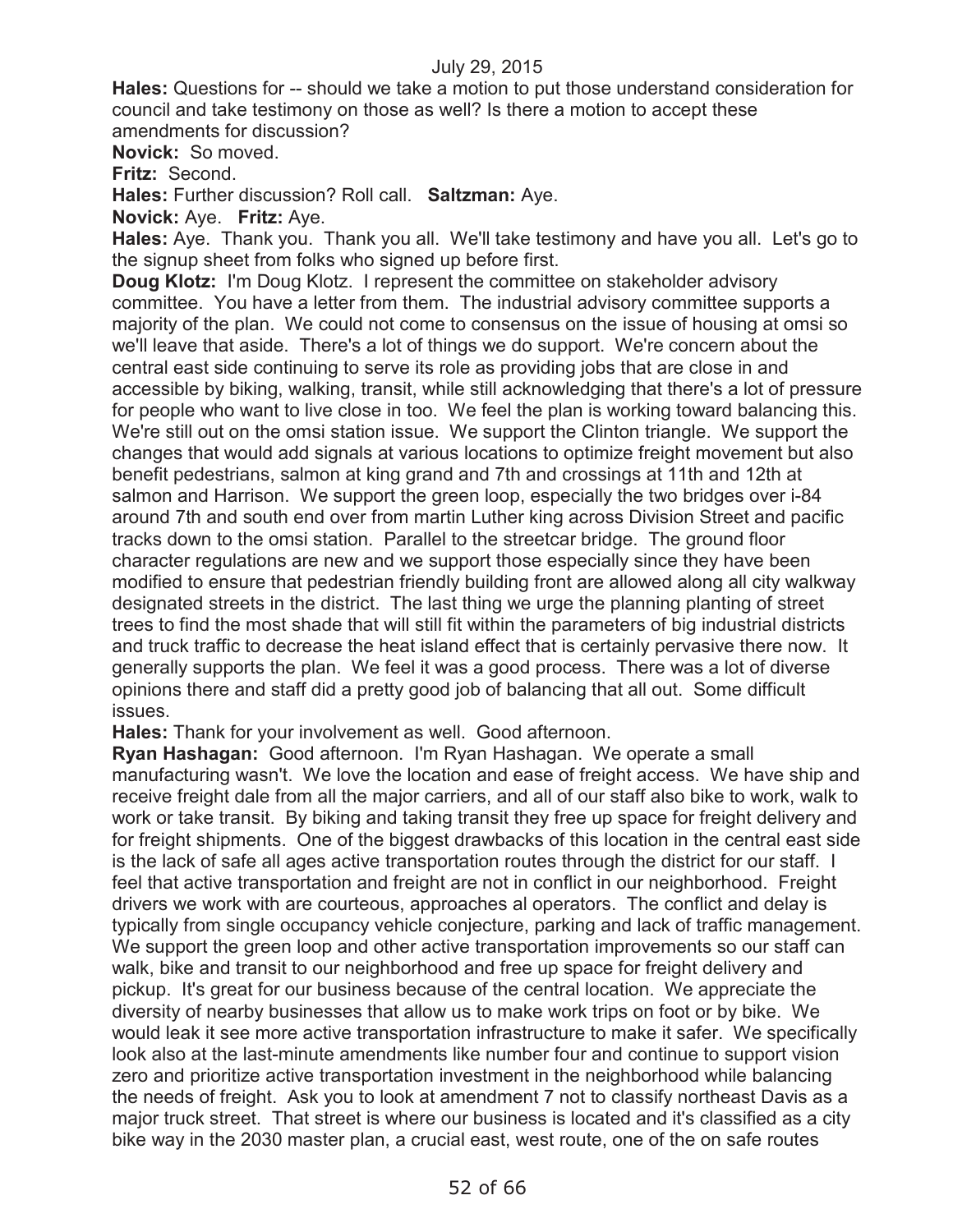through the district east-west. That's the only signalized crossings of mlk and grand. I would like to mention about mixed use industrial space. I used to run our business in Vancouver, b.c., and there they have a similar area that became the Olympic village. It was the false creek industrial area. They created industrial condos and live-work spaces where you have retail on the ground floor but then a variety of industrial condos up above. These were much more affordable as a business owner, business operator than any other business location. The nice thing about that example is that they made an emphasis on different size footprints. Lots of time we hear 5,000, 20,000 square feet industrial spaces but you want that start-up, entrepreneurial maker space I would encourage you to look at smaller footprints and formalize that in coat, 500 to 5,000 square foot in spaces. **Hales:** Thank you. Welcome. Good afternoon.

**Tom Rocca:** Good afternoon. Thank you, mayor, Tom Rocca from seven hills properties. We have been developing here approximately the last 10, 12 years, have a few projects going on inner east side as well as northern California, San Francisco. I have heard this argument previously in San Francisco our company is based south of market. We have seen significant changes there over the last 28 years we have been there. First I want to thank staff for doing a wonderful job on the presentation. It's been really interesting and really good to see the work that's gone in. And the product that's come out. I think they are to be commended for their work. We basically agree with everything but we really support the extended eos. I think it's good for the district. I think any time you limit supply, we saw that in the early '90s in San Francisco, some other intrinsic factors south of market not similar to the east side but it did drive up prices. I have never seen it work where industry didn't pick how the mixes went in a mixed use district, which is what we're trying to do. I think by codifying areas as solely i.g., not eos over the whole thing, people outside of the industry will be picking the mixes and that usually doesn't work too well. Personal experience in that but I think it's something that's worth considering. We would support the eos extension over the i.g. Fully. Thank you.

**Hales:** Questions? Thank you all very much.

**Hales:** Good afternoon.

**Dana Krawczuck:** Good afternoon, Mr. Mayor, councilors, Dana Krawczuck. I'm here on behalf of two different people. First eco-trust llc, they submitted testimony and Sam beebe is here if you have questions. They have an innovative manufacturing project called road on salmon and they are in favor of the eos. Secondly, i'm here on behalf of Haithem Toulan, who you will hear from next. He is going to describe his vision for his outstanding property at 306 southeast Ivan in the southern portion of the omsi station area. You'll hear his vision for an iconic project that is employment driven, engages the water, multi-modal. We're here to talk about -- what i'm here to talk about the testimony that was previously submitted and you have images because really it's worth a thousand words. It's an amazing piece of property. It's threes acres, currently undeveloped so no displacement issues. 300 lineal feet of water front, terrific beach opportunity, where the greenway trail goes. This is really like I said an iconic development opportunity one that shouldn't be missed. We were initially concerned that the recommended plan was undoing in terms of opportunities on this site, that it was a one-size fit all approach that didn't recognize the opportunities in a three-acre undeveloped site. We worked closely with bps staff, council staff, mayor staff, and have come to understand there's more work to be done. In that next phase of more work to be done we understand that bps staff is going to remain -- maintain some flexibility in terms of intensity and types of uses that are appropriate on unique sites like this and that's something we support. We request your affirmative direction to allow for that with bps staff. Patrick said we need incentive for development to occur, particularly on a complicated, contaminated site like this. Through this more refined code drafting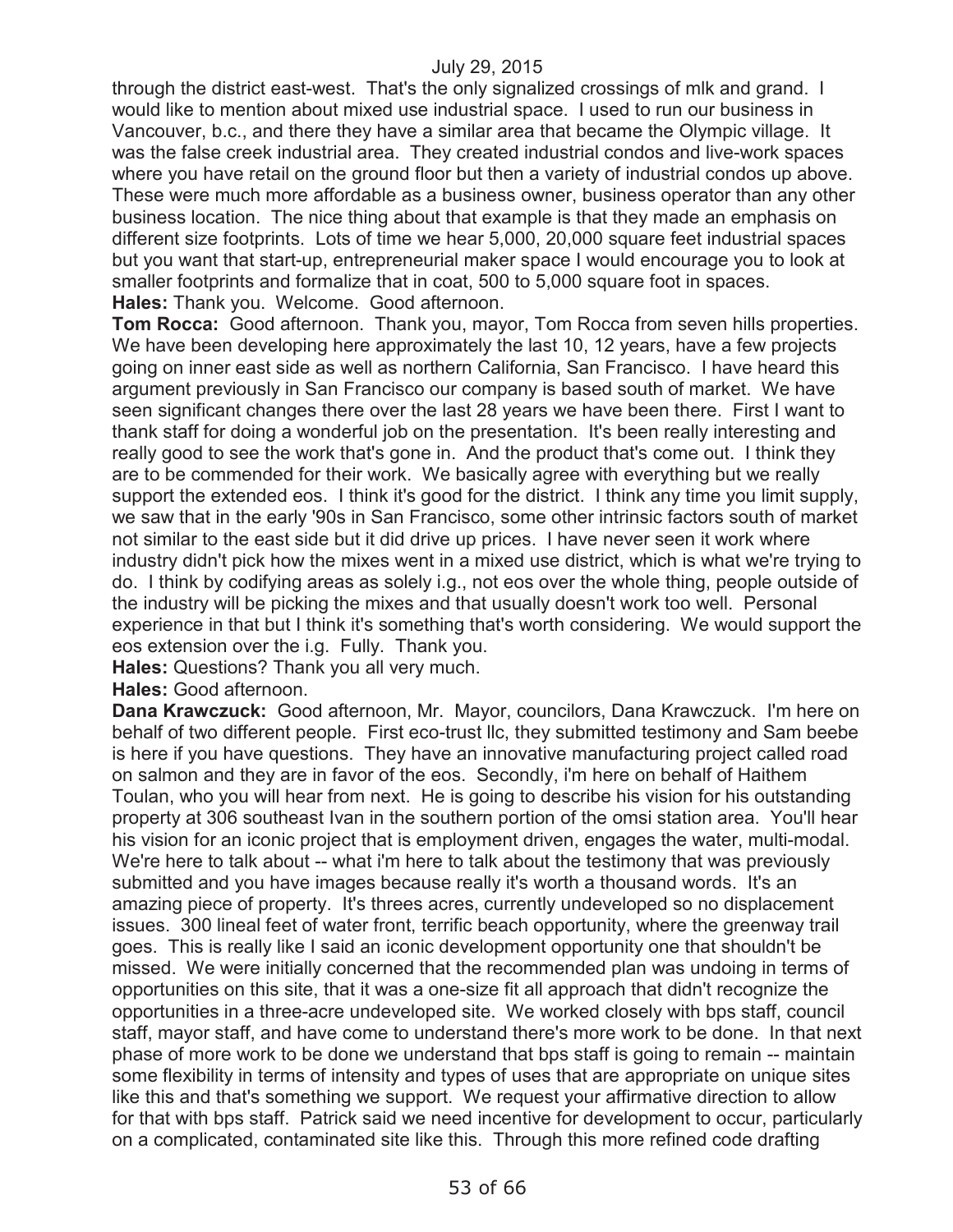process we'll have with plenty of public review that's the time to evaluate what's appropriate for this site.

**Hales:** Thank you. Well come.

**Haithem Toulan:** Thank you, mayor and commissioners. I'm Haithem toulan. I believe we have the opportunity to create a building that supports Portland's people, Portland's economy, Portland's environment. Today i'm here to ask for continued planning. The problem is there's an undeveloped parcel on the east bank of the Willamette. Three acres, 300 lineal feet, 45,000 square feet of dsl water lease are the numbers that describe this site. Amazing city, river and west hills views will let you see when you're on the bank itself. Without continued planning those numbers and views will be under-used. The site poses some challenges, some environmental cleanup is needed, also extensive soil work to build solid base. With continued planning those challenges can easily be overcome. We have options to build a public beach, a public boat launch and affordable maker space. So when we say yes to continued planning it opens up opportunity for us to have those options. We'll also continue the greenway path connecting to the spring water corridor and engaging the river. Mayor hales, city commissioners, as I know there are concerns historically the site has not had a residential use or concern of bringing in big box retailers versus local makers. The concern that a building will create more vehicle traffic. That's why we should say yes to continued planning so we can work together to combat these concerns, to progress the city of Portland for generations to come. Let's work together to make sure to use this space to avoid big box retail to support local makers. Let's explore ways to limit vehicle traffic, promote public transportation. Saying yes to continued planning is an answer to leaving a legacy. Supporting local businesses and growing Portland. I want to be the developer that works with you on this when you say yes to continued planning. I'll dedicate my time to find the best use for this site. I'll start planning with feedback from early assistance meetings, setting up the master plan review process that come to a collective agreement. This is more than a building to me. It's an opportunity for me to give back to the city that I have always called home. In the years to come the planning we're doing today will open up the property to amazing views of the city, to Portlanders enjoying public beaches and green spaces, allows local business owners to create their products in the central city and attract businesses from outside Portland to generate new revenue in Multnomah county. Saying yes to continued planning is more important than ever. Portland is one of the fastest growing cities in America. Families and businesses are moving here at a rapid rate. The timing and location of this property fits in perfectly with the Tillicum crossing connection, the river being its cleanest and growing demand for commercial, residential, retail and maker space in our city. Thank you.

**Hales:** Thank you. Thanks very much. Good afternoon.

**Rinderd Schutten:** Good afternoon. I'm Rinderd Schutten. I own a small business. We design and manufacture accessories for iPhone, i-pad and apple watch. Right now I operate out of the basement of my home, so i'm one of those Portland made makers here in Portland that help to actually put Portland on the map as a leading community for artist natural manufacturing. Our business is to produce a high quality small batch product. A lot of them can be seen at a made in pdx store. If you have not been there, go there and buy something. Good stuff there. As many of my fellow makers in Portland my business is growing. I expect to have to move into new space early next year, which is great. I would love to move to a location in the central east side, many reasons for this. First many of my suppliers are there. Many my friends and design services are there and obviously very good food and very good beer. [laughter] moreover, it's close to where I live right now and where our prospective employees live where we can all bike to work. Traffic is bad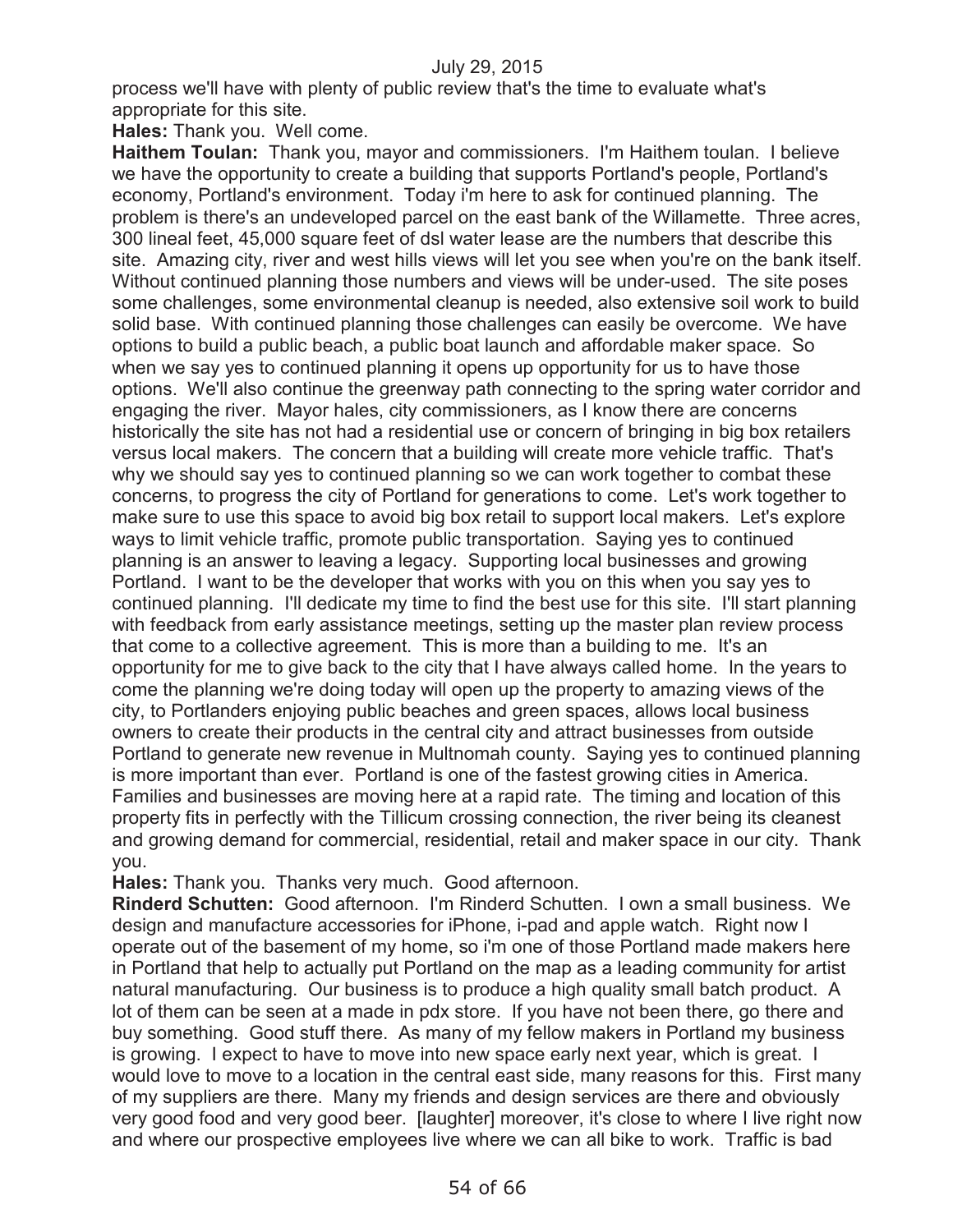enough and we do not need more traffic to the commute that some of them I don't but some of them experience every day. So I would urge you, Portland city council, mayor hales, I voted for all of you, by the way -- [laughter] to ensure that affordable space for Portland makers not only remains available but also to actively promote and support new development. Sounds very interesting you telling me here, new -- sorry, where was I? I think we have the opportunity to show how urban manufacturing can really work, create jobs and create opportunities for anyone that wants to build a business by manufacturing actually physical products. Which in fact truly is the backbone of our industrial endeavors. So maybe in a few years if we do it right the central east side industrial district will be the example for the rest of America on how to create a vibrant multi-use district where design, fabrication, manufacturing seamlessly working together. I saw amendments 10 and 11. I think those are great amendments and great additions to the plan. Thank you. **Hales:** Thanks. Thank you all. Others?

**Moore-Love:** I have dave otte, and ray hannah ansury. Unless bill steitz or jackie winkler are here that's all I show on the previous signup.

**Hales:** Okay. Welcome. Good afternoon.

**Dave Otte:** Thank you. I'm Dave otte. I represent host architecture at 110 southeast 8th on the central east side. You have our written testimony but I thought today I would give you a specific example of small business retention from a different perspective, that of the industrial office user rather than the so-called makers. Host has grown up in the cid for over 20 years. Southeast 8th at our location in 1992 there were three employees in the building. In 2010 we had 11. Today in 2015 we're about to hire our 40th employee. Needless to say we're outgrowing our space and we need to move. We did a staff survey of all our employees. The overwhelming desire was for us to stay in the central east side industrial district. We have roots in our district and we feel ownership of its success. We have been looking around. We will probably need to leave the central east side without the eos expansion. We feel we too are makers. We helped make our city and we feel great pride in that so we urge you to let us stay in the district that we love. Thank you. **Hales:** Thank you.

**Raihana Ansary:** Good afternoon, mayor hales, commissioners, Raihana Ansary I'm here to support the southeast quadrant plan on behalf of the Portland business alliance. First, we would like to applaud staff for preserving the industrial sanctuary and expanding the employment sub area to keep pace we have merging trends and broaden middle income job opportunities to include light industrial and maker space. We believe that special attention should be made to maintaining the role of the central east side as a designated freight district while balancing and improving access for other modes. We recognize the green loop is conceptual at this point. We recommend analysis in identifying potential bike-ped alignments that will not compromise freight operations. We would like to thank city staff for working with the Portland freight committee and the central east side industrial council to modify plan language and maintain southbound freeway access from the Morrison bridge for freight trips originating from the central east side. We look forward to enhanced synergy between downtown and the central east side. Each offers distinct employment opportunities but together serve as an economic hub for the Portland metro region. So thank you.

**Hales:** Thank you.

**Saltzman:** I had a question for mr. Otte. You're currently in -- ott. You're currently in i.g.1?

**Otte:** Yes.

**Saltzman:** By extending the over lay it will allow you to stay there and expand? **Otte: That's correct.**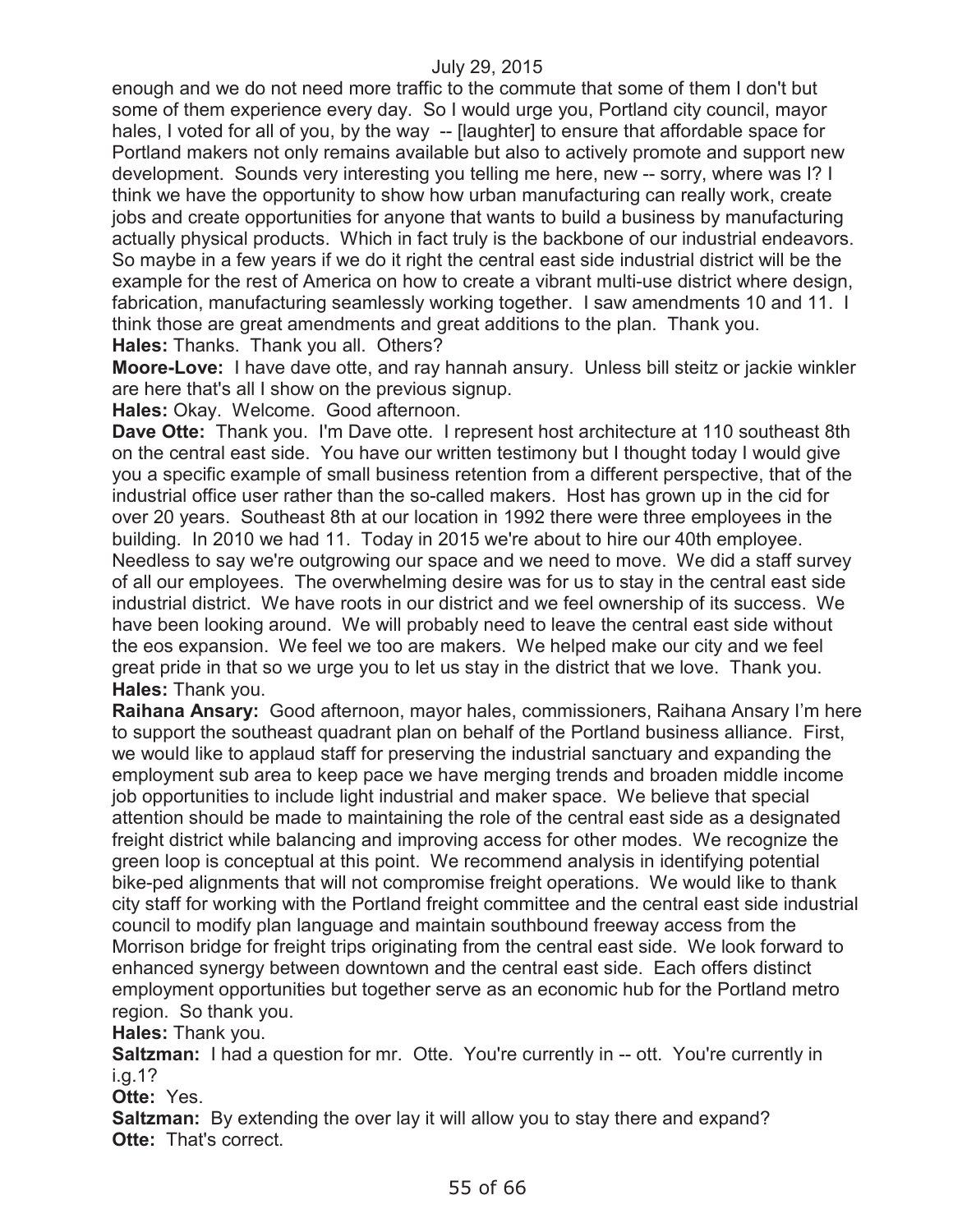**Hales:** Thank you both. Let's move to the signup sheet for today.

**Moore-Love:** For the amendments only testimony.

**Hales:** Come on up, please.

**Micah Meskel:** My comments are specific to the a -- are not specific to the amendments, it's to the whole plan.

**Meskal:** I'm Micah Meskel. I work for the Audubon society of Portland. We have submitted electronic comments and i'm testifying in addition to that. Audubon is deeply concerned about the proposals being considered in the southeast quadrant plan that would up zone existing industrial lands to other uses or expand allowances of nonindustrial use on industrial lands. Specifically this includes zoning lands around omsi and application of ohm employment opportunities overlay and central employment zone on existing industrial lands. We want to make it clear that we can see merit in many of these proposals when viewed in isolation though when considered within the context of other city quadrant processes and alleged industrial land deficit that is writ large within those processes in addition to the comp plan, these policies within the quadrant or southeast quadrant seem to conflict with that. As proposed it could lead to be significant reduction in industrial acres in the coming years and could set the stage for full scale conversion of the district over a more extended time period due to the potential tipping point effect as we get more and more commercial and residential and retail, mixed use areas could raise rents which then would raise higher property values and lead to major shifts. The plan as we see it could perpetuate recent trends of industrial land conversions without meaningful consideration of supply. This happened at south waterfront, cascade station in addition to the pearl district and terminal one. Additionally, added flexibility of use and up zoning appears fundamentally at odds with certain policies of the draft comprehensive plan including no net loss of industrial lands, strict restriction of nonindustrial uses of industrial lands on the shifting of administrative functions and nonindustrial uses of industrial lands. In addition to limiting potentially conflicting uses surrounding industrial lands. We fear that in five years when the city at the direction of the comprehensive plan reassesses whether industrial land needs are being met and then further propose strategies to address these deficits it will regret decisions made in the southeast quadrant plan. The proposals in the central city plan would appear to almost guarantee the fact that the city will find itself in an even deeper deficit situation even if all the measures outlined in the comprehensive plan including remediation are achieved. If that's the case history shows the burden to address the deficit will fall on natural resource plans and open spaces as well as pressure to limit or roll back environmental regulations on industrial lands. The alleged existing industrial land deficit has in recent years already resulted in efforts to restrict new environmental regulations as well as proposals to convert places to industrial use such as golf courses. This presents reality that will lead to logical decisions in the future as the city attempts to remediate its deficits.

**Hales:** Thank you.

**Fritz:** Let me address that. My understanding based on the memo introduced today on the industrial demand and capacity is this changing zoning actually triples the amount of industrial land available in the central east side actually helps with the issues that Audubon is concern about.

**Meskel:** We understand that but we're also concerned about the tipping point which I pointed out earlier could increase rent and incentivize other uses of lands within the same area. Which could further lead to --

**Fritz:** Those other uses are not allowed.

**Meskel:** What was that?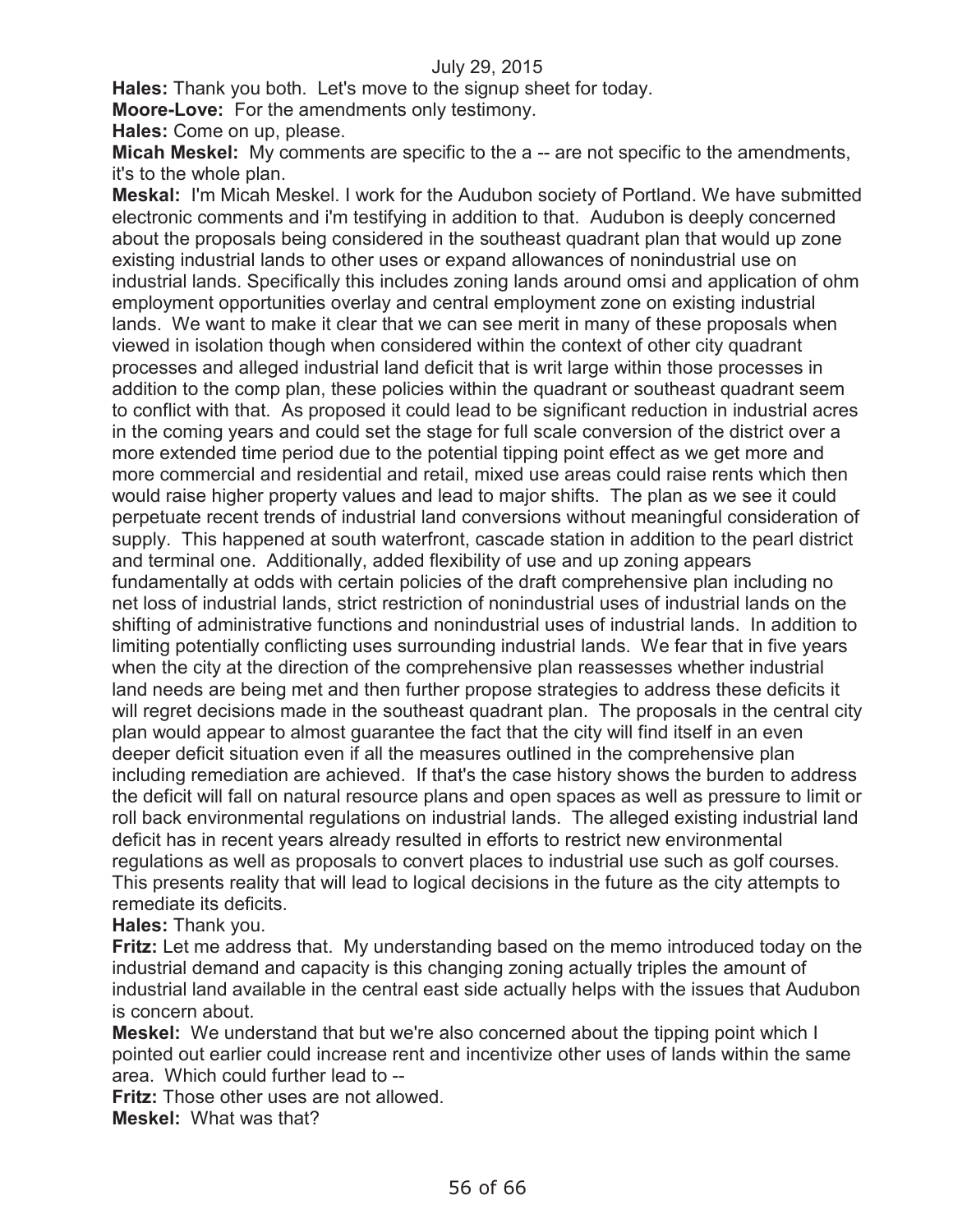**Fritz:** This very limited housing and it has to have a conditional use and omsi has had that conditional use process available to them for a long time. So I think we'll all agree we want it to be the pearl that will be an industrial sanctuary. I'm not quite understanding -- I understood the concern but then when I heard it's been addressed by this -- maybe Debbi and others could comment on this, but -- make sure you give him this memo that was handed out.

**Meskel:** I grabbed a copy. Thank you.

**Hales:** Thank you. Good afternoon. Welcome.

**Marcelino Alvarez:** This afternoon. -- good afternoon. Mayor, commissioners, thank you. I would also like to thank Marcelino Alvarez chief executive officer of a company on the central east side. First I what want to thank members of the stakeholder aid advisory committee for the work and effort put into this document. It did a magnificent job in balancing the history as well as looking toward the opportunities that lie in front of us. When you look at the district and the history of industry and how it's grown over time you look at the opportunities that have been fostered by the development of businesses such as ours we're at a unique point. I think for us this is a really great opportunity to maintain that history but also build foundation for the next generation of companies to grow in the district. Our own history is linked with the central east side. We have gone from a company that designs and builds products for larger companies from out sigh of the state of Oregon to one that has been able to incorporate startups, residents, free-lancers and see their growth path both from a collaboration standpoint as well as from a cooperation standpoint. As we look ahead, kind of the idea of makers in our community, Portland is uniquely poised to connect old industry and new industry in ways that we don't see anywhere else in the world particularly when you look at Portland's rich history from a technology standpoint and chip maker and manufacturing. You look at the emergence of makers looking to prototype and build things with their hands and bring them to market and scale them there's an amazing opportunity to connect things that are property typed to things that have polish and are delivered to house of people. The balancing of handcrafted products with those that are manufactured. If we look at the corridor from sandy across the river into ohsu, other districts over to Hillsboro to a friend's who makes a lot of chips there's amazing opportunity for small companies to take their concept from a couple desks to potentially owning a building a few years down the line. For us as a company we're in favor of policies that expand the u.s. With an eye towards balancing the needs, maker, designers and entrepreneurs while maintaining a balance, connection and collaboration between the industrial elements that made this district possible along with the eco-system between old styles of manufacturing and new styles that will set us forward 10, 20, 30 years down the line.

**Hales:** Thank you. Good afternoon. Welcome.

**Debbie Kitchin:** Thank you. Mayor and commissioners, for the opportunity to speak about the amendments today. I'm Debbie kitchen, president of central east side industrial council here to support amendments 10 and 11. As you know from our previous comments one of our key issues is the affordability of industrial space for the manufacturers and industry that are in the central east side. So I feel these measures will help with that, at least give us better knowledge, perhaps develop some new tools that we can use, so i'm testifying in support of these and would like to have those included. These amendments included. I am concerned a little bit about the discussion earlier about continued planning that bps apparently has offered because I don't know if that's open just to one developer or if it's open to anyone in the district. I think I would like to see some direction from city council about that issue because I think we need to know what the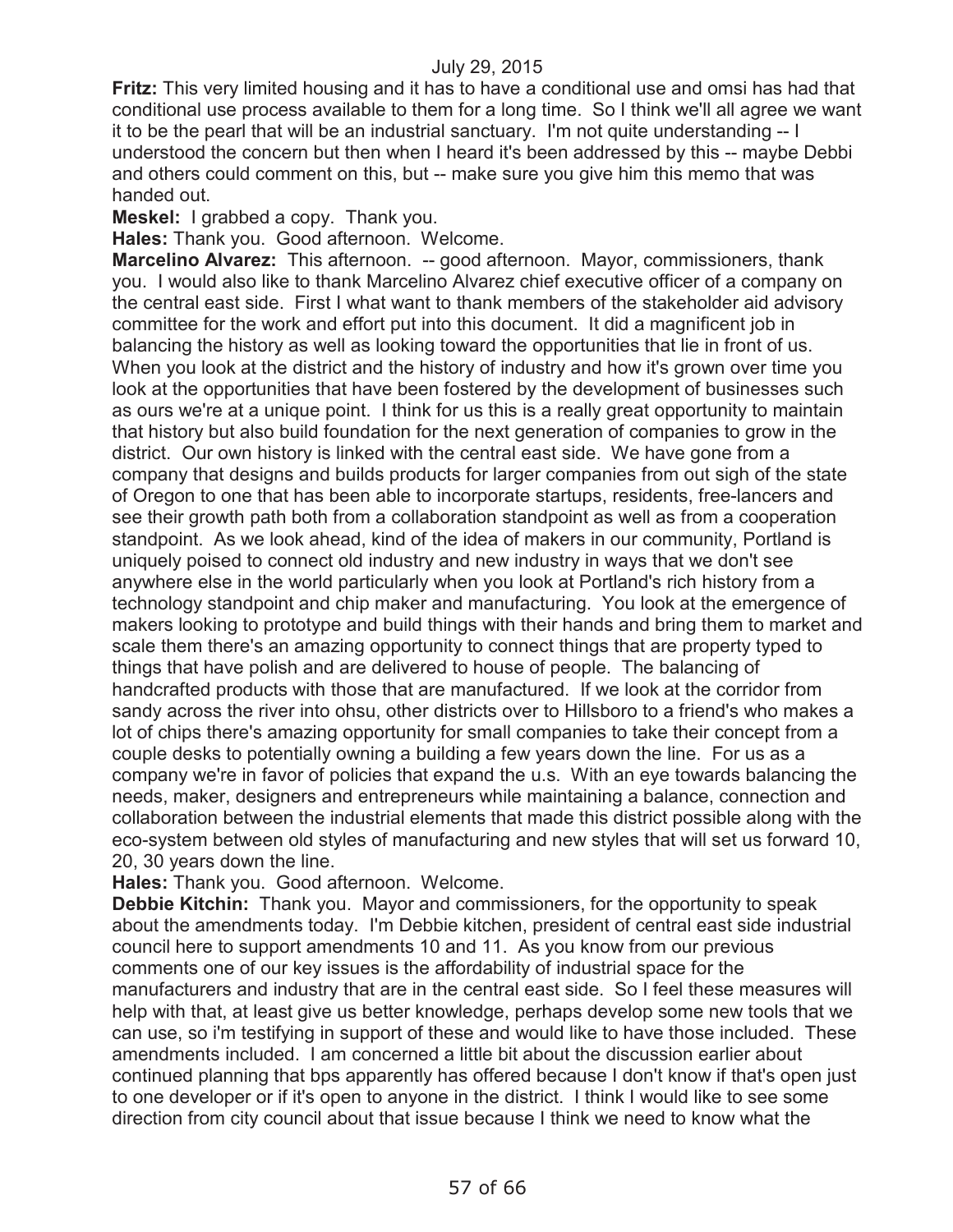parameters are as we go forward into the more detailed analysis in the coming year. But thank you for the opportunity to speak today.

**Hales:** Thank you.

**Moore-Love:** Two more people.

**Hales:** Good afternoon. Go ahead.

**Emma Pelett:** Good afternoon. Thank you for the opportunity to come and talk to you today. I'm Emma pelett, part of city liquidators. My family has been stakeholders in the central east side industrial district since 1977. We have over 14 parcels in the neighborhood and we call it our home. I have spent a lot more time in that district than any other place in the city of Portland and it means a lot to me. Today i'm here speaking in favor of ud-6, which is about creating publicly accessible but privately owned parks. The central east side industrial district is one of the most park-deficient districts in the city. There's not a lot of places for people who work in the district to go outside and enjoy anything other than the east bank esplanade and spring water corridor at the end. On a day like today when the heat is really hot there's no relief from. That we hardly have any tree coverage and very few parks to go and enjoy, so although the change does change the language I don't believe it changes the spirit of ud-6 so i'm still in favor of that but I would like to ask for continued support from Mr. Nick Fish, who is not here, and that they help us navigate the waters of putting a publicly accessible park on a piece of our property that has a bef easement on it.

**Hales:** Thank you. Well come.

**Jim Howell:** Thank you, mayor. Commissioners. I'm Jim howell. Thanks for letting me testify on something that's not on the amendment. I would like to talk about something that has not been discussed at all in this whole process. It's missing link. This is a 20-year plan and there's going to be a definite need for a light-rail connection between the rose quarter and the Tillicum Bridge on the east side. There is not the capacity on the steel bridge for light-rail of the future. In fact it's pretty well clogged up today. That should be a consideration in this planning. I know this is the city of Portland plan on a metro or -- not a metro or trimet plan. I'm afraid those agencies are somewhat challenged when it comes to long range envisioning but this is going to be needed. There's a huge problem with i-5 now. It's clogged up every night. It's going to be clogged up for all day long 20 years from now if we don't have an alternative to that. This would definitely help that by extending the light-rail system that could eventually go from Vancouver to this corridor. It would also allow the Tillamook crossing to be used in case of emergency now there's the steel bridge breaks down you're stuck with buses. So that's what I think should have been in here. I wish that you could convince PBOT to be serious about light-rail. I would be glad to answer any questions.

**Hales:** You're serious about light-rail. Good point, Jim. Thank you very much. Thank you both. In others that are signed up or who are here and want to speak and didn't sign up? Okay. Come on up, please.

**Ken Clock:** Yeah, I --

**Hales:** Put your name in the record.

**Clock:** Ken clock, clock associates in southeast. Mayor, council men, woman, there is a letter that was put in by a group of businesses which i'm sure you have and I thought I would provide perhaps a little more explanation behind the letter. What the reasoning was. Give you a little background on the group in general. Southeast industrial businesses are pretty quiet bunch. They largely keep their nose to the grinds stone and they pay their bills and pay their employees, they are good citizens, they keep their property and their buildings up. Keep the street trash picked up. They report crime and they are very independent bunch and they don't ask the city for much. Basically the freedom to do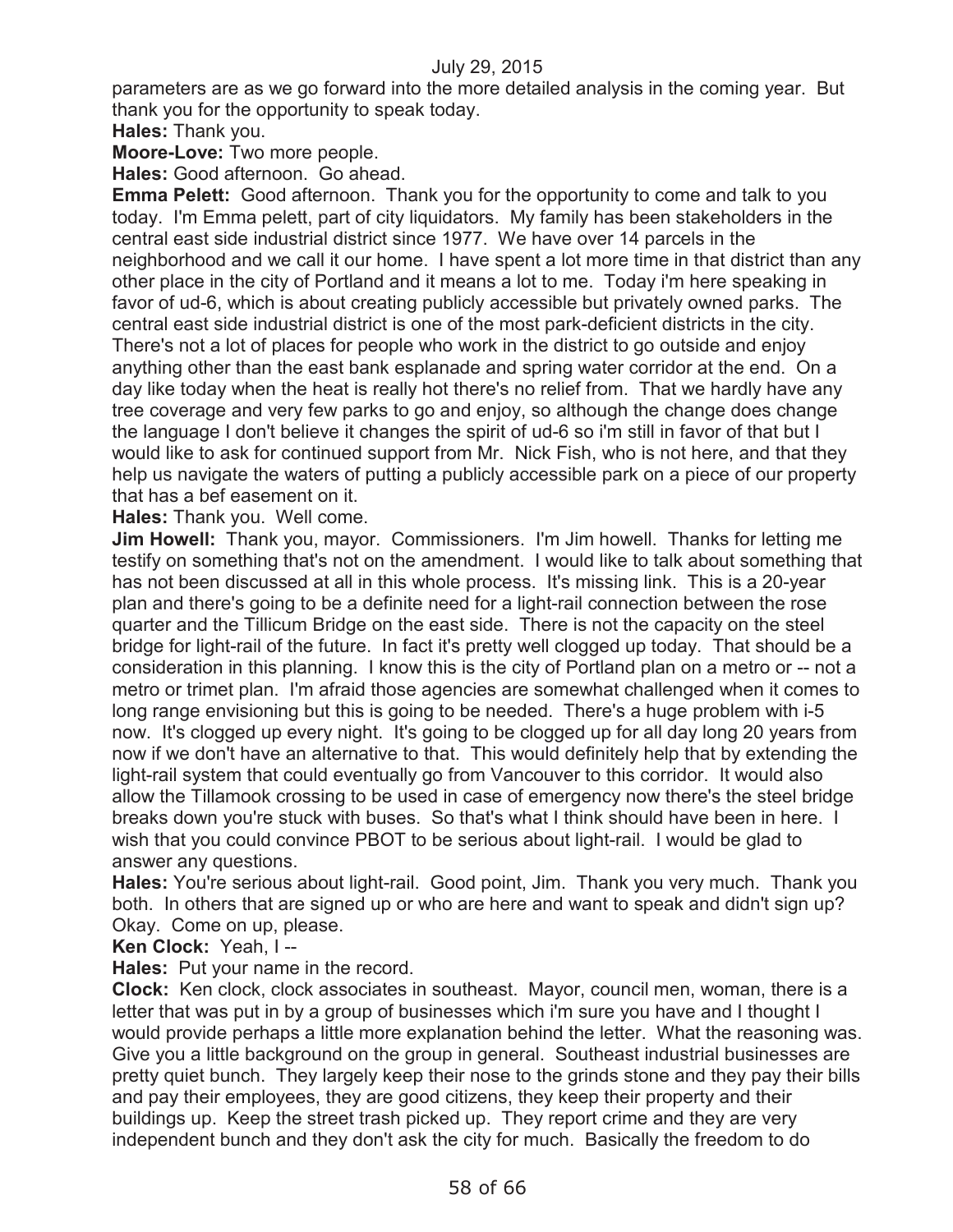business in an efficient manner all they are asking for here is existing business to be afforded the protection of a doctor's oath, first do no harm. With the current disconnect between the plan verbiage and the plan detail the overriding concern of the group is that without a renewed commitment by city council to protect existing industrial business and their requirements from harm, there would seem to be little reason to expect in the next plan phase enough substantive changes to the plan would be allowed to provide that protection. So that's the main concern. It seems that, this is just my take, this is not the group, seem that government often focuses on with it might get rather than what it already has. If this industrial community loses its critical mass or efficiency and disperses elsewhere the city could never put together an industrial community like it again. We have grown up together. We interact. We complement each other. This industrial community complements the city itself. I know several businesses that manufacture or supply various components or provide services for departments of the city for the city of Portland you can't get more sustainable or efficient than that. We're a stones throw away. Thank you. **Hales:** If you don't mind let me ask you to elaborate a little bit more. We appreciate the letter and you and I have had a conversation or two. It's the length of time that a lot of the businesses have been operating so you went to the trouble of compiling that, so thank you. What's the harm or what are the harms that you're most concerned about? **Clock:** I think, you know, as I say here, the freedom to have efficient movement throughout the system.

**Hales:** Freight movement in particular?

**Clock:** And intercompany movement, between business we do business with anyone in that whole group, they do interactive business with a lot of other businesses in there. Whether it's for pipe or for parts or for bearings, a lot of interaction within the district too. So it's not good enough just to think about freight coming in off of the freeway and or going back to the freeway. There's a lot of interaction in there. I guess the things that we see that are a bit of an issue there are as I have spelled out new bike lanes, there are existing bike lanes that bisect the district and we're not talking about those, we're talking about new lanes that would further bisect it and bog traffic. Quite frankly I think it would make the district in general a less safe place because there would be more places where people would be looking out for bikes. When you're talking about areas, this is not downtown Portland. You're talking about areas here where I don't know what size trucks Franz runs. They are really big. Ones that would come into our area you could easily see a truck that's 53 foot semi bed, so a 75 foot truck. That's backing into businesses and pulling out of businesses that are in that district. So I mean it's definitely -- a more dangerous place than an area that's primarily small delivery vehicles and cars. So I see that as an issue. I see something undefined and the group does too, of course. As the green loop it's an undefined area and that I guess lends a bit of instability in the sense that if you don't know what that contains it's pretty hard to feel like you can invest more in your business. Does that make sense?

**Hales:** Yes. So I appreciate the point about large over the road trucks that you just mentioned but I assume most of those intercompany local deliveries run smaller trucks. I assume that's the case.

**Clock:** Relatively. But you have to appreciate that a lot of things will come in on 40-foot flatbed. That would shorten that rig by 13 feet or something. Still talking about a 60 foot vehicle over all that would be delivering steel, that sort of thing. It's long, long pieces of steel. It's going to be an over the road vehicle delivering to local business in that area. And/or picking up for plating operation or something like that. Probably a 40 foot over the road vehicle picking up for that. Try to put as much on there as they can before they go back to the plant.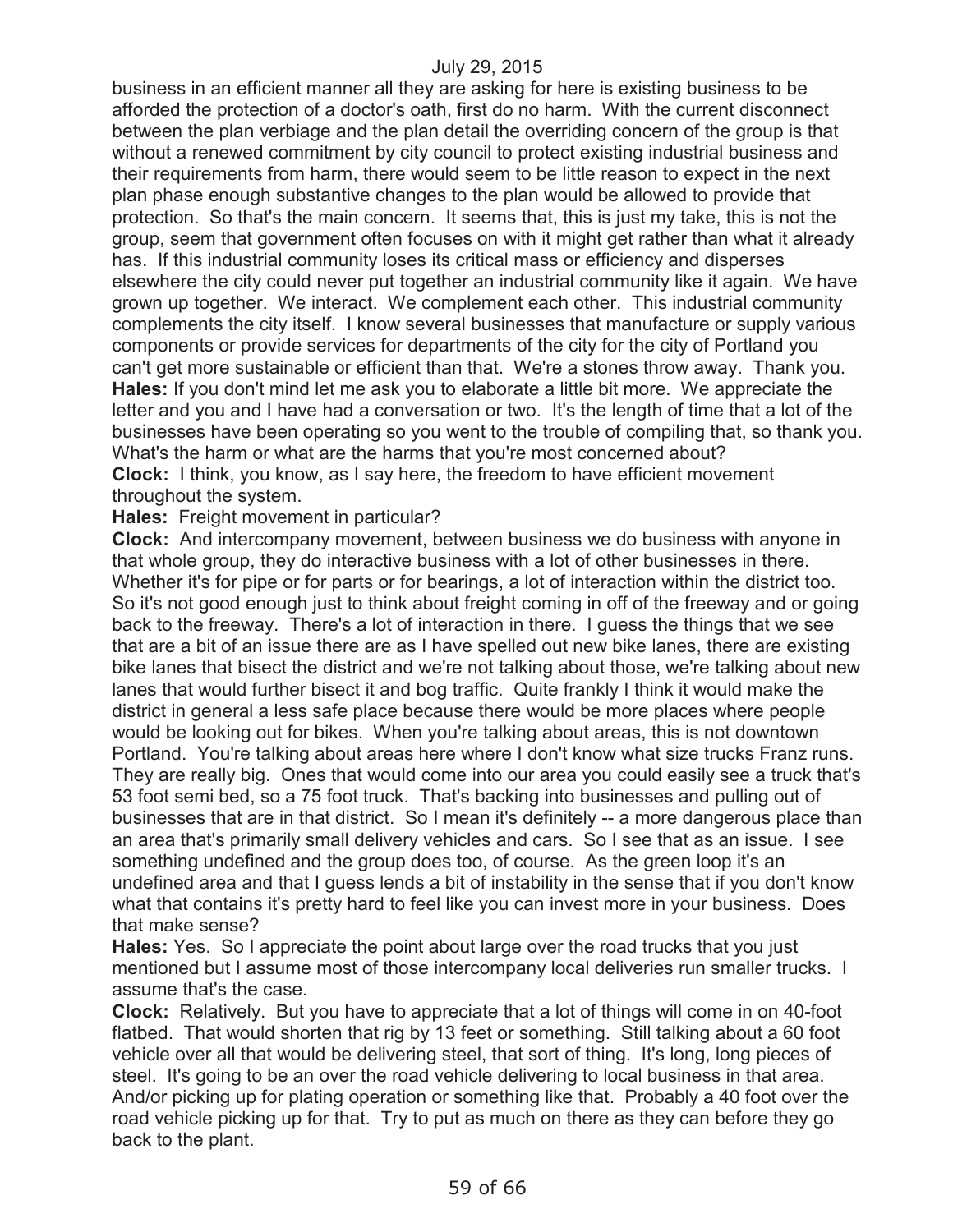**Hales:** Your testimony raises also this list as obviously there's a supply chain thing going on here. You supply Franz bakery yourself and other businesses are flying you. I think we learned how the central east side works from just the list of who you had on this letter. So I appreciate that. I guess we want to make sure we'll get staff to respond to, there's a transportation component of this plan work for those kinds of -- that kind of truck circulation is really another way to state your question. I want the answer to be yes.

**Clock:** I can't answer that because I don't know that for sure. I want them to look me in the face and say that because --

**Hales:** You and I may have our opinion but they are the professionals. I want to hear them say they believe that would be the case because I think that's the goal.

**Clock:** I would dearly love for somebody that had that size vehicle like, say, franz, for example, somebody to actually drive that. Franz is running triples. I know they do.

**Hales:** Sort of the ultimate test of whether they can get a truck into this district or not. They come in off the freeway, they take -- [audio not understandable] that's right. That's right. We know that it's possible in an industrial district with a small street grid and a lot of other things going on to still get big trucks in, but the devil is in the details.

saltzman: It is. Is it your preference that the existing industrially zoned property remain as it is and not have employment opportunity sub area overlay?

**Clock:** I think, you know, there's a couple of components. One would be the so-called disclaimer. Is that right?

### **Saltzman:** Yes.

**Clock:** I think that needs to be a lot stronger than what it is right now. As I understand it would be something that would be read to the people that would be occupying that but I think it would need to be a lot stronger, something that city council would probably take a position on, something that's actually on the books meaning if you moved into this area, you've signed something, you know that's fact. If you have a complaint about smell, a complaint about noise, whatever the case might be, that it's just not going to be heard. [speaking simultaneously] it will never get to us so you won't have somebody here show up five years from now that has an office there and it's being disrupted by noise or whatever the case is, then you have 60 people show up at this meeting and say, hey, we can't put up with this, it would be more like you're not on the agenda because you chose to be here in this area and -- stronger than something that somebody has just read and said yes, I understand that. The city is not going to hear that complaint.

**Hales:** Okay. Other questions?

**Fritz:** That's my understanding of the intent of the --

**Clock:** Yeah. I agree. I think that's the intent. I'm not sure it goes as far as the city won't hear this complaint. You know? You've signed up for --

**Fritz:** As elected officials people get their three minutes to say whatever they want but there wouldn't be any follow-up action and I think probably staff -- this is a preliminary approval. There's going to be some refinements. I agree I think we share your concern that in the future it would be nice for me to have a theme where it's very clear that this was an adopted position of the council and you knew it when you came in here.

**Clock:** Right. Long after perhaps you've gone on to something else -- [audio not understandable] whoever sits in your place would thank you for that.

**Fritz:** Have it clear so it doesn't matter who is sitting in this place.

**Hales:** Very sound point. Regardless of how long commissioner Fritz chooses to endure in this role one of the things the city has been pretty good at in these kinds of planning efforts is even though people in these chairs have changed we have been pretty consistent about some of the policies. One is the industrial sanctuary itself. There's the line down Vaughn Street in the northwest industrial sanctuary has held despite entreaties, lobbying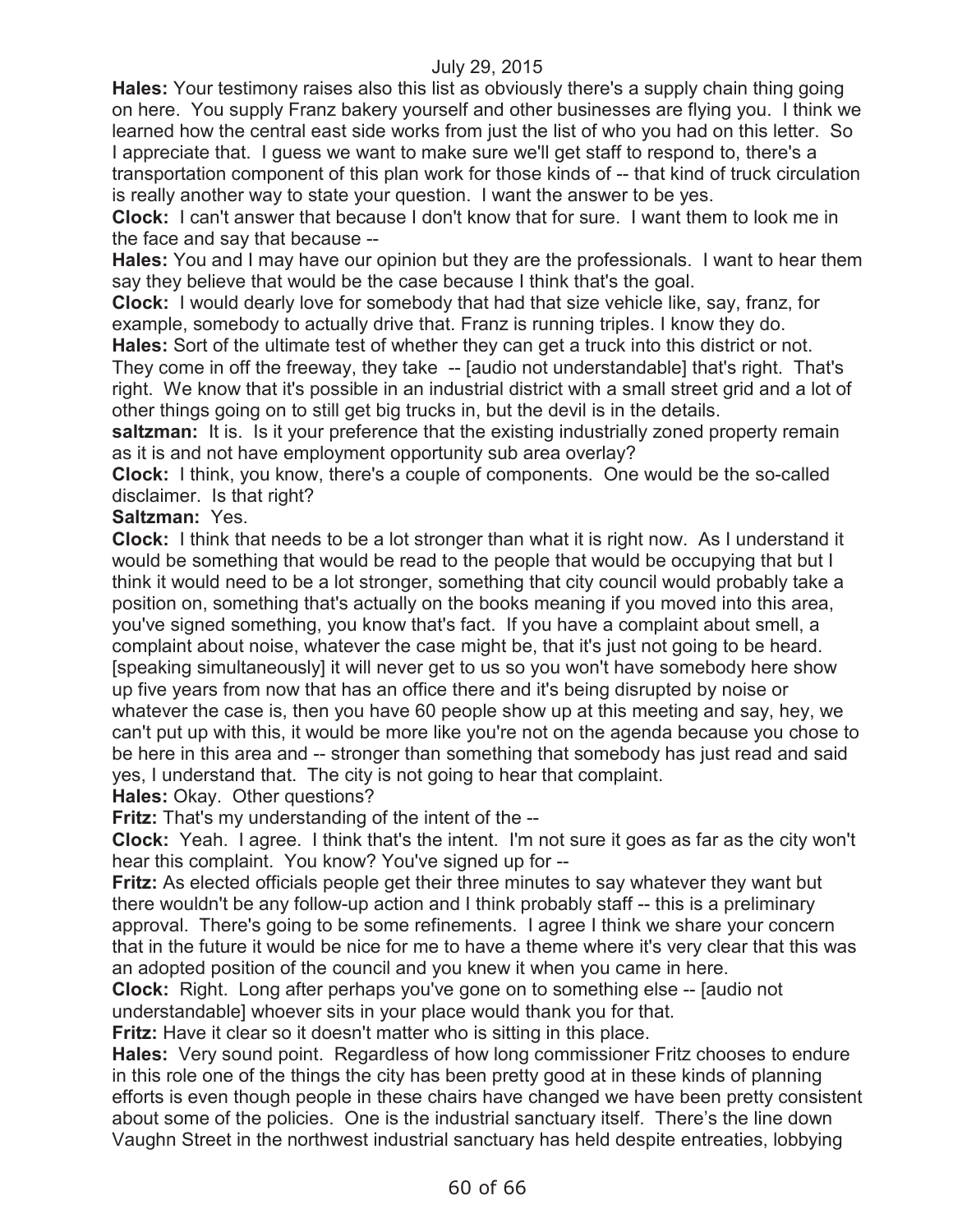and other political machinations over the years. That's not just one or two or three opinions that's been the opinions of more than a dozen member of the city council over a very long time period. Same with the central east side industrial sanctuary. It does matter that it be durable and we take your point about that. We'll look carefully at that language. **Fritz:** As a community advocate when the first eos spot zoning the trial and we had exactly the same conversation concerned about whether it would bleed over and change the nature of the district. For my part it seems to me that experiment has been successful, that it's allowed different kinds of industrial activities to come into the district. I absolutely share your concern we not get at that tipping point.

**Hales:** The other point you raised, that is I know there's some nervousness by some of the traditional manufacturers, you may be included, about the bike access piece of the planning effort here but we have also heard today from manufacturers in the district who have a very large preponderance of their work force arriving by bicycle and they are freeing up road capacity and parking spaces for industrial operations by the fact that that's how the employees for example at spool town get to work. So we have an interest I think as an industrial district in making it a bike friendly environment but it also has to be a freight friendly environment. That's the challenge that the whole team of the citizens committee and the staff have been trying to accomplish in this effort.

**Novick:** Mr. Mayor, we think that's possible. I think that just looking at the plan itself, a major focus of the transportation discussion was that just a quote from the plan a lack of fully defined routes identified by bike supported infrastructure and signage dispersing on multiple routes increases conflict with freight activities so the improved signalization other measures taken are designed to -- reduce that kind of conflict.

**Clock:** Right. And I appreciate that that's probably particularly true for trucks off of the freeway.

**Hales:** Your point is more local stimulation going on.

**Clock:** There's a lot of enter southeast if you will interaction between companies that won't necessarily fall into that pattern.

**Hales:** We appreciate you raising these issues and hopefully we get to the level of clarity you're looking for. Thank you. Anyone else? Come on up, please.

**Sam Beebe:** Sam Beebe. We have co-trust. Last time I sat here I testified legalizing skateboarding.

**Hales:** I remember that hearing. You and our chief administrative officer's son.

**Beebe:** Just wanted to say thank you to dana for expressing our support of the eos overlay. Thank you for the mayor's office and commissioners' times coming out on salmon and their support. Troy doss and the bureau's support. We've also had the support of the central eastside industrial council the pdc. We support adoption of the plan.

**Hales:** I assume it's necessary for you the plan to work on your side?

**Beebe:** Yes. Very helpful. Beeline is a specific example of freight and bicycle. **Hales:** I was thinking about that. Some of the local deliveries ought to be feasible that way. Thank you. Can we have staff come back up to see if there are any further questions? There may not be but we can check in with them. I guess I have a couple of questions. The points that Mr. Clock made about the disclaim other and local truck circulation. We don't necessarily know the answers now but I want to get your sense about how those are going to get further -- those issues will be developed further in the next phase of the planning process.

**Doss:** The disclosure statement will be coming back for the entire central city 2035 plan. We will be all moving into that phase of development where we will be bringing you a document I believe it's targeted for next July. That will have all of the policy for the entire central city and each sub district as well as zoning improvements. You'll have a chance to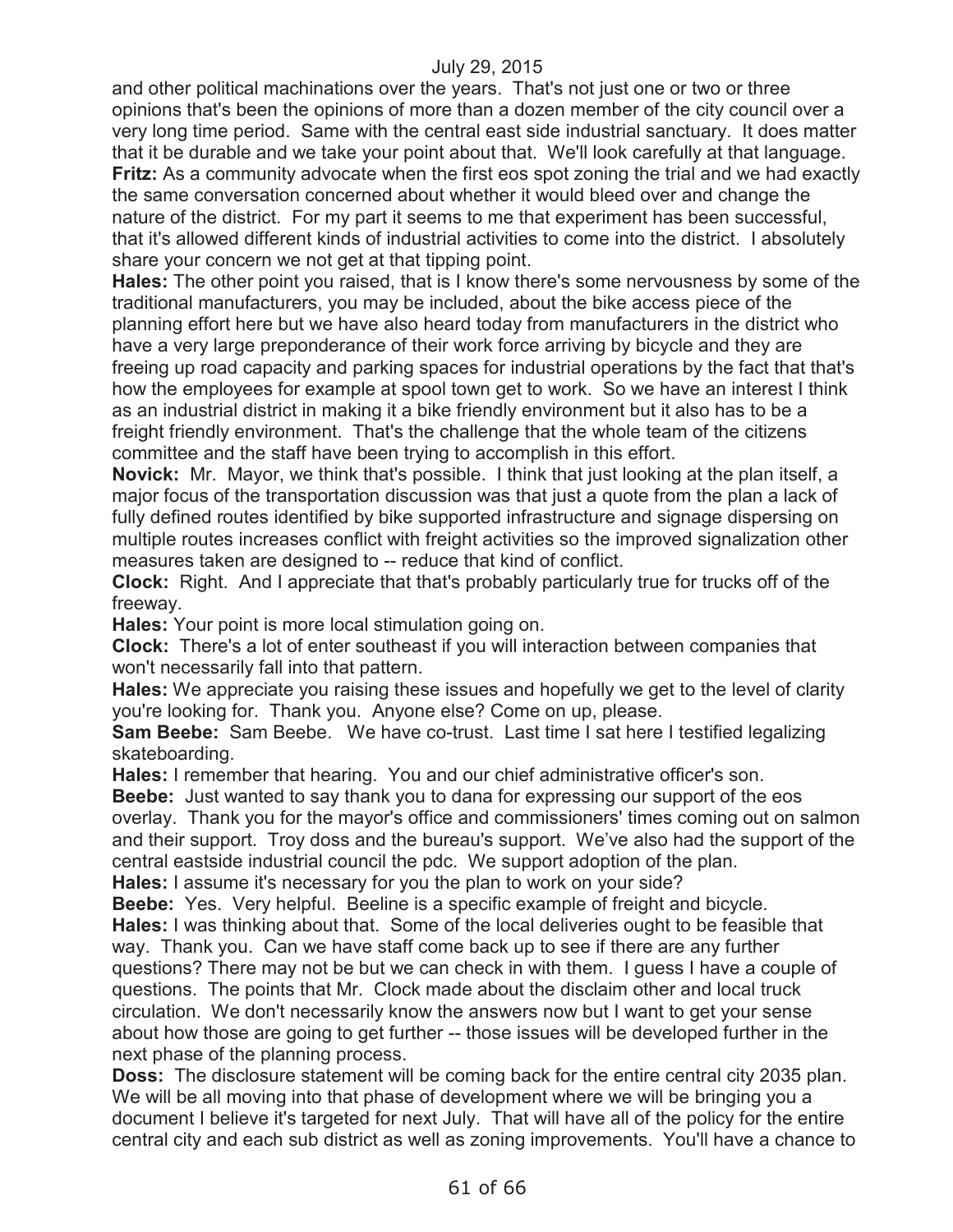look at things like the disclosure statement, like the finals on language for the eos, all of that will be embodied in that. I think getting it from the points raised in terms I think it gets to what's the legislative intent behind the disclosure statement. We can make a very strong statement in that as well as the statement itself that people will be seeing on the street. The legislative intent could allow staff going forward as well as all future councils to look back and say this is what we were trying to achieve with this.

**saltzman:** Just an example of a multi-tenant office building, each lessee would sign the statement-

**Doss:** The developer -- say you have a vacant parcel that gets developed as a small project. The developer would have to record a disclosure statement. It would be acknowledging that I and all my future tenants, successors and interests will be informed that this is an industrial district. There's going to be truck traffic. There's noise and fumes. There's all the charm of being here and as long as these businesses are operating within legally established boundaries the city won't take action on that. We can't stop people from complaining and we are not going to stop fielding complaints but we will be looking at it with the, well, if you don't like the fact that they are loading trucks in the street, they are allowed to do that. We're not going to be taking action on that. It's worth noting that we do not have a problem with that currently. We have had extensive conversations with the bureau of development services, and I was relieved to find out in the last ten years they fielded no complaints. With regard to the truck-bike movement, I might want to have grant come up to answer that from pbot so I don't stumble on it.

**Grant Morehead, Portland Bureau of Transportation:** Grant morehead, bureau of transportation. Commissioner novick stated it eloquently our intent is to provide additional predictability for all modes particularly the truck--- potential truck-bike conflict. As you look at the improvements we have proposed they really focus on frankly low-hanging fruit in the infrastructure realm. The routes that are pretty predictable and established east of the central east side tend to break down so as you're riding a bike if your destination is in the district or downtown often there are not really good ways to get to bridges or major destinations. Some of the signalization and traffic control improvements that we're proposing will help enhance that. I also want to state that we don't have all the answers at this point to everything. There is one of our action items, t13, is to conduct a load use analysis and recommend policy changes on truck loading and access on a local scale. That project is funded, it's getting under way. We had our kickoff meeting this Monday. So we will be rolling that into the pbot's larger parking strategy, implementation adoption of that is on a similar time frame to central city 2035. As you can imagine there's a lot of overlap there. We'll be looking at those issues closely over the next year or so.

**Doss:** One reminder we had freight interests as well as bike interests represented on our stakeholder advisory committee. We had a bit of a hat trick. We had the bicycle advisory committee, freight advisory committee and pedestrian advisory committee all endorse this plan.

**Saltzman:** Concern over truck traffic on northeast Davis.

**Doss:** It was changing the designation to a major truck street. I'll let grant follow up on this. What I would argue is, yes, it's one of the last streets that allows for that conductivity for cyclists as well as for vehicles. But it's also a significant freight route for people like franz bakery and others utilizing that. It's not a heavily used route. I think there's enough lane capacity to accommodate both. Just because it would be a major truck street does not mean it would not also serve as a bike way. In fact there are a number of bike ways in the district throughout the city that have a freight designation on them. **Saltzman:** Thank you.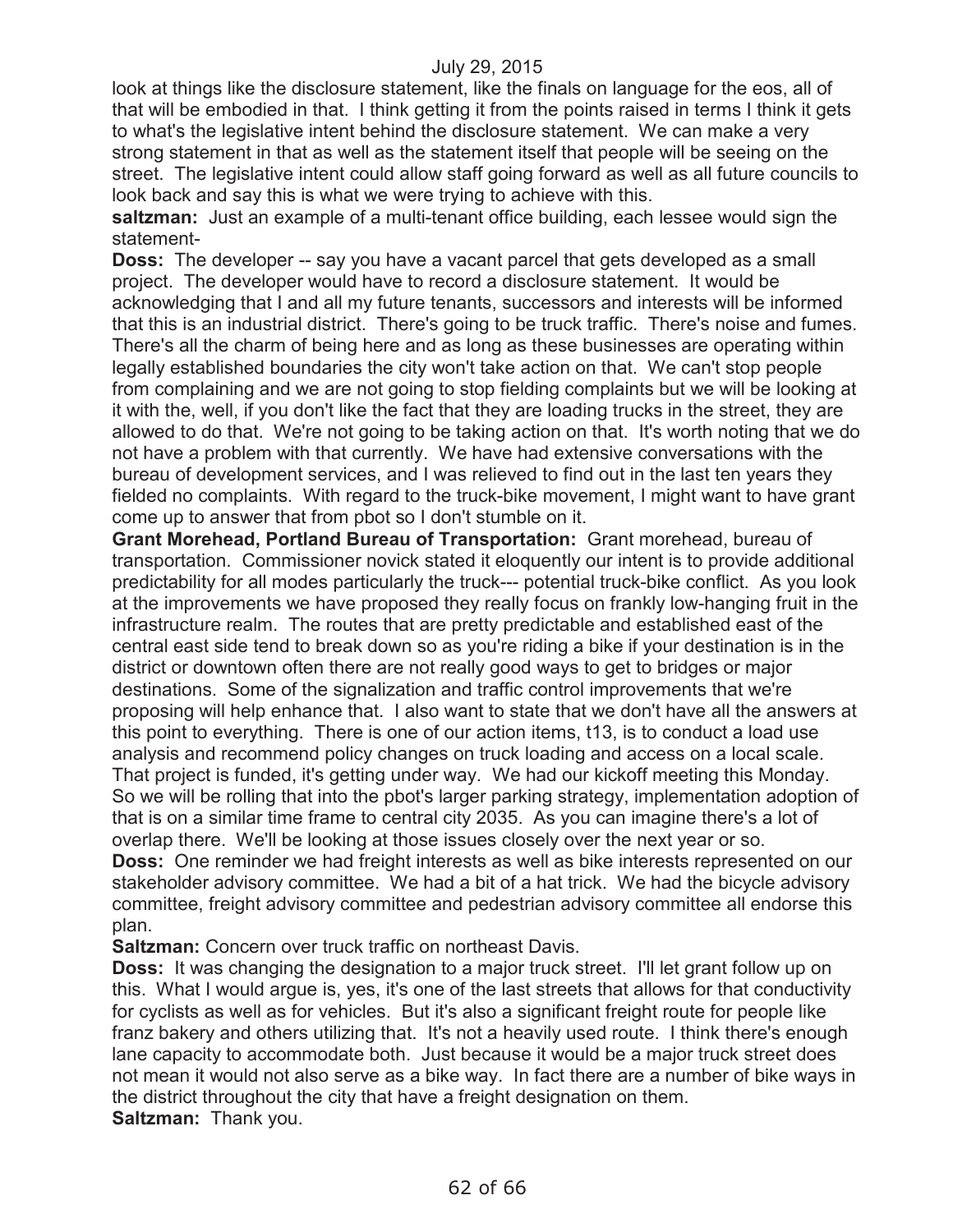**Hales:** Then hopefully amendment 12 captures the issue brought up about we're trying to make sure that we have the bureaus working together to explore opportunities to create publicly accessible open space and recreational opportunities on public and private land throughout the central east side. It includes but is not limited to the parcel that she's talking about, right?

**Doss:** Exactly.

**Hales:** Hope and expectation that we'll try to make some of these ideas work because as she pointed out there's not really any open space public or private other than the esplanade in the district.

**Doss:** There's not. One thing I want to applause Emma and Walt. We would often come up with a notion, boy, could you make publicly accessible open space on private land? That's a hope but you don't see too many people come forward and say, I want to do that, so we thank them for that.

**Hales:** There's nonprofit groups like the trust for public land that may be able to assist in that. Other questions or clarifications needed before we act on the amended resolution? **Fritz:** On the record I want to clarify my understanding of your memo is correct that we're increasing the amount of industrial land by making the eos overlay.

**Doss:** Yes. And it would bring Tyler back for that.

**Fritz:** I don't need any more than that.

**Doss:** We are.

**Fritz:** Thank you.

**Hales:** Let the record know there was a head nod there. Anything else before we act? Question for staff there. Get that addressed. Then I believe we need a roll call on the resolution as amended.

**Saltzman:** Well, this is great. There seems to be a lot of consensus. I realize there are still concerns of some of the long term manufacturers there, but I do think that there's a determination on our part to make this work, to preserve those types of jobs and employers that have really made the central east side and given it its character but also to recognize the changes that are under way and that there are compatible uses and I think they are maybe appropriately constrained under this southeast quadrant plan that we're about to adopt. I think we all very much care about maintaining that job base but we also recognize there's a lot of other compatible employer uses and I think with limitations on retail uses it seems I think troy just referred to seems to be maybe more than a hat trick but when you have the freight and bicyclists and pedestrians on the same page that's good. I think we have a substantial number, central east side industrial council substantial number of people seem very pleased with this effort so I want to commend bureau planning, staff, pbc, bureau of transportation, everybody else. Tremendous public involvement. It's really been an outstanding product. I'm very pleased to see all the pretty much consensus around this plan as being a good visionary product. Thanks to all. Pleased to vote aye.

**Novick:** First of all as an aside commissioner Fritz it's good to hear you were going to be here 30 years. I would like to see Cathedral Park in 2045 in June. Could you set that aside? [laughter] I second what commissioner Saltzman said. It's been remarkable over the past couple of months to see what looked like was going to be pretty contentious debate turn into as commissioner Saltzman said a fair level of consensus. Not total consensus among everybody but remarkable consensus. I'm really grateful to troy and Tyler and all the building staff, Debbie kitchin, everybody in the cic, folks at omsi who were able to come to an accommodation with other people, affected parties. Like to thank especially grant morehead and art pierce, the pbot folks who worked on this. I think this is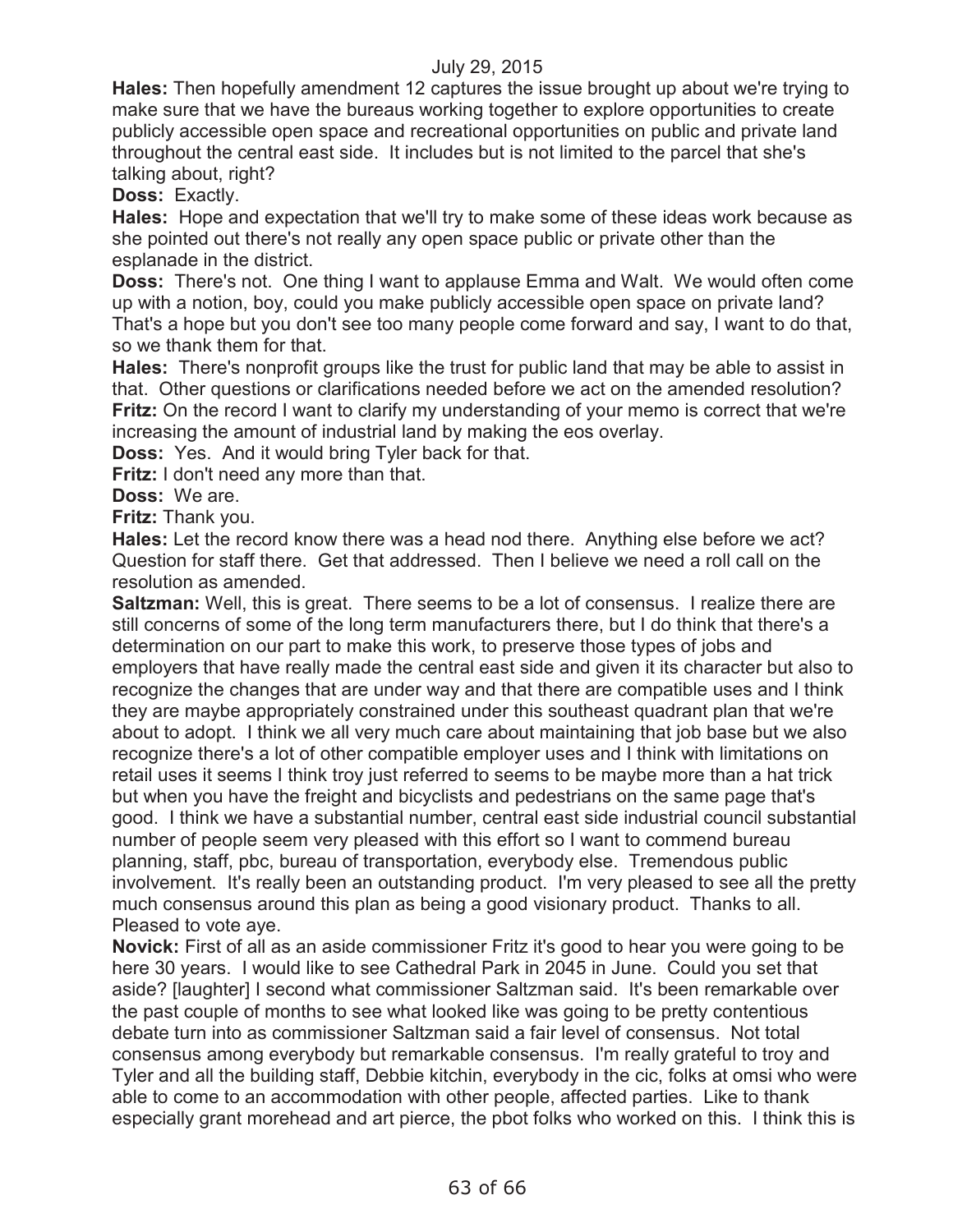a remarkable resolution, of course the work continues, but it seems to be one of these instances where often criticized Portland process works and it's worth celebrating. Aye. **Fritz:** Thanks to my staff and all of the staff who worked on this, especially bureau of planning staff who briefed me on multiple occasions. Also the neighborhood association and central east side industrial council both of whom have been part of my education over decades here in Portland. First with the neighborhood associations then with the planning commission, central east side industrial council made it your business to make sure I knew what you do and why and how. That's been enormously helpful. I want to help continue we make sure with the plans and that they don't sit on the shelf, that they get implemented appropriately and we can always come back and look again if it turns out that it's not moving as we expect that it would. That's another great thing about planning, we don't just do it and hope for the best. We look again and keep revising it. I do agree with the concern that we are done with this phase and we need to not be doing multiple changes until we have the whole comprehensive plan done then we might consider them. Still it's -- I also particularly appreciate keeping the master plan process for both ohs and omsi, and the Clinton triangle. That again will have the appropriate public process as we move forward on those particularly difficult areas. Aye.

**Hales:** Well, again, I want to thank everybody for the good work that's been done here both the huge amount of hours that have been put in by community volunteers whether formally from an organization like hand or the industrial council or other organizations that have paid attention to this effort or just individuals. Many of you here that have worked so hard on this. It's a great example of grass roots planning that we believe this that usually ends up with a good product, sometimes with this level of agreement but not very often. That's pretty remarkable. Troy, you and Tyler and sally from the bureau worked so hard on this, job well done. Or this part of the job well done. There's obviously more do. But you deserve at least a day off or something after all this. [laughter] I was quizzing Tyler earlier about looking at best practices from other places but as we all know, there's really no place like this. There are other sort of analogous situations in other cities but here we are with this very compact core of the city that now is one of the most livable and walkable and best transit served urban environments in the country with people choosing to move here in great numbers today, tomorrow and next week, and as far as we can see, and real manufacturing still happening in walking distance from, say, city hall, big law firms and great restaurants. I don't know very many other places like that. I have spent most of my life thinking about or working on the growth and development of cities, not just this one. I don't know of any other place like this. There are pockets like in Denver, Miami, used to be in Brooklyn and queens but I think they are pretty much gone, replaced by 40-story condo towers in my daughter's neighborhood where she will soon be priced out. This is a really unusual situation. And so therefore there's a lot to keep in a pressurized environment. We're going to really work together and try to accomplish that because we want these long term employers to stay there. I hope you know that's a serious commitment. Seeing -- in franz bread's case smelling the good effect of those jobs and having those businesses be here and remain available that's pretty important for us as a city. We're going to try to make that work just as we have in those other industrial districts. Again, some of us have a little history on some of these issues. I remember a couple big fights, particularly one about a Costco proposed in the northwest industrial sanctuary where we have tried to make judgment calls about what is it going to keep the makers as we call them making things and we're going to keep trying to do that and I hope keep succeeding. This is pretty special. Secondly, we're trying to improvement of supply space and opportunity as a way to make this work. Much as we are actually also in-housing. We have huge competition for housing in this city and there's an excellent article this week that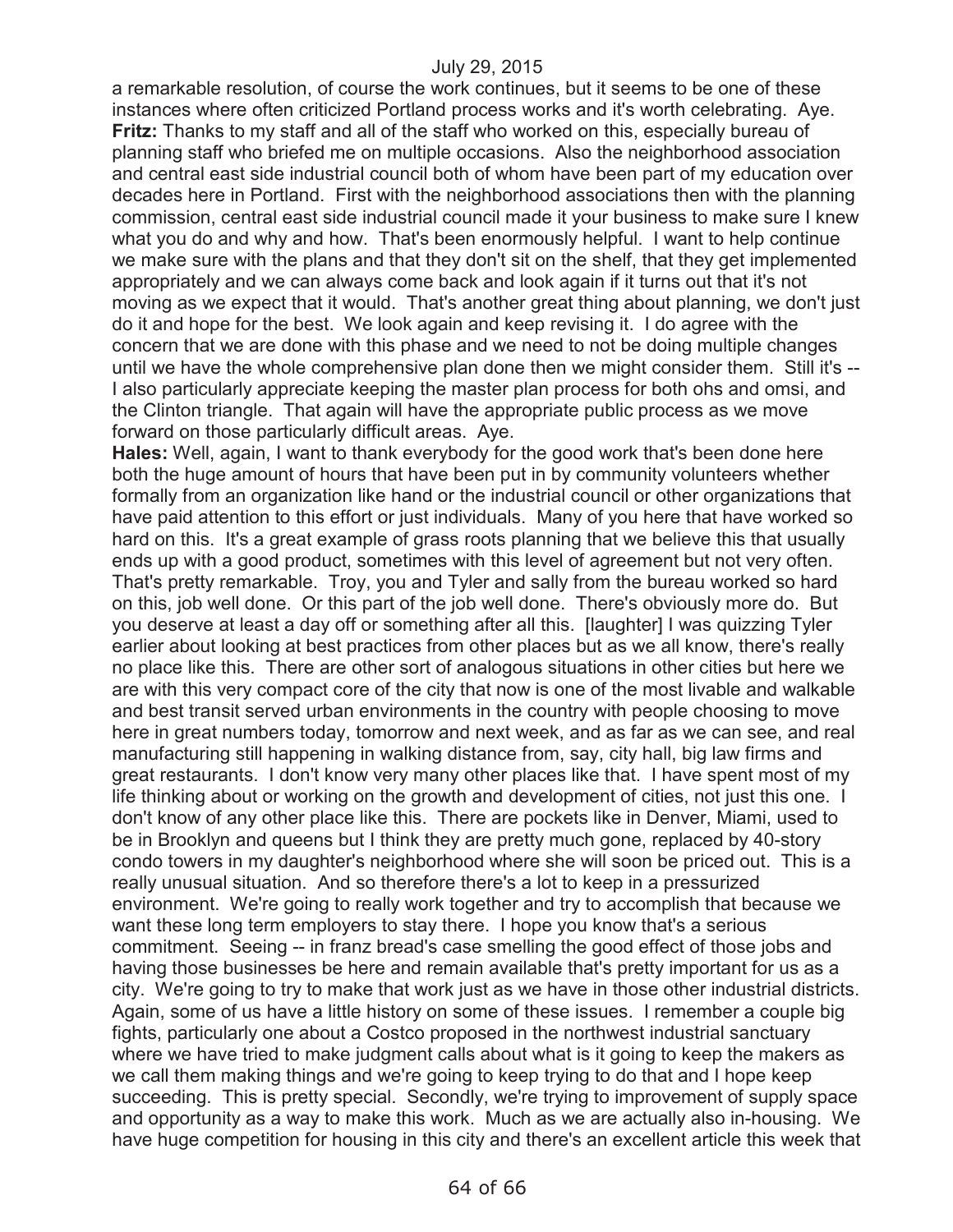my staff circulated about all of the mistakes they made in San Francisco about how they tried to stop change and they ended up pricing everybody, most everybody out of the housing market. They didn't think much about the supply side, a phrase that has earned some discredit at the national level in politics but here we are actually trying to make a supply side element of the solution work. I have been persuaded although with repeated effort on their part by these professionals sitting in front of us that that is the right and prudent thing to do here, to have a supply side element of this strategy so that we create more space and therefore maybe a little less competition for what's there now. I hope that we can make that work. Because i'm pretty sure that trying to freeze the central east side is not going to be available solution just like the efforts in San Francisco to freeze the housing market didn't work out for anyone except a few people there. So i'm cautiously optimistic that this is the right set of strategies. Details about which street works which way still need to be worked out. The point about disclosures and other communication that we had with current and future occupants andres dance and property owners and investors and tenants very important. Again, I was teasing troy about taking a day off and having a lot more work to do because there is a lot more work to do. I want to return to Patrick's statement. We do sometimes tend to get pretty mesmerized in this room and in this process but we had to think about maker space all over the city in places where people are not making things now. Think about 82nd avenue where we're making deals on used cars but not much else. Maybe we can have higher and better uses other places that are still close to the heart of things in Portland and where again not everybody has to find a cool old building in the central east side to start their business. Patrick is right about that and I think we in pbc, as well as others we have to think about the whole city while we complete this plan. This is a very important piece. Obviously i'm very excited about it. Great work. I want to commend Jackie dingfelder on my staff, folks from all the people that have worked hard together to get us this far. One more very important building block in place. Job well done. Thank you all. Aye. Thank you. We're adjourned. No, we're not. Sorry. We got one thing we have to return to but not this. I was getting excited, remembering that we have to go back to item 810.

Item 810.

**Hales:** We'll see if our staff is in the room yet and whether I surprised them. There she is. Okay. Thank you.

**Fritz:** Why don't we just do this next week?

**Hales:** I don't know. Okay, why don't you, Shianne, explain where we are here. I think we need the explanation first then we can take the motion, right?

**Shianne Scott, Bureau of Human Resources:** Okay. After this came to my attention after council voted to ratify the contract this morning that the language in the ordinance needed to be changed to reflect the fact that the cost increases that would be associated with the contract will be coming from not only the general fund but other city funds as may be available. We're moving to amend the ordinance to reflect that.

**Saltzman:** Make that motion. **Hales:** Is there a second? **Novick:** Second. **Hales:** Now -- **Fritz:** Don't we have to move --**Hales:** We have to first move to reconsider then take the motion. Is there a motion to reconsider? **Novick:** So moved. **Fritz:** Second. **Hales:** Roll call.